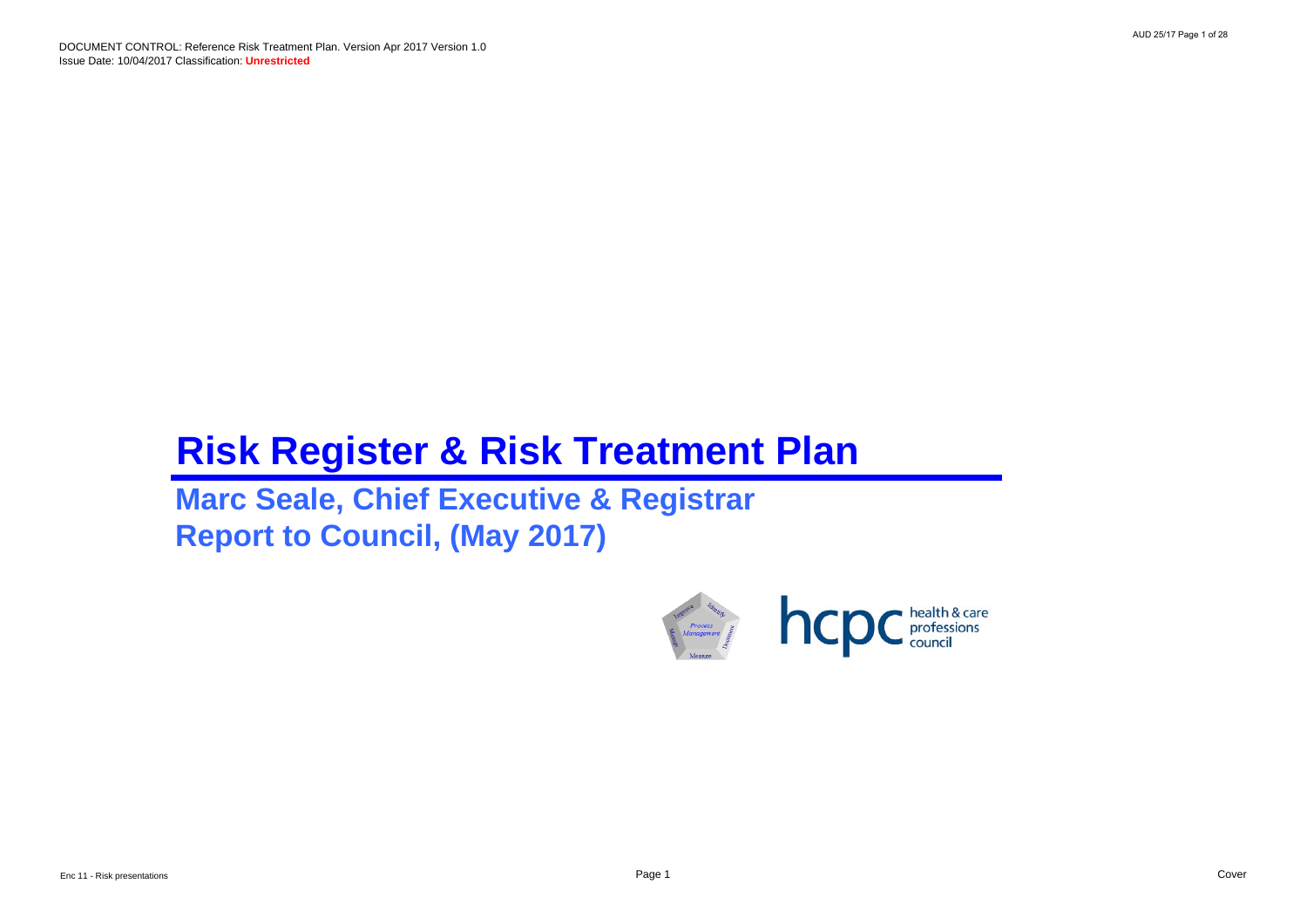| <b>Contents</b>                                                            | Page            |
|----------------------------------------------------------------------------|-----------------|
| Contents page                                                              | $\overline{2}$  |
| Top 10 HCPC risks                                                          | 3               |
| Changes since last published                                               | 4               |
| Strategic risks                                                            | 5               |
| <b>Communications risks</b>                                                | 8               |
| Continuing Professional Development (CPD) risks now in Registrations risks |                 |
| Corporate Governance risks                                                 | 9               |
| <b>Education risks</b>                                                     | $\overline{12}$ |
| <b>Finance risks</b>                                                       | 20              |
| <b>Fitness to Practise risks</b>                                           | 18              |
| <b>HR</b> risks                                                            | 16              |
| <b>Information Security risks</b>                                          | 23              |
| <b>Information Technology risks</b>                                        | 10              |
| Legal risks                                                                | 17              |
| <b>Operations risks</b>                                                    | 6               |
| Partner risks                                                              | 11              |
| Pensions risks                                                             | 22              |
| Policy & Standards risks                                                   | 19              |
| <b>Project Management risks</b>                                            | 13              |
| <b>Quality Management risks</b>                                            | 14              |
| <b>Registration risks</b>                                                  | 15              |
| Appendix i Glossary and Abbreviations                                      | 24              |
| Appendix ii HCPC Risk Matrix                                               | 25              |
| <b>HCPC Risk Matrix terms detail</b>                                       | $\overline{26}$ |
| Appendix iii HCPC Strategic Objectives & Risk Appetite                     | 27              |
| Appendix iv HCPC Assurance Mapping                                         | 28              |

### **Jan 2017 Risk Assessment**

AUD 25/17 Page 2 of 28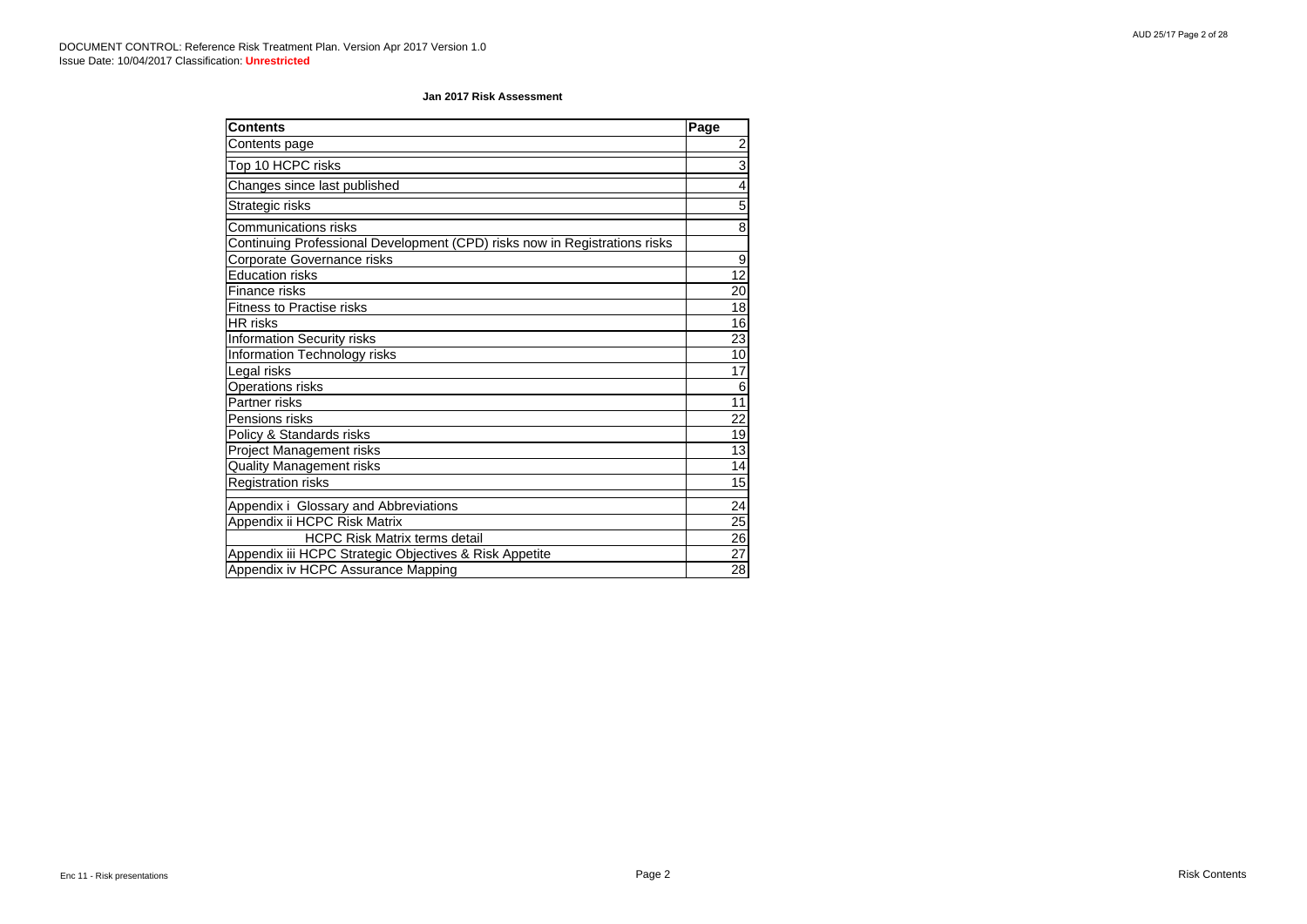|       |                                                                                                                                      |                                                                                                        |                                                                                                                                 | "Top 10" Risks (High & Medium after mitigation)                                  |                                                                    |                                     |               |               |               |               |               | <b>ASSESSMEN</b> |               | <b>Historic Risk Scores</b> |  |  |
|-------|--------------------------------------------------------------------------------------------------------------------------------------|--------------------------------------------------------------------------------------------------------|---------------------------------------------------------------------------------------------------------------------------------|----------------------------------------------------------------------------------|--------------------------------------------------------------------|-------------------------------------|---------------|---------------|---------------|---------------|---------------|------------------|---------------|-----------------------------|--|--|
|       | <b>Description</b>                                                                                                                   | <b>Risk owner (primary</b><br>person responsible<br>for assessing and<br>managing the<br>ongoing risk) | <b>Mitigation I</b>                                                                                                             | <b>Mitigation II</b>                                                             | <b>Mitigation III</b>                                              | <b>CURRENT RISK</b><br><b>SCORE</b> | Feb-17        | Sep-16        | Feb-16        | $Sep-15$      | <b>Feb-15</b> | Sep-14           | Feb-14        | Sep-13                      |  |  |
| 2.7   | nterruption to electricity supply (pre-mit 16)<br><b>ISMS RISK</b>                                                                   | Office Services Mgr                                                                                    | Relocate to other buildings on site                                                                                             | If site wide longer than 24<br>hours invoke DR Plan                              |                                                                    | <b>High</b>                         | <b>High</b>   | <b>High</b>   | <b>High</b>   | <b>High</b>   | <b>High</b>   | <b>High</b>      | <b>High</b>   | <b>High</b>                 |  |  |
| 1.8   | mpact of the transfer of SW (England) from<br>ICPC to New Reg(pre-mit 25)                                                            | <b>Chief Executive</b>                                                                                 | Major Project Risk Register                                                                                                     | Managed timetable                                                                | Project Plan<br>experience                                         | <b>High</b>                         | <b>Medium</b> | <b>Medium</b> |               |               |               |                  |               |                             |  |  |
| 13.3  | Tribunal exceptional costs (pre-mit 25)                                                                                              | <b>FTP Director</b>                                                                                    | Quality of operational processes                                                                                                | Accurate and realistic<br>forecasting                                            | Quality of legal advice                                            | <b>Medium</b>                       | <b>Medium</b> | <b>Medium</b> | <b>Medium</b> | <b>Medium</b> | <b>Medium</b> | <b>Medium</b>    | <b>Medium</b> | <b>Medium</b>               |  |  |
| 17.9  | -oss of ISO27001 :2013 certification (pre-<br>mit 20)                                                                                | Id of Business<br>Process Improv &<br>Asset Owners                                                     | Culture, follow procedures, report<br>errors, training and awareness as<br>required                                             | <b>Standard Operating</b><br>Procedures and prevention<br>of overwriting systems | Extend ISO systems as<br>required                                  | <b>Medium</b>                       | <b>Medium</b> | <b>Medium</b> | <b>Medium</b> |               |               |                  |               |                             |  |  |
| 2.11  | Basement flooding (pre-mit 16)                                                                                                       | Office Services Mgr                                                                                    | Flood barrier protection to prevent Periodic descaling of<br>ngress                                                             | drainage                                                                         | Investigate benefits of<br>Non Return valves in<br>drain gratings. | <b>Medium</b>                       | <b>Medium</b> | <b>Medium</b> | <b>Medium</b> | <b>Medium</b> | <b>Medium</b> | <b>Medium</b>    | <b>Medium</b> | <b>Medium</b>               |  |  |
| 13.4  | Rapid increase in number of allegations and<br>resultant legal costs (pre-mit 16)                                                    | FTP Director                                                                                           | Accurate and realistic budgeting                                                                                                | Resource planning                                                                |                                                                    | <b>Medium</b>                       | <b>Medium</b> | <b>Medium</b> | <b>Medium</b> | <b>Medium</b> | <b>Medium</b> | <b>Medium</b>    | <b>Medium</b> |                             |  |  |
| 1.5   | Loss of reputation (pre-mit 15)                                                                                                      | Chief Executive &<br>Chair                                                                             | Quality of governance procedures                                                                                                | Quality of operational<br>procedures                                             | Dynamism and quality<br>of Comms strategy                          | <b>Medium</b>                       | <b>Medium</b> | <b>Medium</b> | <b>Medium</b> | <b>Medium</b> | <b>Medium</b> | <b>Medium</b>    | <b>Medium</b> | <b>Medium</b>               |  |  |
| 12.1  | Judicial review of HCPC's implimentation of<br>HSWPO including Rules, Standards &<br>Guidance (pre-mit 15)                           | <b>Chief Executive</b>                                                                                 | Consultation. Stds determined by<br>PLG's. Agreement by Council.                                                                | Appropriate legal advice<br>sought                                               |                                                                    | <b>Medium</b>                       | <b>Medium</b> | <b>Medium</b> | <b>Medium</b> | <b>Medium</b> | <b>Medium</b> | <b>Medium</b>    | <b>Medium</b> | <b>Medium</b>               |  |  |
| 15.28 | PSA fee increases substantially, placing<br>significant financial pressure on HCPC (pre-mit Finance Director<br>12)                  |                                                                                                        | <b>SA consultation process gives early Consider increase in registrant Legislative and</b><br>ndication of following year's fee | ees                                                                              | operational adjustments                                            | <b>Medium</b>                       | <b>Medium</b> | <b>Medium</b> |               |               |               |                  |               |                             |  |  |
| 7.6   | Loss or significant change to funding,<br>commissioning and placement opportunities for Director of Education<br>approved programmes |                                                                                                        | Operational processes (approval,<br>monitoring and complaints about<br>an approved programme)                                   | Partnerships with Visitors<br>and professional groups.                           | Regular training of<br>employees and visitors                      | <b>Medium</b>                       |               |               |               |               |               |                  |               |                             |  |  |

Risks listed in order of CURRENT RISK SCORE, then PRE\_MITIGATION SCORE

#### **THE HEALTH AND CARE PROFESSIONS COUNCIL**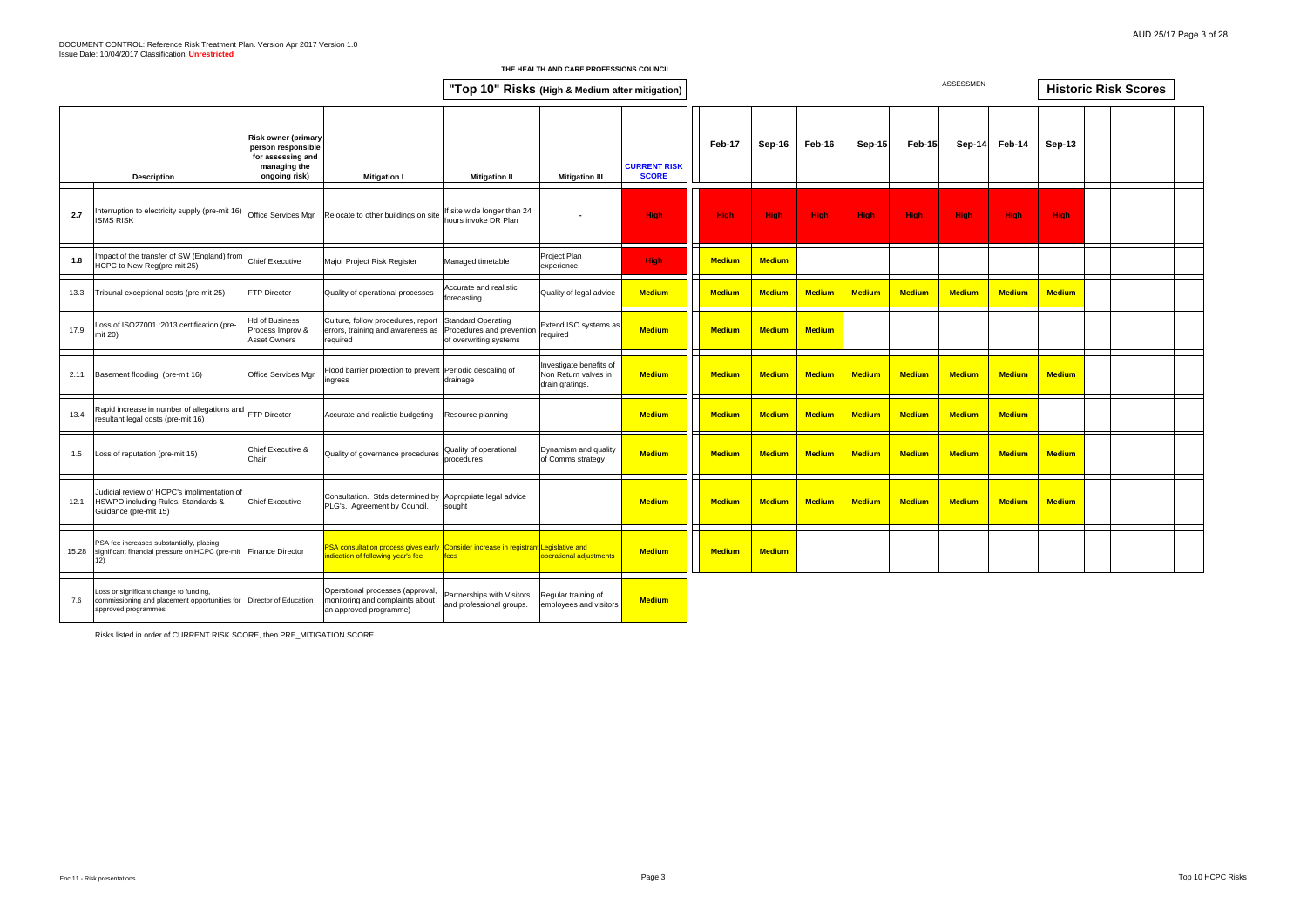# DOCUMENT CONTROL: Reference Risk Treatment Plan. Version Apr 2017 Version 1.0 Issue Date: 10/04/2017 Classification: **Unrestricted**

# **Changes since the previous iteration of HCPC's Risk Register**

| <b>Category</b> | Ref# | <b>Description</b>                                          | Nature of change in this version     |
|-----------------|------|-------------------------------------------------------------|--------------------------------------|
| Strategic       | 1.8  | Impact of the transfer of SW (England) from HCPC to New Reg | Post mitigation score raised to High |
|                 |      |                                                             |                                      |
|                 |      |                                                             |                                      |
|                 |      |                                                             |                                      |
|                 |      |                                                             |                                      |
|                 |      |                                                             |                                      |
|                 |      |                                                             |                                      |
|                 |      |                                                             |                                      |
|                 |      |                                                             |                                      |
|                 |      |                                                             |                                      |
|                 |      |                                                             |                                      |
|                 |      |                                                             |                                      |
|                 |      |                                                             |                                      |
|                 |      |                                                             |                                      |
|                 |      |                                                             |                                      |

# Overview of Risk Management and Risk Treatment process

Throughout the year exisiting risks are continually monitored and assessed by Risk Owners against Likelihood, and Impact on HCPC, the effectiveness of mitigations and the levels of residual risk.

Small changes to risk or mitigation detail are flagged with red text, more significant changes by persistant yellow highlight. Future risks are also documented, evaluated and monitored against the same criteria.

Every six months these changes and additions to risks are updated in the risk register and formally documented by the Director of Operations or Head of Business Process Improvement, and the Top Ten Risks (High & Medium only after mitigation) are recorded.

**Individual risks are linked to the current Statement of Applicability by the ISO27001 Clauses noted in the ISMS Risks column on each page.** For ISMS risks only, the decision to Treat, Tolerate, Transfer or Terminate shall be noted.

Enc 11 - Risk presentations Page 4 Changes since last publishe (2)

# AUD 25/17 Page 4 of 28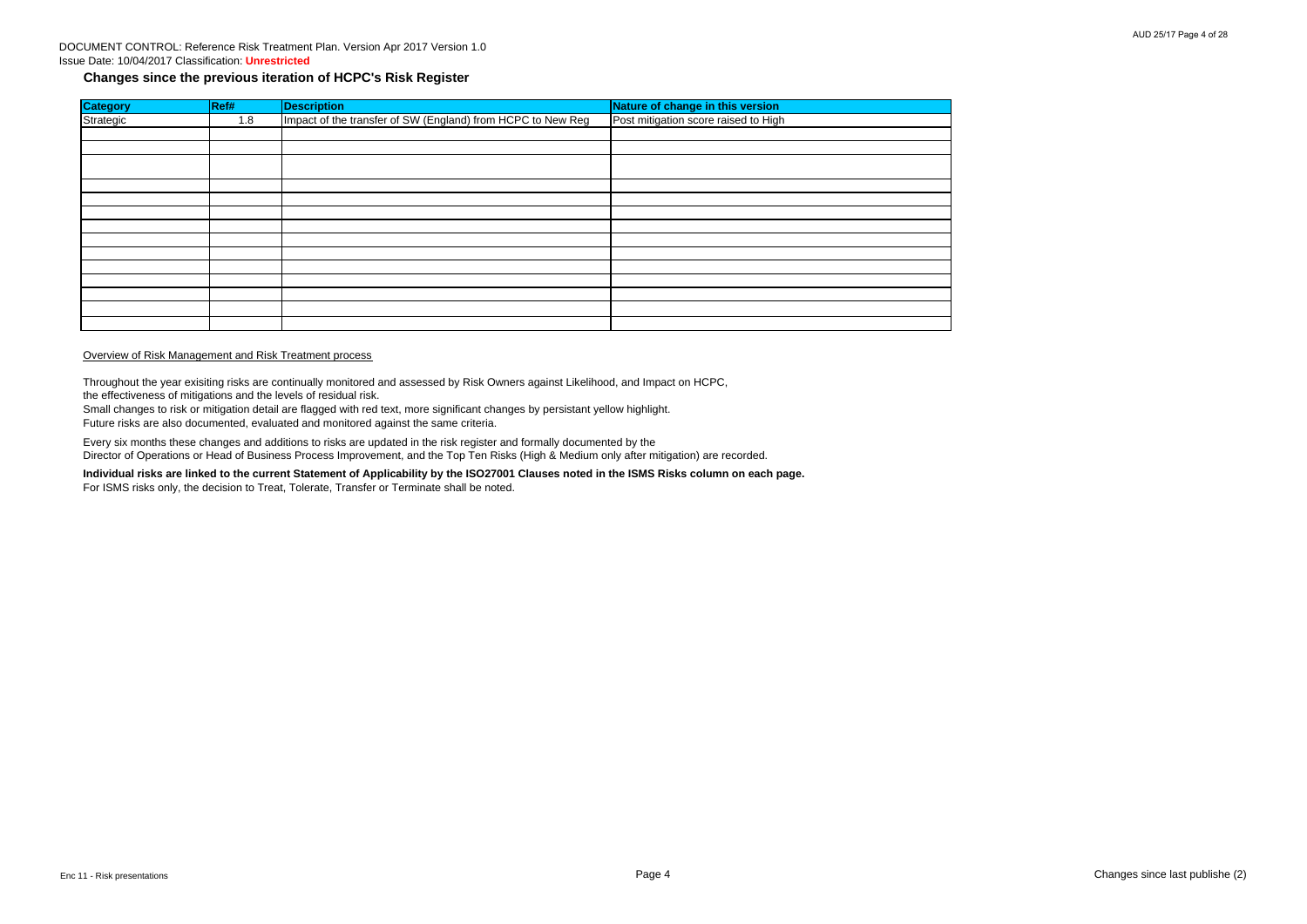| Ref          | Category         | <b>ISMS Risks</b><br>C/VA<br><b>indicates</b><br><b>attributes</b><br>considered | Ref # | <b>Description</b>                                                                | <b>Risk owner (primary</b><br>person responsible for<br>assessing and managing mitigations Apr<br>the ongoing risk) | Impact before<br>2017 | Likelihood before<br>mitigations Apr<br>2017 | <b>Risk Score =</b><br>Impact x<br>Likelihood | <b>Mitigation I</b>                                                              | <b>Mitigation II</b>                                                                                       | <b>Mitigation III</b>                     | <b>RISK score after</b><br><b>Mitigation Apr</b><br>2017 | <b>RISK score after</b><br>Mitigation Jan<br>2017 |
|--------------|------------------|----------------------------------------------------------------------------------|-------|-----------------------------------------------------------------------------------|---------------------------------------------------------------------------------------------------------------------|-----------------------|----------------------------------------------|-----------------------------------------------|----------------------------------------------------------------------------------|------------------------------------------------------------------------------------------------------------|-------------------------------------------|----------------------------------------------------------|---------------------------------------------------|
| $\mathbf{1}$ | <b>Strategic</b> |                                                                                  | 1.1   | HCPC fails to deliver SI Sec 6.2<br>& Health Bill                                 | Council                                                                                                             | 5                     |                                              | $5\phantom{.0}$                               | Delivery of HCPC Strategy                                                        | Publication of Annual Report                                                                               | Ensure Strategic Intent is up to<br>date  | Low                                                      | Low                                               |
|              |                  |                                                                                  |       | Links to 7.1-7.4, 8.1-8.2, 10.4,<br>10.5, 11.4, 15.9                              |                                                                                                                     |                       |                                              |                                               |                                                                                  |                                                                                                            |                                           |                                                          |                                                   |
|              | <b>Strategic</b> |                                                                                  | 1.2   | Unexpected change in UK<br>legislation                                            | <b>Chief Executive</b>                                                                                              | 5                     | 2                                            | 10                                            | Relationship with Government depts                                               | <b>Enviromental scanning</b>                                                                               |                                           | Low                                                      | Low                                               |
|              |                  |                                                                                  |       | Links to 2.2,                                                                     |                                                                                                                     |                       |                                              |                                               |                                                                                  |                                                                                                            |                                           |                                                          |                                                   |
|              | <b>Strategic</b> | A5, 18<br>C/1/x<br>TRT?TOL                                                       | 1.3   | Incompatible SI Sec 6.2 & Health<br>Bill and EU legislation                       | <b>Chief Executive</b>                                                                                              |                       | 3                                            | $\mathbf{3}$                                  | Monitoring of EU directives e.g. Professional<br><b>Qualifications Directive</b> | Membership of Alliance of UK Health<br>Regulators on Europe (lobby group)                                  |                                           | Low                                                      | Low                                               |
|              | <b>Strategic</b> |                                                                                  | 1.4   | Failure to maintain a relationship<br>with PSA                                    | Chief Executive & Chair                                                                                             | 5                     |                                              | $\overline{5}$                                | <b>HCPC Chair and Chief Executive effective</b><br>relationship with PSA         | Communications at all levels of the<br>organisation                                                        |                                           | Low                                                      | Low                                               |
|              | <b>Strategic</b> | A5,<br>C/I/A<br>TRT>TOL                                                          | 1.5   | Loss of reputation                                                                | Chief Executive & Chair                                                                                             | 5                     | 3                                            | 15 <sub>1</sub>                               | Quality of governance procedures                                                 | Quality of operational procedures                                                                          | Dynamism and quality of<br>Comms strategy | Medium                                                   | <b>Medium</b>                                     |
|              | <b>Strategic</b> |                                                                                  | 1.6   | Failure to abide by current<br>Equality & Diversity legislation                   | <b>Chief Executive</b>                                                                                              | $\overline{A}$        | 2                                            | 8                                             | Equality & Diversity scheme                                                      | Implementation of scheme for<br>employees, Implementation of<br>scheme for Council members and<br>partners | Equality & Diversity working<br>group     | Low                                                      | Low                                               |
|              | <b>Strategic</b> |                                                                                  | 1.7   | Failure to maintain HCPC culture Chief Executive                                  |                                                                                                                     | 5                     | 2                                            | 10                                            | Behaviour of all employees, Council<br>members and partners                      | Induction of new employees, Council<br>members and partners                                                | Internal communication                    | Low                                                      | Low                                               |
|              | <b>Strategic</b> |                                                                                  | 1.8   | Impact of the transfer of SW<br>(England) from HCPC to New Chief Executive<br>Reg |                                                                                                                     | 5                     | 5                                            | 25                                            | Major Project Risk Register                                                      | Managed timetable                                                                                          | Project Plan experience                   | High                                                     | <b>Medium</b>                                     |
|              |                  |                                                                                  |       |                                                                                   |                                                                                                                     |                       |                                              |                                               |                                                                                  |                                                                                                            |                                           |                                                          |                                                   |

**RISK ASSESSMENT & RISK TREATMENT PLAN Apr 2017**

# **Strategic**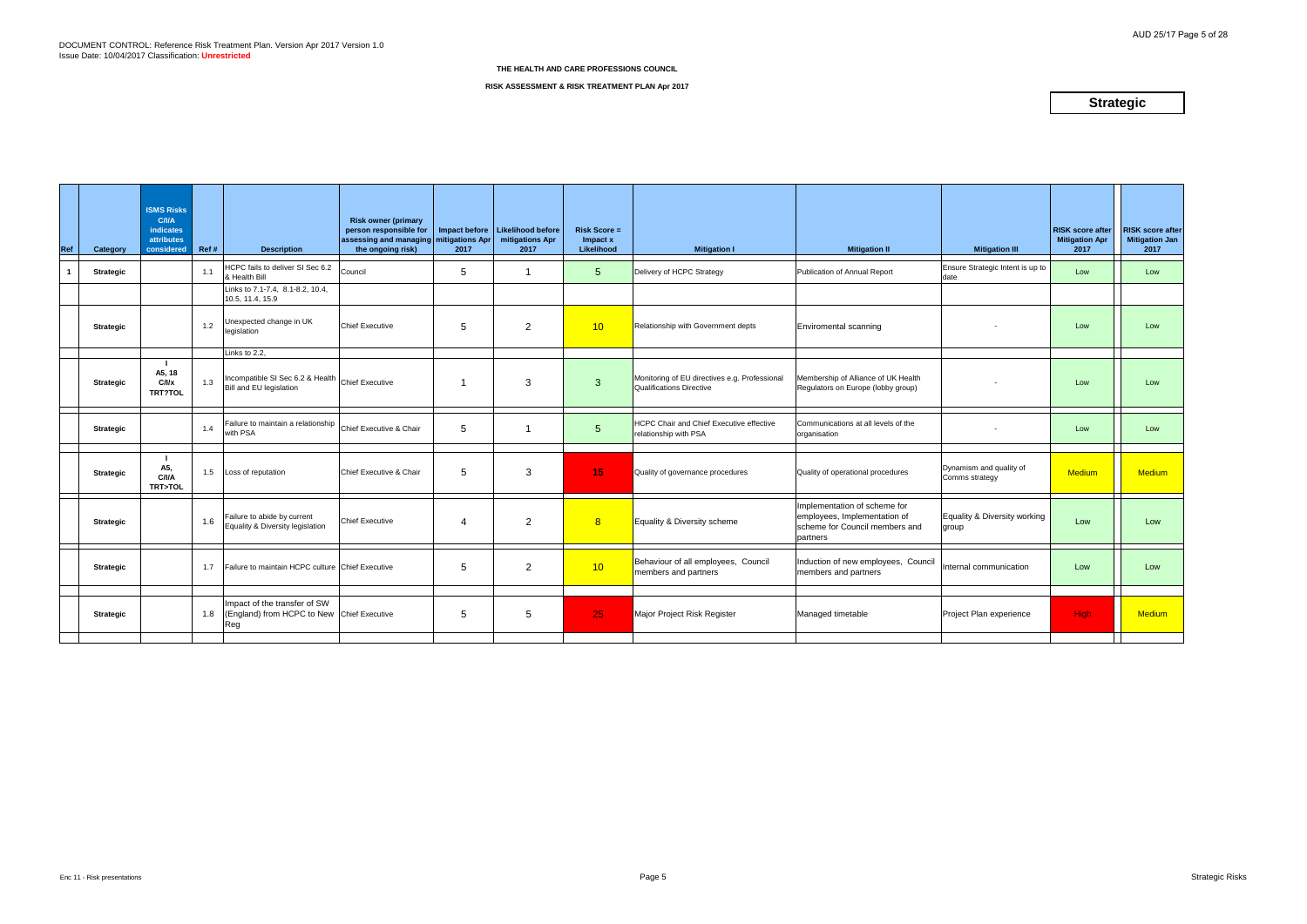| Ref          | Category          | <b>ISMS Risks</b><br><b>C/I/A</b><br><b>indicates</b><br>attributes<br>considered Ref# |               | <b>Description</b>                                                                                                                                                                   | <b>Risk owner (primary</b><br>person responsible for<br>assessing and<br>managing the ongoing<br>risk) | Impact before<br>mitigations Apr<br>2017 | Likelihood<br>before<br><b>mitigations Apr</b><br>2017 | <b>Risk Score =</b><br>Impact x<br>Likelihood | <b>Mitigation I</b>                                                                                                        | <b>Mitigation II</b>                                                   | <b>Mitigation III</b>                                                                                            | <b>RISK score after</b><br><b>Mitigation Apr</b><br>2017 | <b>RISK score after</b><br><b>Mitigation Jan</b><br>2017 |
|--------------|-------------------|----------------------------------------------------------------------------------------|---------------|--------------------------------------------------------------------------------------------------------------------------------------------------------------------------------------|--------------------------------------------------------------------------------------------------------|------------------------------------------|--------------------------------------------------------|-----------------------------------------------|----------------------------------------------------------------------------------------------------------------------------|------------------------------------------------------------------------|------------------------------------------------------------------------------------------------------------------|----------------------------------------------------------|----------------------------------------------------------|
| $\mathbf{2}$ | <b>Operations</b> | A11, 17.2.<br>x/I/A<br><b>TRT&gt;TOL</b>                                               | 2.1           | Inability to occupy premises or use Office Services Mgr<br>interior equipment                                                                                                        |                                                                                                        | $\overline{4}$                           | 4                                                      | 16 <sub>1</sub>                               | Invoke Disaster Recovery/Business Continuity<br>plan                                                                       | Commercial combined insurance cover<br>(fire, contents, terrorism etc) |                                                                                                                  | Low                                                      | Low                                                      |
|              | <b>Operations</b> |                                                                                        | 2.2           | Rapid increase in registrant<br>numbers<br>Links to 1.2, 13.4                                                                                                                        | <b>Chief Executive and EMT</b>                                                                         | 3                                        | 4                                                      | 12 <sub>1</sub>                               | Scaleable business processes and scalable IT<br>systems to support them                                                    | Influence the rate at which new professions<br>are regulated           |                                                                                                                  | Low                                                      | Low                                                      |
|              | <b>Operations</b> |                                                                                        | 2.3           | Unacceptable service standards                                                                                                                                                       | Director of Operations                                                                                 | $5\phantom{.0}$                          | 4                                                      | 20                                            | ISO 9001 Registration, process maps, well<br>documented procedures & BSI audits                                            | Hire temporary employees to clear service<br>backlogs                  | Detailed workforce plan to<br>match workload.                                                                    | Low                                                      | Low                                                      |
|              | <b>Operations</b> |                                                                                        | 2.4           | Links to 9.1, 10.4<br>Inability to communicate via postal<br>services (e.g. Postal strikes)                                                                                          | Office Services Mgr                                                                                    | 3                                        | 3                                                      | 9                                             | Use of other media including Website,<br>newsletter & email and courier services                                           | Invoke Business Continuity Plan                                        | Collection of >80% income fees<br>by DD                                                                          | Medium                                                   | <b>Medium</b>                                            |
|              | <b>Operations</b> |                                                                                        | 2.5           | Public transport disruption leading Office Services Mgr &<br>to inability to use Park House                                                                                          | Head Bus Proc                                                                                          | $\overline{4}$                           | 5                                                      | 20                                            | Contact employees via Business Continuity Plan Make arrangements for employees to work<br>process                          | at home if possible                                                    |                                                                                                                  | Low                                                      | Low                                                      |
|              | <b>Operations</b> | -1<br>A11<br>x/I/A<br>TRT>TOL                                                          | 2.6           | Inability to accommodate HCPC<br>employees                                                                                                                                           | Office Services Mgr                                                                                    | $\overline{4}$                           | 3                                                      | 12 <sub>1</sub>                               | Ongoing Space planning                                                                                                     | Additional premises purchase or rented                                 |                                                                                                                  | Low                                                      | Low                                                      |
|              | <b>Operations</b> | A11.2.2<br>C/I/A<br><b>TRT&gt;TOL</b>                                                  | 2.7           | Links to 5.2<br>Interruption to electricity supply                                                                                                                                   | Office Services Mgr                                                                                    | $\overline{4}$                           | 4                                                      | 16 <sub>1</sub>                               | Relocate to other buildings on site                                                                                        | If site wide longer than 24 hours invoke<br><b>BCM/DR Plan</b>         |                                                                                                                  | High                                                     | High                                                     |
|              | <b>Operations</b> |                                                                                        | 2.8           | Interruption to gas supply                                                                                                                                                           | Office Services Mgr                                                                                    | -1                                       | 2                                                      | 2 <sup>2</sup>                                | Temporary heaters to impacted areas                                                                                        |                                                                        |                                                                                                                  | Low                                                      | Low                                                      |
|              | <b>Operations</b> |                                                                                        | 2.9           | Interruption to water supply                                                                                                                                                         | Office Services Mgr                                                                                    | $\overline{2}$                           | $\overline{2}$                                         | $\overline{4}$                                | Reduce consumption                                                                                                         | Temporarily reduce headcount to align with<br>legislation              | Invoke DR plan if over 24 hrs                                                                                    | Low                                                      | Low                                                      |
|              | <b>Operations</b> |                                                                                        | 2.10          | Telephone system failure causing<br>protracted service outage                                                                                                                        | Director of IT                                                                                         | 4                                        | 3                                                      | 12 <sub>2</sub>                               | Support and maintenance contract for hardware Backup of the configuration for both the<br>and software of the ACD and PABX | ACD and PABX                                                           | Diverse routing for the physical<br>ata lines, Redundant exchange<br>configuration, Dynamic capacity<br>creases. | Low                                                      | Low                                                      |
|              | <b>Operations</b> | A11, 17<br>x/I/A<br><b>TRT&gt;TOL</b>                                                  |               | 2.11 Basement flooding                                                                                                                                                               | Office Services Mgr                                                                                    | 4                                        | 4                                                      | 16 <sup>1</sup>                               | Flood barrier protection to prevent ingress                                                                                | Periodic descaling of drainage                                         |                                                                                                                  | <b>Medium</b>                                            | <b>Medium</b>                                            |
|              | <b>Operations</b> |                                                                                        | 2.12          | Significant disruption to UK<br>transport network by<br>environmental extremes e.g<br>snow, rain, ash; civil unrest or<br>industrial action; disrupts planned<br>external activities | Director of Operations &<br><b>Head Bus Proc</b>                                                       | 3                                        | $\overline{2}$                                         | 6                                             | Use of alternate networks                                                                                                  | Use of video or teleconferencing facility to<br>achieve corum          | <b>Invoke Disaster</b><br>Recovery/Business Continuity<br>plan                                                   | Low                                                      | Low                                                      |
|              | <b>Operations</b> |                                                                                        | 2.14<br>v11.5 | (formerl Health & Safety of employees                                                                                                                                                | Chief Executive & Office<br>Services Mgr                                                               | $5\phantom{.0}$                          | 4                                                      | 20 <sub>1</sub>                               | Health & Safety Training, policies and<br>procedures                                                                       | <b>H&amp;S Assessments</b>                                             | Personal Injury & Travel<br>insurance                                                                            | Low                                                      | Low                                                      |
|              | <b>Operations</b> |                                                                                        | 2.15          | Links to 4.9, 6.3<br>Expenses abuse by Partners not<br>prevented                                                                                                                     | Director of FTP, Director<br>of Education, Head of<br>Registration, Partner<br>Manager                 | -1                                       | $\overline{2}$                                         | 2 <sup>1</sup>                                | Clear and appropriate Partner Expenses policy                                                                              | Sign off by "user" departments                                         | Planned travel supplier only<br>policy in near future                                                            | Low                                                      | Low                                                      |

# **RISK ASSESSMENT & RISK TREATMENT PLAN Apr 2017**

# **Operations**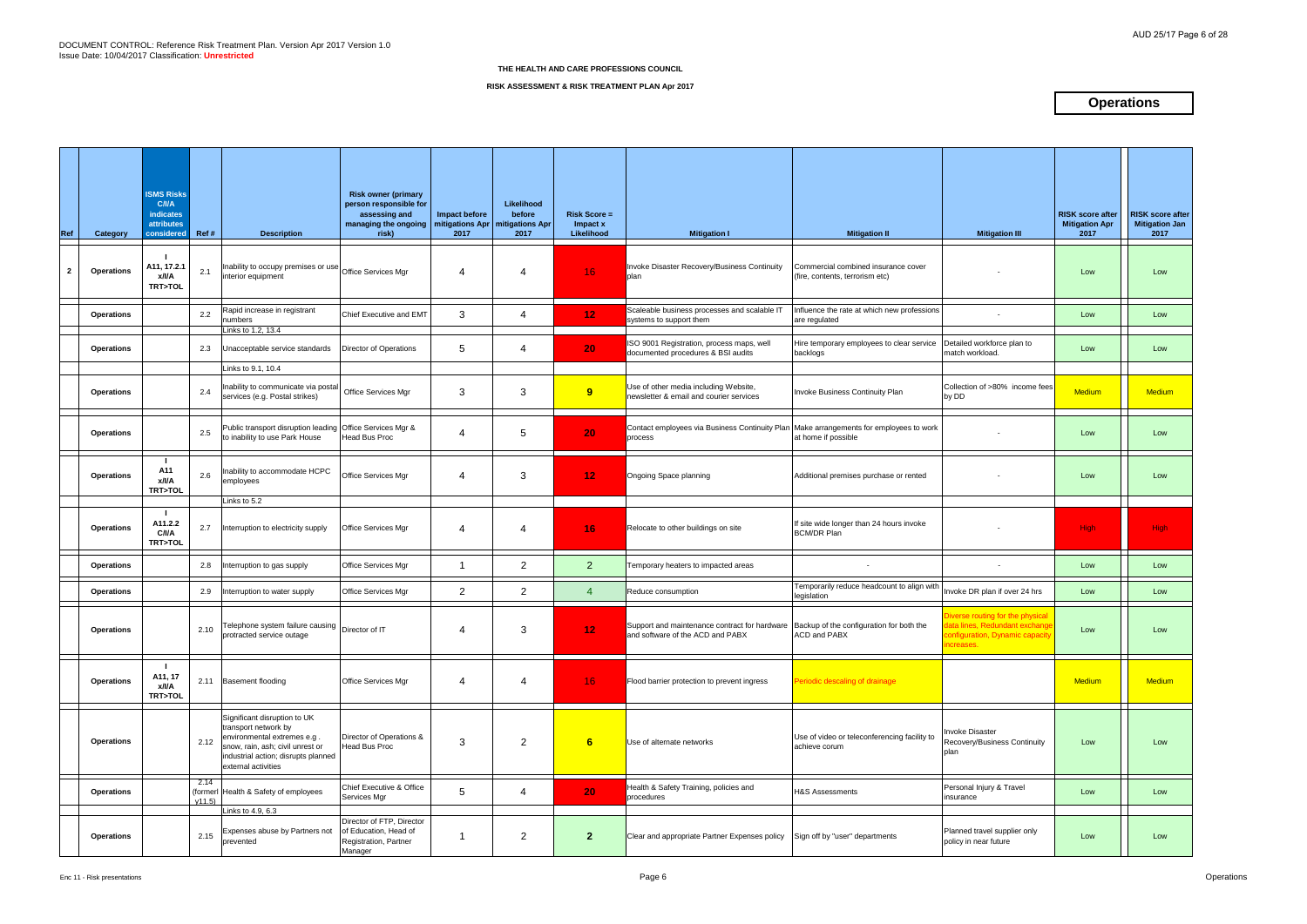# **RISK ASSESSMENT & RISK TREATMENT PLAN Apr 2017**

# **Operations**

| Ref<br>Category   | <b>ISMS Risks</b><br><b>C/I/A</b><br>indicates<br>attributes<br>considered Ref # |      | <b>Description</b>                                                                                                        | <b>Risk owner (primary</b><br>person responsible for<br>assessing and<br>managing the ongoing   mitigations Apr   mitigations Apr  <br>risk) | Impact before<br>2017 | Likelihood<br>before<br>2017 | $Risk Score =$<br>Impact x<br>Likelihood | <b>Mitigation I</b>                                  | <b>Mitigation II</b>                                         | <b>Mitigation III</b> | <b>RISK score after</b><br><b>Mitigation Apr</b><br>2017 | <b>RISK score after</b><br><b>Mitigation Jan</b><br>2017 |
|-------------------|----------------------------------------------------------------------------------|------|---------------------------------------------------------------------------------------------------------------------------|----------------------------------------------------------------------------------------------------------------------------------------------|-----------------------|------------------------------|------------------------------------------|------------------------------------------------------|--------------------------------------------------------------|-----------------------|----------------------------------------------------------|----------------------------------------------------------|
| <b>Operations</b> | <b>NEW</b>                                                                       | 2.16 | Loss of access to HCPC<br>premises due to tunnel<br>engineering failure (Northern Services Mgr<br>Line Extension)         | Director of Operations &<br><b>Head Bus Proc, Office</b>                                                                                     | 5                     | 2                            | 10 <sub>1</sub>                          | Invoke Disaster Recovery/Business Continuity<br>plan |                                                              |                       | Low                                                      | <b>NEW</b>                                               |
| <b>Operations</b> | <b>NEW</b>                                                                       | 2.17 | Damage or requirement for<br>evacuation of operational<br>premises due to<br>rebuild/refurbishment activity<br>of 186 KPR | <b>Director of Operations &amp;</b><br><b>Head Bus Proc, Office</b><br><b>Services Mgr</b>                                                   | 4                     | റ                            | $\overline{\mathbf{8}}$                  | Building programme surveying and<br>planning         | Temporary changes to use of 184 KPR Business Continuity plan |                       | Low                                                      | <b>NEW</b>                                               |
|                   |                                                                                  |      |                                                                                                                           |                                                                                                                                              |                       |                              |                                          |                                                      |                                                              |                       |                                                          |                                                          |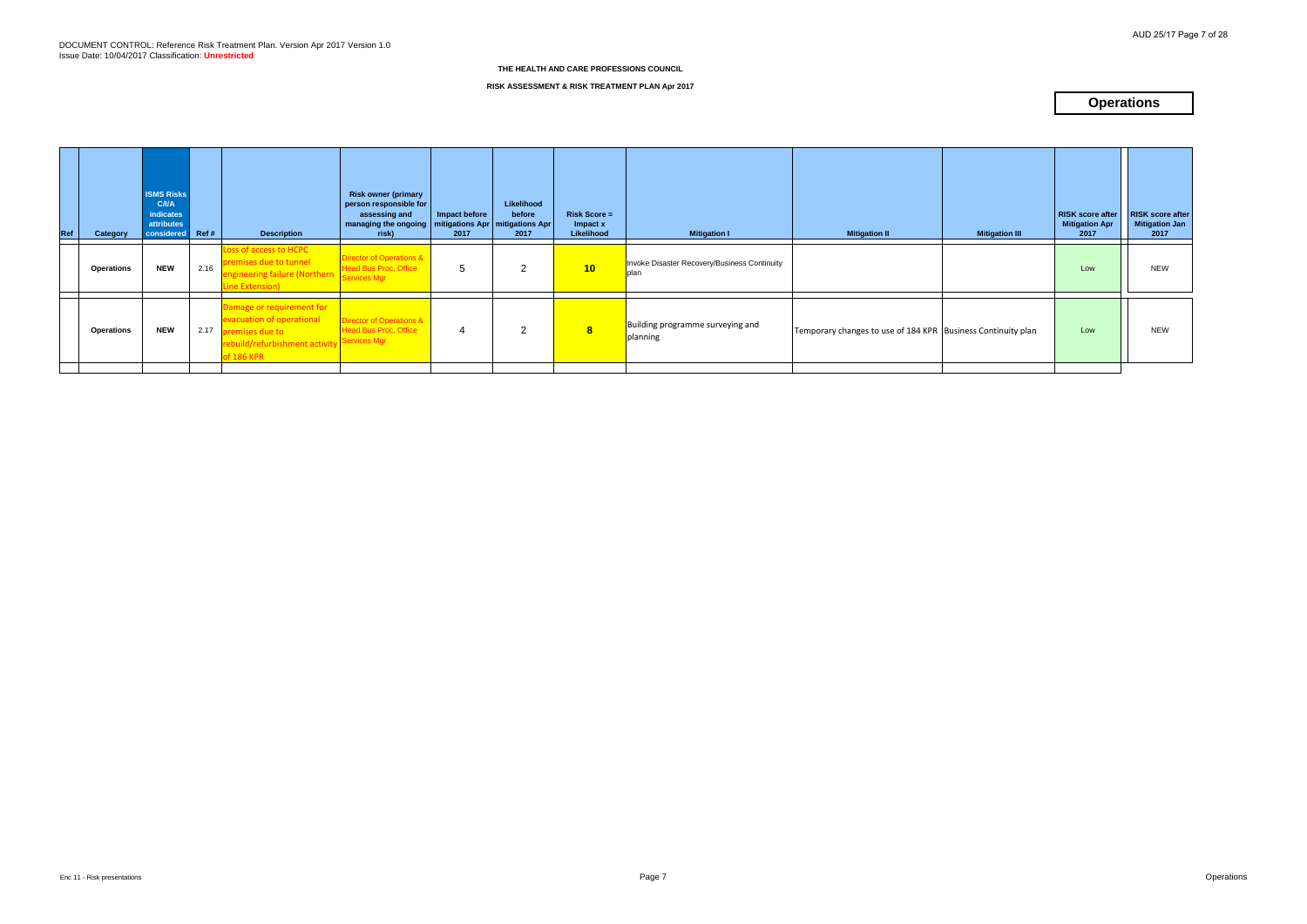| Ref | Category              | <b>ISMS Risks</b><br>C/ <sub>II</sub><br>indicates<br><b>attributes</b><br>considered | Ref # | <b>Description</b>                                                                                  | <b>Risk owner (primary</b><br>person responsible for<br>assessing and<br>managing the ongoing   mitigations Apr<br>risk) | 2017                   | Impact before   Likelihood before<br>mitigations Apr<br>2017 | $Risk Score =$<br>Impact x<br>Likelihood | <b>Mitigation I</b>                                                          | <b>Mitigation II</b>                                                                                                                                                                                                                                                                            | <b>Mitigation III</b>                                                                                        | <b>RISK score after</b><br><b>Mitigation Apr</b><br>2017 | <b>RISK score after</b><br><b>Mitigation Jan</b><br>2017 |
|-----|-----------------------|---------------------------------------------------------------------------------------|-------|-----------------------------------------------------------------------------------------------------|--------------------------------------------------------------------------------------------------------------------------|------------------------|--------------------------------------------------------------|------------------------------------------|------------------------------------------------------------------------------|-------------------------------------------------------------------------------------------------------------------------------------------------------------------------------------------------------------------------------------------------------------------------------------------------|--------------------------------------------------------------------------------------------------------------|----------------------------------------------------------|----------------------------------------------------------|
| -3  | <b>Communications</b> |                                                                                       | 3.1   | Failure to inform public Article 3<br>(13)                                                          | <b>Director of Comms</b>                                                                                                 | $5^{\circ}$            |                                                              | $5\phantom{.0}$                          | Overall delivery of the communications strategy<br>across the UK             | Delivery of aspects of communications<br>workplan, specifically public information<br>campaigns, stakeholder engagement<br>plans, distribution of public information<br>materials and promotion and accessibility<br>of on-line Register through the<br>website/apps across the four countries. |                                                                                                              | Low                                                      | Low                                                      |
|     | <b>Communications</b> |                                                                                       | 3.2   | Loss of support from Key Stake<br>holders including professional<br>bodies, employers or government | <b>Director of Comms</b>                                                                                                 | $5^{\circ}$            | 3                                                            | 15 <sub>1</sub>                          | Delivery of communications strategy,<br>supporting the HCPC Strategic Intent | Delivery of UK-wide activities, specifically<br>stakeholder engagement plans as well as<br><b>HCPC</b> events, parliamentary<br>monitoring/response, attendance at<br>conferences and regular meetings with<br>stakeholders across the four countries                                           | <b>Quality of Operational</b><br>procedures                                                                  | Low                                                      | Low                                                      |
|     |                       |                                                                                       |       | Links to 1.5                                                                                        |                                                                                                                          |                        |                                                              |                                          |                                                                              |                                                                                                                                                                                                                                                                                                 |                                                                                                              |                                                          |                                                          |
|     | <b>Communications</b> |                                                                                       | 3.3   | Inability to inform stakeholders<br>following crisis                                                | <b>Director of Comms</b>                                                                                                 | $\overline{A}$         |                                                              | $\overline{4}$                           | Invoke Business Continuity Plan (BCP)                                        | Up to date Comms BCP available                                                                                                                                                                                                                                                                  |                                                                                                              | Low                                                      | Low                                                      |
|     | Communications        |                                                                                       | 3.4   | Failure to inform Registrants<br>Article 3 (13)                                                     | <b>Director of Comms</b>                                                                                                 | $\overline{5}$         |                                                              | $5\phantom{.0}$                          | Overall delivery of the communications strategy<br>across the UK             | Delivery of specific activities within the<br>communications strategy, for example<br>HCPC events, campaigns, e-newsletter<br>professional media, social media and<br>conference attendance across the four<br>countries. Promotion of new/revised<br>publications and web/myHCPC app           | Quality of Operational<br>procedures                                                                         | Low                                                      | Low                                                      |
|     |                       |                                                                                       |       |                                                                                                     |                                                                                                                          |                        |                                                              |                                          |                                                                              |                                                                                                                                                                                                                                                                                                 |                                                                                                              |                                                          |                                                          |
|     | <b>Communications</b> |                                                                                       | 3.5   | Publication of material not<br>approved for release                                                 | <b>Director of Comms</b>                                                                                                 | $\boldsymbol{\Lambda}$ | 2                                                            | 8                                        | Delivery of communications plan                                              | Adherence to ISO9001 processes                                                                                                                                                                                                                                                                  | Adherence to operational<br>plans, eg forward planner,<br>social media planner, media<br>sign-off processes' | Low                                                      | Low                                                      |
|     |                       |                                                                                       |       |                                                                                                     |                                                                                                                          |                        |                                                              |                                          |                                                                              |                                                                                                                                                                                                                                                                                                 |                                                                                                              |                                                          |                                                          |

### **RISK ASSESSMENT & RISK TREATMENT PLAN Apr 2017**

# **Communications**

#### **THE HEALTH AND CARE PROFESSIONS COUNCIL**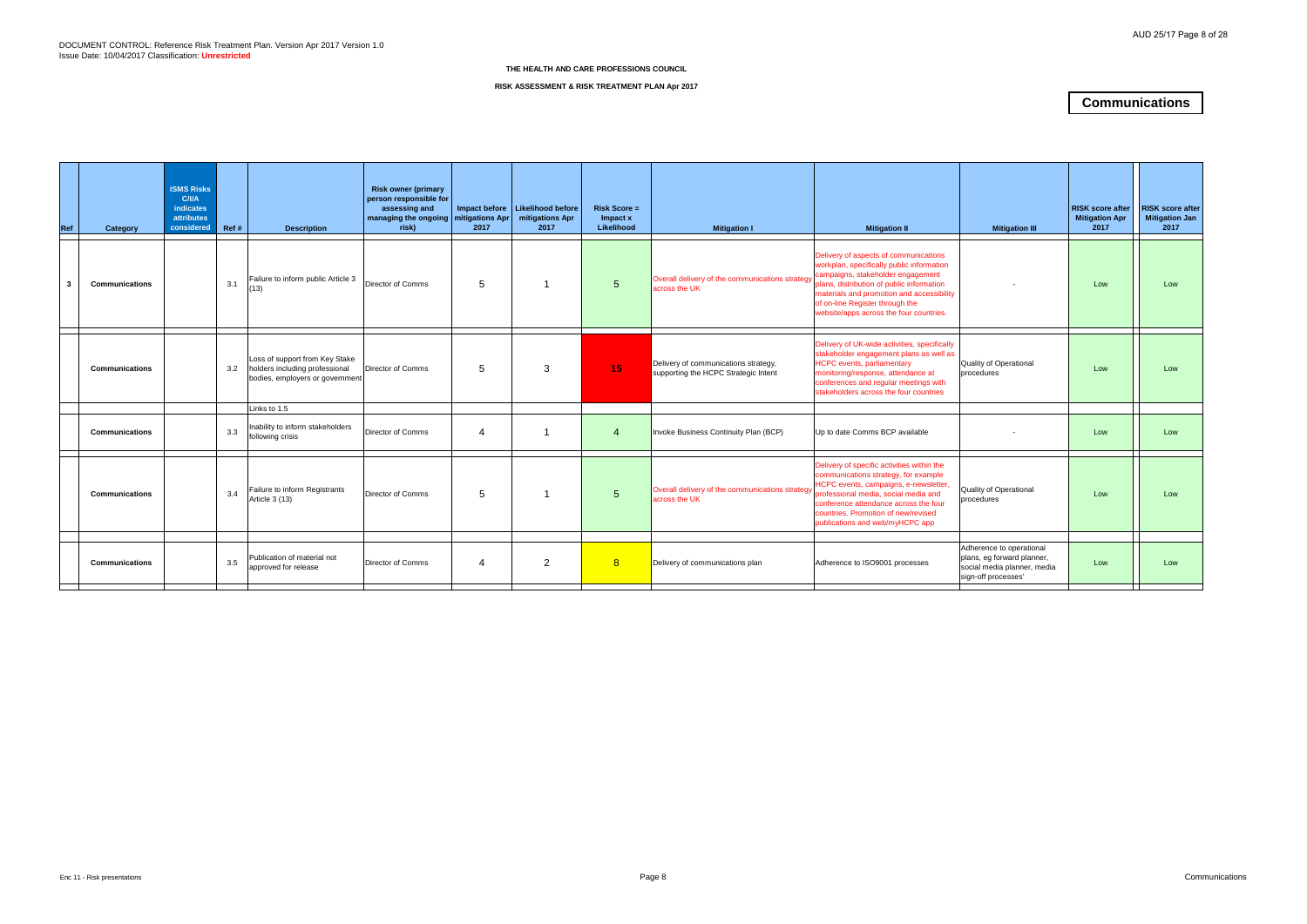| Ref                     | Category                | <b>ISMS Risks</b><br>C/I/A<br>indicates<br>attributes<br>considered<br>Ref # | <b>Description</b>                                                                         | <b>Risk owner (primary</b><br>person responsible for<br>assessing and<br>managing the ongoing<br>risk) | Impact before<br>mitigations Apr<br>2017 | <b>Likelihood before</b><br>mitigations Apr<br>2017 | $Risk Score =$<br>Impact x<br>Likelihood | <b>Mitigation I</b>                                                                                     | <b>Mitigation II</b>                                                                                                                           | <b>Mitigation III</b>                                                      | <b>RISK score after</b><br><b>Mitigation Apr 2017</b> | <b>RISK score after</b><br><b>Mitigation Jan</b><br>2017 |
|-------------------------|-------------------------|------------------------------------------------------------------------------|--------------------------------------------------------------------------------------------|--------------------------------------------------------------------------------------------------------|------------------------------------------|-----------------------------------------------------|------------------------------------------|---------------------------------------------------------------------------------------------------------|------------------------------------------------------------------------------------------------------------------------------------------------|----------------------------------------------------------------------------|-------------------------------------------------------|----------------------------------------------------------|
| $\overline{\mathbf{4}}$ | Corporate<br>Governance | 4.1                                                                          | Council inability to make<br>decisions<br>inks to 4.4                                      | Director of Council &<br>Committee Services, &<br>Chair                                                | 3                                        | -1                                                  | 3                                        | Regular meetings, agendas and clear lines of<br>accountability between Council and<br>committees        | Well researched and drafted decision<br>papers at meetings                                                                                     | Robust and effective recruitment<br>process                                | Low                                                   | Low                                                      |
|                         | Corporate<br>Governance | 4.2                                                                          | Council members conflict of<br>nterest                                                     | Chair                                                                                                  | 4                                        | 3                                                   | 12 <sub>1</sub>                          | Disclosure of members' interests to the<br>Secretariat and ongoing Council & committee<br>agenda item   | Annual reminder to update Register of<br>nterests                                                                                              | Member induction and training                                              | Low                                                   | Low                                                      |
|                         | Corporate<br>Governance | 4.3                                                                          | Poor Council decision-making<br>due to conflicting advice or<br>decision process           | Chair                                                                                                  | 4                                        | -1                                                  | $\overline{4}$                           | Well-researched & drafted decision papers,<br>Clear lines of accountability and scheme of<br>delegation | Chair facilitates well reasoned decisions                                                                                                      | Attendance by external professionals.<br>as required.                      | Low                                                   | Low                                                      |
|                         | Corporate<br>Governance | 4.4                                                                          | Failure to meet<br>Council/Committee quorums /<br>failure to make quorate decisions        | Director of Council &<br><b>Committee Services</b>                                                     | $\overline{4}$                           | 3                                                   | 12 <sub>1</sub>                          | Clear communication of expectations of<br>Council members' duties upfront                               | Adequate processes notifying Council &<br>committee members of forthcoming<br>meetings prior to meeting icluding<br>confirmation of attendance | Robust discussions at annual<br>appraisal                                  | Low                                                   | Low                                                      |
|                         | Corporate<br>Governance | 4.5                                                                          | inks to 4.1<br>Members' poor performance                                                   | Chair                                                                                                  | $\overline{4}$                           | $\mathbf{1}$                                        | $\overline{4}$                           | Appointment against competencies                                                                        | Annual appraisal of Council members                                                                                                            | Removal under Sch 1, Para 9(1)(f) of<br>the HSWPO 2001                     | Low                                                   | Low                                                      |
|                         | Corporate<br>Governance | 4.6                                                                          | Poor performance by the Chair                                                              | Council                                                                                                | 5                                        | $\mathbf{1}$                                        | $5\overline{)}$                          | Appointment against competencies                                                                        | Power to remove the Chair under Sch 1,<br>Article 12(1) C of the HSWPO 2001                                                                    | External appraisal and effective<br>eedback from fellow Council<br>members | Low                                                   | Low                                                      |
|                         | Corporate<br>Governance | 4.7                                                                          | Poor performance by Chief<br>Executive                                                     | Chair                                                                                                  | 5                                        | -1                                                  | 5                                        | Performance reviews and regular "one to<br>ones" with the Chair                                         | Contract of Employment                                                                                                                         |                                                                            | Low                                                   | Low                                                      |
|                         | Corporate<br>Governance | 4.8                                                                          | mproper financial incentives<br>offered to Council<br>nembers/employees                    | Chair and Chief<br>Executive                                                                           | 4                                        | $\overline{2}$                                      | 8                                        | Gifts & Inducements policy                                                                              | Council member code of conduct                                                                                                                 | Induction training re:adherence to<br>Nolan principles & Bribery Act 2010  | Low                                                   | Low                                                      |
|                         | Corporate<br>Governance | 4.9                                                                          | Failure to ensure the Health &<br>Safety of Council Members ?<br>Should this be HCPC wide? | Director of Council &<br><b>Committee Services</b><br>Office Services Mgr &<br><b>Finance Director</b> | 4                                        | 2                                                   | 8                                        | Safety briefing at start of each Council or<br>Committee meeting.                                       | H&S information on Council iPads                                                                                                               | Personal Injury and Travel insurance                                       | Low                                                   | Low                                                      |
|                         | Corporate<br>Governance | 4.10                                                                         | inks to 6.3<br>Establishing appropriately<br>constituted Council                           | Chair                                                                                                  | 4                                        | $\overline{2}$                                      | 8                                        | Robust and effective recruitment process                                                                | Use of skills matrix in recruitment exercise Induction of Council members                                                                      |                                                                            | Low                                                   | Low                                                      |
|                         | Corporate<br>Governance | 4.11                                                                         | Links to 6.1, 11.13<br>Expense claim abuse by<br>members                                   | Director of Council &<br><b>Committee Services</b>                                                     | 4                                        | $\overline{2}$                                      | 8                                        | Members Code of Conduct (public office)                                                                 | Clear and comprehensive Council agreed<br>policies posted on the Council member<br>lpads and made clear during induction                       | Budget holder review and<br>authorisation procedures                       | Low                                                   | Low                                                      |
|                         | Corporate<br>Governance | 4.12                                                                         | To ensure Section 60 legislation<br>is operationalised effectively                         | Council                                                                                                | 5                                        | $\overline{2}$                                      | 10                                       | Scheme of delegation                                                                                    | Council Reporting                                                                                                                              | <b>Quality Management Processes</b><br>(ISO9001)                           | Low                                                   | Low                                                      |
|                         | Corporate<br>Governance | 4.13                                                                         | Failure to comply with DPA 1998<br>or FOIA 2000, leading to ICO<br>action                  | Director of Council &<br><b>Committee Services</b>                                                     | 3                                        | 3                                                   | 9                                        | Legal advice                                                                                            | Clear ISO processes                                                                                                                            | Organisation-wide training                                                 | Low                                                   | Low                                                      |
|                         | Corporate<br>Governance | A18.1.1<br>4.15<br>x/l/A<br>TRT>TOL                                          | Failure to adhere to the<br>requirements of the Bribery Act<br>2010                        | Chair, & Director of<br>Council & Committee<br>Services                                                | $\overline{4}$                           | $\overline{2}$                                      | 8                                        | Suite of policies and processes related to the<br><b>Bribery Act</b>                                    | <b>Quality Management Systems</b>                                                                                                              | Oversight of EMT, Internal Audit &<br><b>External Audit</b>                | Low                                                   | Low                                                      |
|                         | Corporate<br>Governance | 4.16                                                                         | PSA fails to recommend<br>appointment of Council members<br>to the Privy Council           | Director of Council &<br><b>Committee Services</b>                                                     |                                          | 5                                                   | $5\overline{)}$                          | Sign off of high level process by Council                                                               | PSA comments on advance notice of<br>intent acted on appropriately                                                                             | Effective engagement with PSA<br>throughout process                        | Low                                                   | Low                                                      |
|                         | Corporate<br>Governance | 4.17                                                                         | Failure to meet requirements of<br>the constitution order                                  | Director of Council &<br><b>Committee Services</b>                                                     | $\mathbf{3}$                             | $\mathbf 1$                                         | $\mathbf{3}$                             | Scrutiny of advance notice of intent                                                                    | Targeted advertising strategy                                                                                                                  |                                                                            | Low                                                   | Low                                                      |

# **RISK ASSESSMENT & RISK TREATMENT PLAN Apr 2017**

# **Corporate Governance**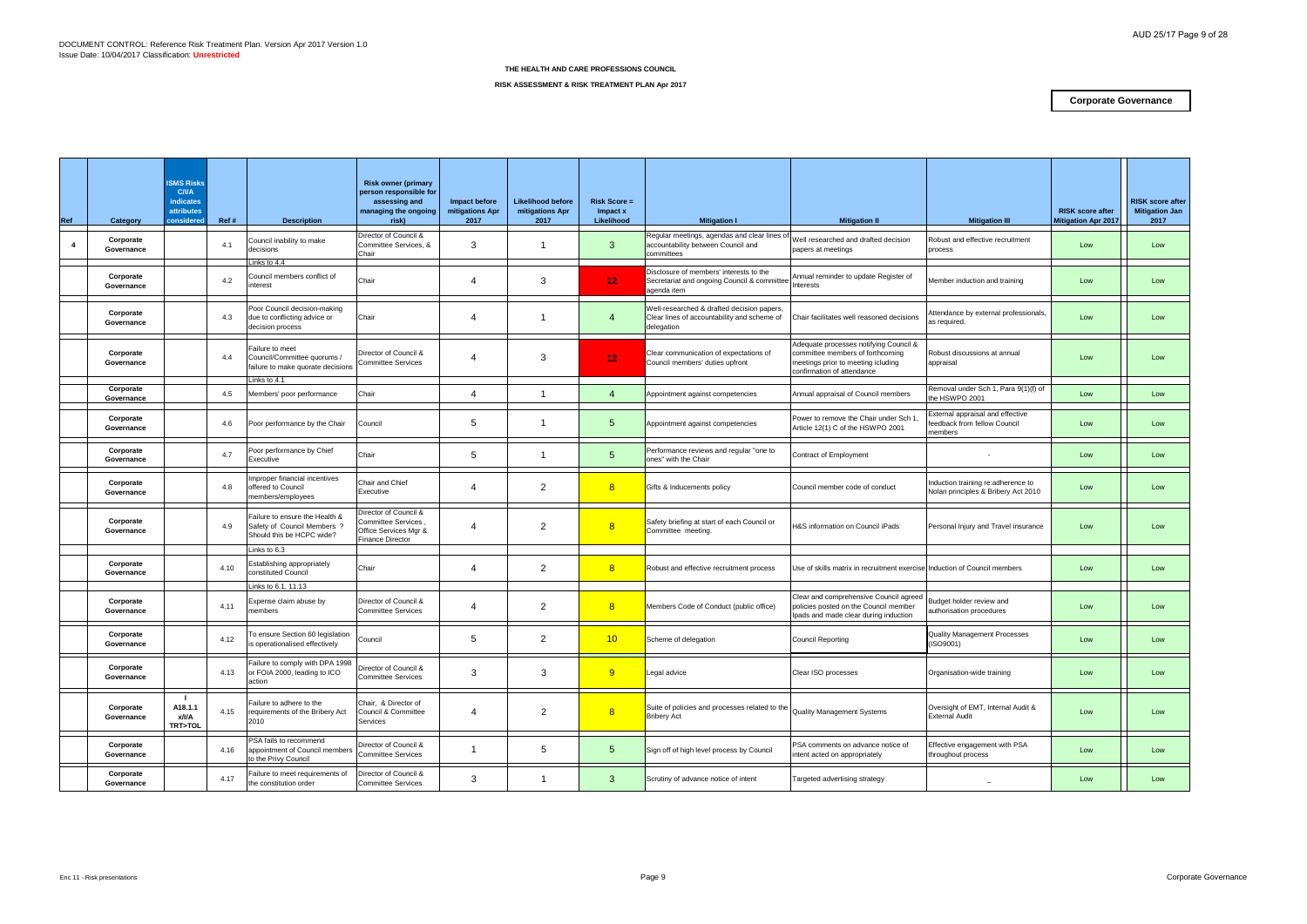| <b>ISMS Risks</b><br><b>C/I/A indicates</b><br><b>attributes</b><br>considered | Ref #    | <b>Description</b>                           | <b>Risk owner (primary</b><br>assessing and<br>risk) | 2017                                                                                                       | mitigations Apr<br>2017 | <b>Risk Score =</b><br>Impact x<br>Likelihood                             | <b>Mitigation I</b>                                                                                    | <b>Mitigation II</b>                   | <b>Mitigation III</b>                                                                                                                                                                                                                                                                                                                                                                                     | <b>Mitigation Apr</b><br>2017                                                                                                                                                                                                                                                                                                                                                                                                         | <b>RISK score after</b><br>Mitigation Jan 2017             |
|--------------------------------------------------------------------------------|----------|----------------------------------------------|------------------------------------------------------|------------------------------------------------------------------------------------------------------------|-------------------------|---------------------------------------------------------------------------|--------------------------------------------------------------------------------------------------------|----------------------------------------|-----------------------------------------------------------------------------------------------------------------------------------------------------------------------------------------------------------------------------------------------------------------------------------------------------------------------------------------------------------------------------------------------------------|---------------------------------------------------------------------------------------------------------------------------------------------------------------------------------------------------------------------------------------------------------------------------------------------------------------------------------------------------------------------------------------------------------------------------------------|------------------------------------------------------------|
| A12,13,14, 9<br>C/I/A<br>TRT>TOL                                               | 5.1      |                                              | Director of IT                                       |                                                                                                            | 5                       | 20 <sup>°</sup>                                                           | points.Application of security patches in a<br>timely manner                                           |                                        | penetration tests.                                                                                                                                                                                                                                                                                                                                                                                        | Low                                                                                                                                                                                                                                                                                                                                                                                                                                   | Low                                                        |
|                                                                                |          |                                              |                                                      |                                                                                                            |                         |                                                                           |                                                                                                        |                                        |                                                                                                                                                                                                                                                                                                                                                                                                           |                                                                                                                                                                                                                                                                                                                                                                                                                                       |                                                            |
| A12,14, 17.1,<br>14<br>C/I/A<br><b>TRT&gt;TOL</b>                              | 5.2      | Technology obsolescence,<br>(Hard/SoftWare)  | Director of IT                                       | $\overline{2}$                                                                                             | $\overline{2}$          | $\overline{4}$                                                            | Delivery of the IT strategy including the refresh<br>of technology.                                    | technology with recognised support and | Accurately record technology<br>services.                                                                                                                                                                                                                                                                                                                                                                 | Low                                                                                                                                                                                                                                                                                                                                                                                                                                   | Low                                                        |
|                                                                                |          | Links to 2.6, 10.2                           |                                                      |                                                                                                            |                         |                                                                           |                                                                                                        |                                        |                                                                                                                                                                                                                                                                                                                                                                                                           |                                                                                                                                                                                                                                                                                                                                                                                                                                       |                                                            |
| A9,8,13<br>x/I/A<br><b>TRT&gt;TOL</b>                                          | 5.3      | Fraud committed through IT<br>services       | Director of IT                                       | 3                                                                                                          | $\overline{2}$          | 6                                                                         | Appropriate and proportionate access<br>restrictions to business data. System audit<br>trails.         |                                        | tests.                                                                                                                                                                                                                                                                                                                                                                                                    | Low                                                                                                                                                                                                                                                                                                                                                                                                                                   | Low                                                        |
|                                                                                |          | Links to 10.2 and 17.1                       |                                                      |                                                                                                            |                         |                                                                           |                                                                                                        |                                        |                                                                                                                                                                                                                                                                                                                                                                                                           |                                                                                                                                                                                                                                                                                                                                                                                                                                       |                                                            |
| A17, 14,12<br>x/I/A<br><b>TRT&gt;TOL</b>                                       | 5.4      |                                              |                                                      | 4                                                                                                          | 3                       | 12 <sub>1</sub>                                                           | Annual IT continuity plan tests                                                                        |                                        |                                                                                                                                                                                                                                                                                                                                                                                                           | Low                                                                                                                                                                                                                                                                                                                                                                                                                                   | Low                                                        |
| A9.4, 9.2, 7<br>C/I/A<br><b>TRT&gt;TOL</b>                                     | 5.5      | Malicious damage from<br>unauthorised access | Director of IT                                       | 4                                                                                                          | 5                       | 20                                                                        | Security is designed into the IT architecture,<br>using external expert consultancy where<br>necessary |                                        | manner.<br>Physical<br>access to the IT infrastructure<br>restricted and controlled.                                                                                                                                                                                                                                                                                                                      | Low                                                                                                                                                                                                                                                                                                                                                                                                                                   | Low                                                        |
| A11.2.2<br>A17.1.2<br>x/I/A<br><b>TRT&gt;TOL</b>                               | 5.6      | action)                                      |                                                      | 5                                                                                                          |                         | $5^{\circ}$                                                               | Redundant data services                                                                                |                                        | plan                                                                                                                                                                                                                                                                                                                                                                                                      | Low                                                                                                                                                                                                                                                                                                                                                                                                                                   | Low                                                        |
|                                                                                | Category |                                              | Software Malware damage<br>Links to 2.3, 10.2        | Failure of IT Continuity Provision   Director of IT<br>Data service disruption (via utility Director of IT | person responsible for  | Impact before Likelihood before<br>managing the ongoing   mitigations Apr |                                                                                                        |                                        | Anti-malware software deployed at several key Adherence to IT policy, procedures and<br>training. Restricted administrator<br>privaleges.<br>Employ small core of mainstream<br>maintenance agreements<br>Regular, enforced strong password<br>changes.<br>IT continuity plan is reviewed when a<br>service changes or a new service is<br>added<br>Regular externally run security penetration<br>tests. | Regular externally run security<br>assets. Adoption of cloud<br>Regular externally run security<br>Appropriate and proportionate<br>technical solutions are<br>employed. IT technical staff<br>appropriately trained.<br>Periodic and systematic<br>proactive security reviews of<br>of security patches in a timely<br>Appropriate service levels with<br>Diverse routing of services where possible utility providers IT continuity | <b>RISK score after</b><br>the infrastructure. Application |

**RISK ASSESSMENT & RISK TREATMENT PLAN Apr 2017**

# **Information Technology**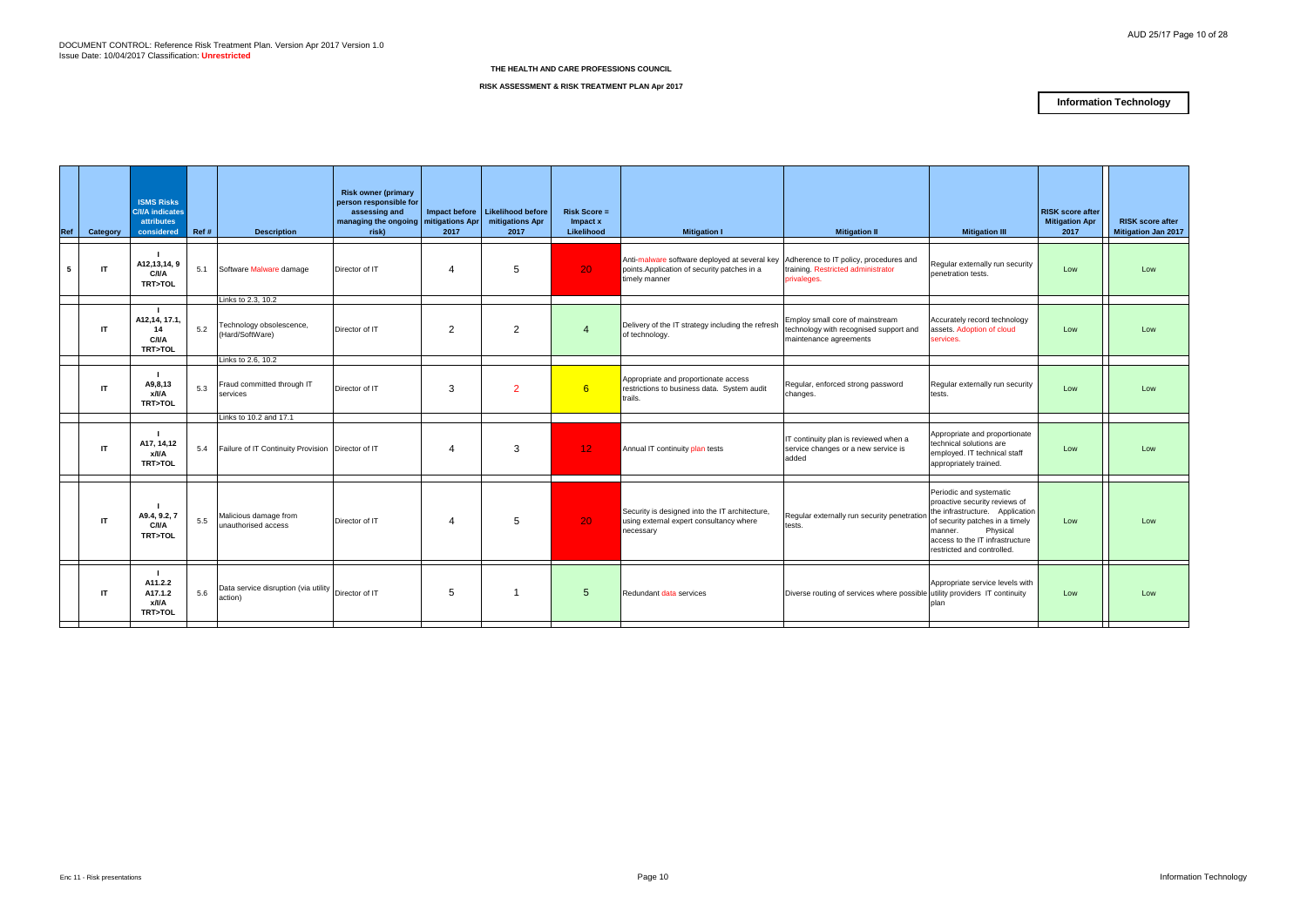| Ref | Category        | <b>ISMS</b><br><b>Risks</b><br>C/ <sub>1</sub> /A<br><b>indicates</b><br><b>attributes</b><br>consider<br>ed | Ref # | <b>Description</b>                                                                                 | <b>Risk owner (primary</b><br>person responsible for<br>assessing and<br>managing the ongoing   mitigations Apr<br>risk) | Impact before<br>2017 | Likelihood before<br>mitigations Apr<br>2017 | <b>Risk Score =</b><br>Impact x<br>Likelihood | <b>Mitigation I</b>                                                                            | <b>Mitigation II</b>                                                                           | <b>Mitigation III</b>                                                                                                                                  | <b>RISK score after</b><br><b>Mitigation Apr</b><br>2017 | <b>RISK score after</b><br><b>Mitigation Jan</b><br>2017 |
|-----|-----------------|--------------------------------------------------------------------------------------------------------------|-------|----------------------------------------------------------------------------------------------------|--------------------------------------------------------------------------------------------------------------------------|-----------------------|----------------------------------------------|-----------------------------------------------|------------------------------------------------------------------------------------------------|------------------------------------------------------------------------------------------------|--------------------------------------------------------------------------------------------------------------------------------------------------------|----------------------------------------------------------|----------------------------------------------------------|
| 6   | <b>Partners</b> |                                                                                                              | 6.1   | Inability to recruit and retain<br>suitable Partners                                               | Partner Manager                                                                                                          | 3                     | 3                                            | 9                                             | Targeted recruitment strategy.                                                                 | Appropriate fees for partner services and<br>reimbursement of expenses.                        | Efficient and effective support<br>and communication from the<br>Partner team.                                                                         | Low                                                      | Low                                                      |
|     | <b>Partners</b> |                                                                                                              | 6.2   | Links to 4.10, 11.3, 7.3,<br>ncorrect interpretation of law by<br>Partners resulting in PSA review | Director of FTP, Director<br>of Education, Head of<br>Registration, Partner                                              | $\overline{2}$        | $\boldsymbol{\vartriangle}$                  | 8                                             | Partner training and newsletters                                                               | <b>Legal Advice</b>                                                                            | Regular appraisal system                                                                                                                               | Low                                                      | Low                                                      |
|     | <b>Partners</b> |                                                                                                              | 6.3   | Health & Safety of Partners                                                                        | Manager<br>Partner Manager                                                                                               | 3                     | $\overline{2}$                               | 6                                             | H&S briefing at start of any HCPC sponsored<br>event.                                          | Liability Insurance                                                                            |                                                                                                                                                        | Low                                                      | Low                                                      |
|     | <b>Partners</b> |                                                                                                              | 6.4   | Links to 4.9<br>Partners poor performance and /<br>or conduct                                      | Director of FTP, Director<br>of Education. Head of<br>Registration, Partner<br>Manager                                   | 4                     | 3                                            | 12 <sub>1</sub>                               | Regular training                                                                               | Regular appraisal system                                                                       | Partner Complaints Process &<br>Partner Code of Conduct                                                                                                | Low                                                      | Low                                                      |
|     | <b>Partners</b> |                                                                                                              | 6.5   | Incorrect interpretation of HSWPO of Education, Head of<br>by HCPC in use of Partners              | Director of FTP, Director<br>Registration, Partner<br>Manager                                                            | 3                     | $\overline{2}$                               | 6                                             | Legal Advice                                                                                   | Clearly defined Quality Management<br>processes and policies                                   | Correct selection process and<br>use of qualified partners                                                                                             | Low                                                      | Low                                                      |
|     | <b>Partners</b> |                                                                                                              | 6.6   | Adequate number and type of<br>partner roles                                                       | Partner Manager, Director<br>of FTP. Director of<br>Education, Head of<br>Registration                                   | 3                     | $\overline{2}$                               | 6                                             | Regular review of availability of existing pool of<br>partners to ensure requirements are met. | Annual forecasting of future partner<br>requirements to ensure that they are<br>budgetted for. | Rolling partner agreements<br>across professions for Panel<br>Member and Panel Chair to<br>ensure adequate supply in line<br>with the eight year rule. | Low                                                      | Low                                                      |
|     | <b>Partners</b> |                                                                                                              | 6.7   | User departments using non-<br>active partners                                                     | Partner Manager, Director<br>of FTP, Director of<br>Education, Head of<br>Registration                                   | 3                     | 3                                            | 9                                             | Notification of partner resignations to user<br>departments.                                   | Current partner lists available to user<br>departments on shared drive.                        | Daily Email notificaton of partner<br>registrant lapse                                                                                                 | Low                                                      | Low                                                      |
|     | <b>Partners</b> |                                                                                                              | 6.8   | Expense claim abuse by Partners                                                                    | Partner Manager, Director<br>of FTP. Director of<br>Education. Head of<br>Registration                                   | $\overline{2}$        | $\overline{2}$                               | 4                                             | Budget holder review and authorisation process Comprehensive Partner agreement                 |                                                                                                | Challenge of non standard items<br>by, Finance department and<br>Partner Department                                                                    | Low                                                      | Low                                                      |
|     |                 |                                                                                                              |       |                                                                                                    |                                                                                                                          |                       |                                              |                                               |                                                                                                |                                                                                                |                                                                                                                                                        |                                                          |                                                          |

# **RISK ASSESSMENT & RISK TREATMENT PLAN Apr 2017**

# **Partners**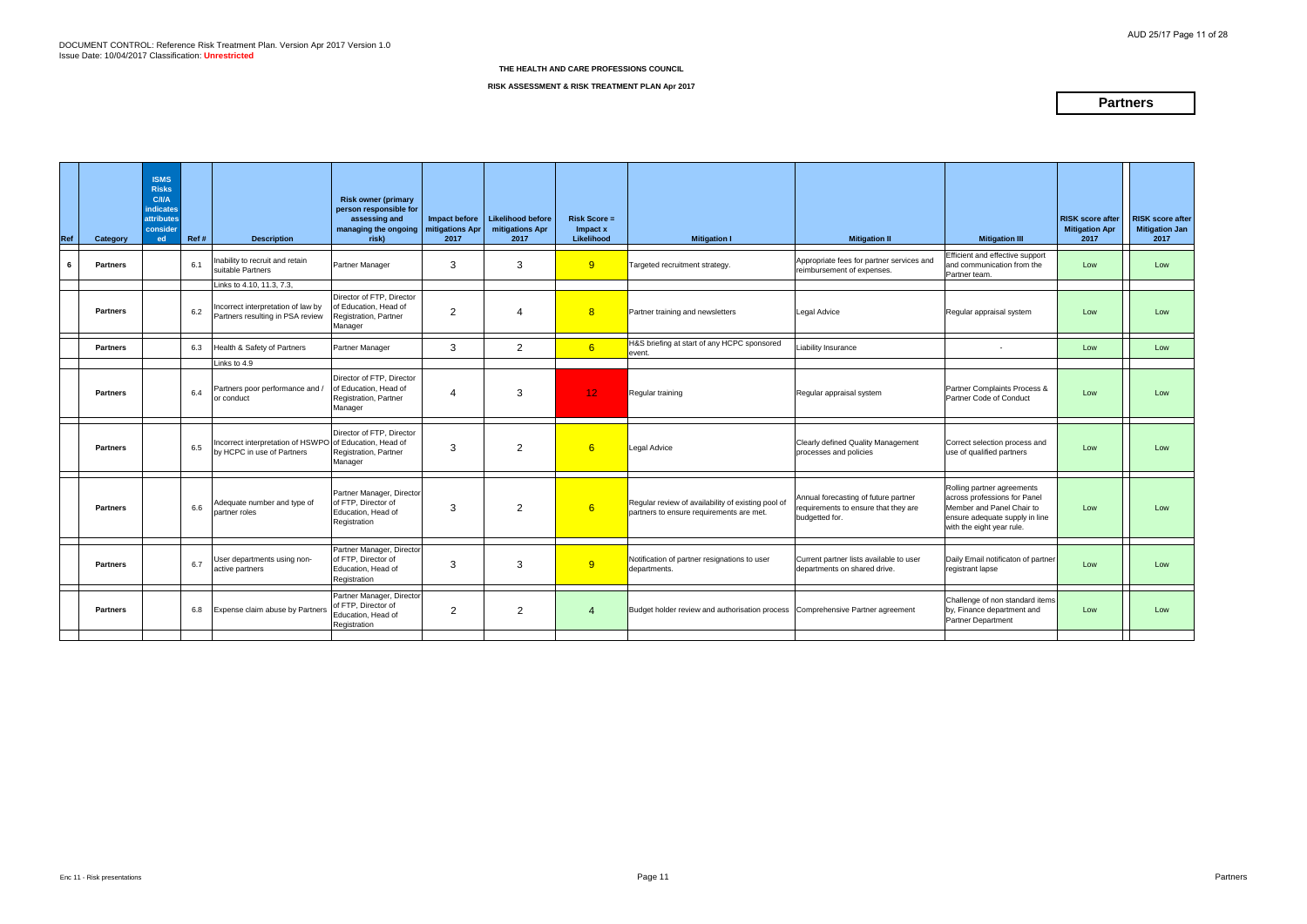| Ref | Category         | <b>ISMS Risks</b><br><b>C/I/A</b><br><b>indicates</b><br><b>attributes</b><br>considered Ref # |     | <b>Description</b>                                                                                                | <b>Risk owner (primary</b><br>person responsible for<br>assessing and<br>managing the ongoing<br>risk) | Impact before<br>mitigations Apr<br>2017 | Likelihood before<br>mitigations Apr<br>2017 | <b>Risk Score =</b><br>Impact x<br>Likelihood | <b>Mitigation I</b>                                                                                                                                                  | <b>Mitigation II</b>                                                                     | <b>Mitigation III</b>                                                                                                                        | <b>RISK score after</b><br><b>Mitigation Apr</b><br>2017 | <b>RISK score after</b><br><b>Mitigation Jan</b><br>2017 |
|-----|------------------|------------------------------------------------------------------------------------------------|-----|-------------------------------------------------------------------------------------------------------------------|--------------------------------------------------------------------------------------------------------|------------------------------------------|----------------------------------------------|-----------------------------------------------|----------------------------------------------------------------------------------------------------------------------------------------------------------------------|------------------------------------------------------------------------------------------|----------------------------------------------------------------------------------------------------------------------------------------------|----------------------------------------------------------|----------------------------------------------------------|
| 7   | Education        |                                                                                                | 7.1 | Failure to detect low education<br>providers standards                                                            | Director of Education                                                                                  | 4                                        | $\overline{2}$                               | 8                                             | Operational processes (approval, monitoring and<br>complaints about an approved programme)                                                                           | Regular training of employees and visitors                                               | Memorandums of<br>understandings with other<br>regulators (e.g. CQC and Care<br>Councils)                                                    | Low                                                      | Low                                                      |
|     |                  |                                                                                                |     | Links to 1.1 . 4.3. 6.4                                                                                           |                                                                                                        |                                          |                                              |                                               |                                                                                                                                                                      |                                                                                          |                                                                                                                                              |                                                          |                                                          |
|     | <b>Education</b> |                                                                                                | 7.2 | Education providers disengaging<br>with process                                                                   | Director of Education                                                                                  | $\mathcal{S}$                            | 3                                            | 9                                             | Legal powers (HSWPO 2001)                                                                                                                                            | Delivery of Education Dpt supporting<br>activities as documented in regular work<br>plan | Stakeholder monitoring                                                                                                                       | Low                                                      | Low                                                      |
|     |                  |                                                                                                |     | Links to 1.1                                                                                                      |                                                                                                        |                                          |                                              |                                               |                                                                                                                                                                      |                                                                                          |                                                                                                                                              |                                                          |                                                          |
|     | <b>Education</b> |                                                                                                | 7.3 | Inability to conduct visits and<br>monitoring tasks                                                               | Director of Education                                                                                  | $\boldsymbol{\varDelta}$                 | $\overline{2}$                               | 8                                             | Adequate resourcing, training and visit<br>scheduling                                                                                                                | Approvals & monitoring processes                                                         | Temporary staff hire to backfill<br>or clear work backlogs                                                                                   | Low                                                      | Low                                                      |
|     |                  |                                                                                                |     | Links to 1.1, 6.1, 11.2 & 11.3                                                                                    |                                                                                                        |                                          |                                              |                                               |                                                                                                                                                                      |                                                                                          |                                                                                                                                              |                                                          |                                                          |
|     | <b>Education</b> |                                                                                                | 7.4 | Loss of support from Education<br>Providers                                                                       | Chief Executive or<br>Director of Education                                                            | 5                                        | $\overline{2}$                               | 10                                            | Delivery of Education strategy as documented in Partnerships with Visitors and professional<br>regular work plan                                                     | groups.                                                                                  | Publications. Newsletters.<br>website content, inclusion in<br>consultations and relevant<br>PLGs. consultations with<br>education providers | Low                                                      | Low                                                      |
|     |                  |                                                                                                |     | Links to 1.1, 14.2                                                                                                |                                                                                                        |                                          |                                              |                                               |                                                                                                                                                                      |                                                                                          |                                                                                                                                              |                                                          |                                                          |
|     | Education        | A12,13,<br>14.15<br>x/l/A<br>TRT>TOL                                                           | 7.5 | Protracted service outage<br>following Education system failure                                                   | Director of IT                                                                                         | $\boldsymbol{\varDelta}$                 | 2                                            | 8                                             | Effective backup and recovery processes                                                                                                                              | Maintenance and support contracts for core<br>system elements.                           | <b>Annual IT Continuity tests</b>                                                                                                            | Low                                                      | Low                                                      |
|     | <b>Education</b> |                                                                                                | 7.6 | Loss or significant change to<br>funding, commissioning and<br>placement opportunities for<br>approved programmes | Director of Education                                                                                  | 3                                        | 4                                            | 12 <sub>1</sub>                               | Operational processes (approval, monitoring and Partnerships with Visitors and professional Regular training of employees<br>complaints about an approved programme) | groups.                                                                                  | and visitors                                                                                                                                 | Med                                                      | Med                                                      |
|     |                  |                                                                                                |     |                                                                                                                   |                                                                                                        |                                          |                                              |                                               |                                                                                                                                                                      |                                                                                          |                                                                                                                                              |                                                          |                                                          |
|     | <b>Education</b> |                                                                                                | 7.7 | Monitoring processes not effective Director of Education                                                          |                                                                                                        | 3                                        | $\overline{2}$                               | 6                                             | Well documented processes                                                                                                                                            | Trained executive & visitors                                                             | Communication with education<br>providers                                                                                                    | Low                                                      | Low                                                      |
|     |                  |                                                                                                |     |                                                                                                                   |                                                                                                        |                                          |                                              |                                               |                                                                                                                                                                      |                                                                                          |                                                                                                                                              |                                                          |                                                          |

**RISK ASSESSMENT & RISK TREATMENT PLAN Apr 2017**

# **Education**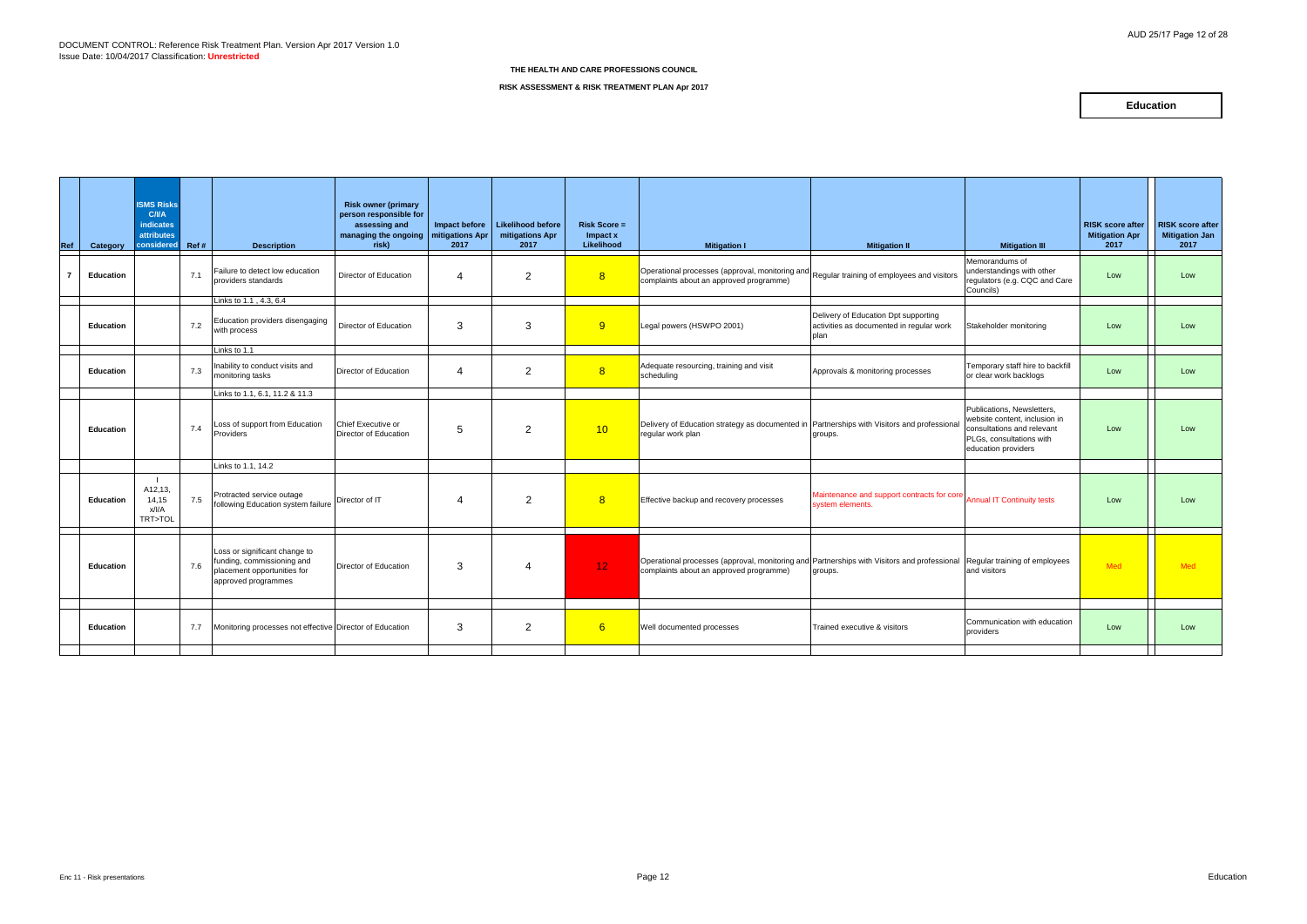| Ref | Category                     | <b>ISMS Risks</b><br>C/ <sub>II</sub> /A<br>indicates<br>attributes<br>considered | Ref # | <b>Description</b>                                                                                              | <b>Risk owner (primary</b><br>person responsible for<br>assessing and<br>managing the ongoing   mitigations Apr  <br>risk) | 2017 | Impact before   Likelihood before<br>mitigations Apr<br>2017 | $Risk Score =$<br>Impact x<br>Likelihood | <b>Mitigation I</b>                                                                                                       | <b>Mitigation II</b>                                | <b>Mitigation III</b>                                                                                       | <b>RISK score after</b><br><b>Mitigation Apr</b><br>2017 | <b>RISK score after</b><br>Mitigation Jan<br>2017 |
|-----|------------------------------|-----------------------------------------------------------------------------------|-------|-----------------------------------------------------------------------------------------------------------------|----------------------------------------------------------------------------------------------------------------------------|------|--------------------------------------------------------------|------------------------------------------|---------------------------------------------------------------------------------------------------------------------------|-----------------------------------------------------|-------------------------------------------------------------------------------------------------------------|----------------------------------------------------------|---------------------------------------------------|
| 8   | Project<br>Management        |                                                                                   | 8.1   | Fee change processes not<br>operational by required date                                                        | Director of Finance<br>Project Portfolio Manager                                                                           | 3    | 3                                                            | 9                                        | Project is managed as part of major projects<br>portfolio & managed in accordance with HCPC<br>Project Management process | Project progress monitored by EMT &<br>stakeholders |                                                                                                             | Low                                                      | Low                                               |
|     |                              |                                                                                   |       | Links to 1.1, 15.3                                                                                              |                                                                                                                            |      |                                                              |                                          |                                                                                                                           |                                                     |                                                                                                             |                                                          |                                                   |
|     | Project<br>Management        |                                                                                   | 8.2   | Failure to regulate a new<br>profession or a post-registration<br>qualification as stipulated by<br>legislation | Project Lead Project<br>Portfolio Manager                                                                                  | 5    | $\overline{2}$                                               | 10                                       | Project is managed as part of major projects<br>portfolio & managed in accordance with HCPC<br>Project Management process | Project progress monitored by EMT &<br>stakeholders | Assess lessons to be learned<br>from previous projects                                                      | Low                                                      | Low                                               |
|     |                              |                                                                                   |       | Links to 1.1. 15.3                                                                                              |                                                                                                                            |      |                                                              |                                          |                                                                                                                           |                                                     |                                                                                                             |                                                          |                                                   |
|     | Project<br>Management        | A14, 15<br>C/I/A<br><b>TRT&gt;TOL</b>                                             | 8.14  | Failure to deliver a system to the<br>HR & Partners departments<br>requirements                                 | Director of HR<br>Project Portfolio Manager                                                                                | 3    | 4                                                            | 12 <sub>1</sub>                          | Project is managed as part of major projects<br>portfolio & managed in accordance with HCPC<br>Project Management process | Project progress monitored by EMT &<br>stakeholders | Project Initiation stage to pay<br>particular attention to project<br>scope and breadth/reach of<br>project | Low                                                      | Low                                               |
|     | Project<br>Management        | A7.2.1<br>x/I/A<br><b>TOL</b>                                                     | 8.17  | Organisation wide resourcing<br>may impact project delivery                                                     | <b>EMT &amp; Project Portfolio</b><br>Manager                                                                              | 3    | 4                                                            | 12 <sub>1</sub>                          | Manage resources accordingly                                                                                              | Accept changes to planned delivery                  |                                                                                                             | <b>Med</b>                                               | <b>Med</b>                                        |
|     | Project<br><b>Management</b> | A14, 15<br>C/I/A<br><b>TRT&gt;TOL</b>                                             | 8.19  | Failure to build a system to the<br>Registrations department's<br>requirements                                  | Director of Operations &<br>Project Portfolio Manager                                                                      | 5    | Δ                                                            | 20                                       | Project is managed as part of major projects<br>portfolio & managed in accordance with HCPC<br>Project Management process | Project progress monitored by EMT &<br>stakeholders | Ensure robust testing including<br>load                                                                     | Low<br>$\mathbf{I}$                                      | Low                                               |
|     |                              |                                                                                   |       |                                                                                                                 |                                                                                                                            |      |                                                              |                                          |                                                                                                                           |                                                     |                                                                                                             |                                                          |                                                   |

### **RISK ASSESSMENT & RISK TREATMENT PLAN Apr 2017**

# **Project Management**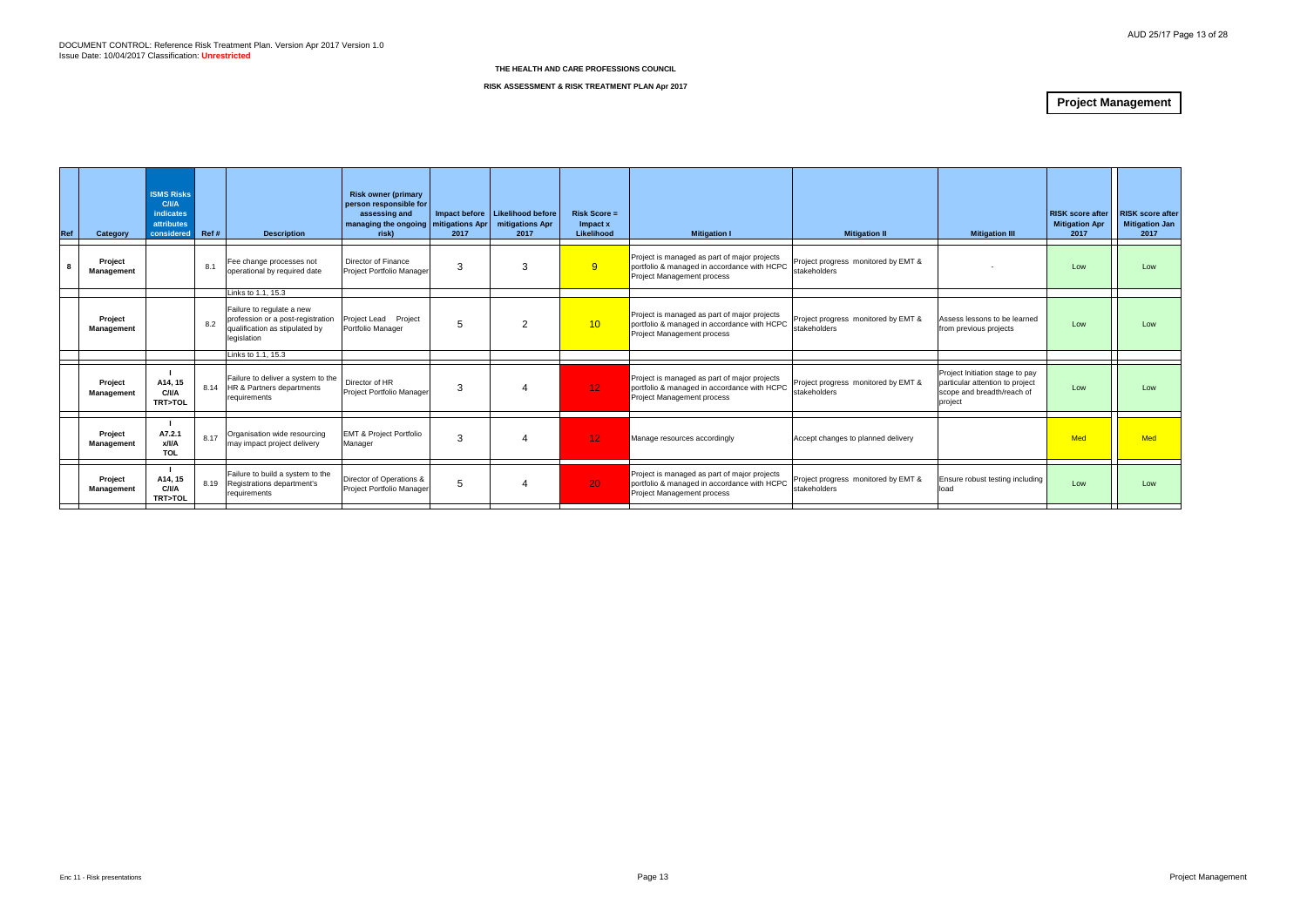| Ref | Category               | <b>ISMS</b><br><b>Risks</b><br>C/I/A<br><b>indicates</b><br><b>attributes</b><br>consider<br>ed | Ref# | <b>Description</b>                                                             | <b>Risk owner (primary</b><br>person responsible for<br>assessing and<br>managing the ongoing<br>risk) | Impact before<br>mitigations Apr<br>2017 | Likelihood before<br>mitigations Apr<br>2017 | $Risk Score =$<br>Impact x<br>Likelihood | <b>Mitigation I</b>                                                              | <b>Mitigation II</b>                                                   | <b>Mitigation III</b>                 | <b>RISK score after</b><br><b>Mitigation Apr</b><br>2017 | <b>RISK score after</b><br><b>Mitigation Jan</b><br>2017 |
|-----|------------------------|-------------------------------------------------------------------------------------------------|------|--------------------------------------------------------------------------------|--------------------------------------------------------------------------------------------------------|------------------------------------------|----------------------------------------------|------------------------------------------|----------------------------------------------------------------------------------|------------------------------------------------------------------------|---------------------------------------|----------------------------------------------------------|----------------------------------------------------------|
| - 9 | Quality<br>Management. |                                                                                                 | 9.1  | Loss of ISO 9001:2008<br>Certification                                         | Director of Operations,<br><b>Head of Business</b><br>Process Improvement<br>(BPI)                     | 4                                        | 3                                            | 12 <sub>1</sub>                          | Regular & internal audits                                                        | QMS standards applied across HCPC                                      | Management buy - in                   | Low                                                      | Low                                                      |
|     |                        |                                                                                                 |      | Links to 2.3, 10.3                                                             |                                                                                                        |                                          |                                              |                                          |                                                                                  |                                                                        |                                       |                                                          |                                                          |
|     | Quality<br>Management. | A7.1.2<br><b>C/VA</b>                                                                           | 9.2  | Employees non-compliance with<br>established Standard Operating<br>Proceedures | <b>EMT</b>                                                                                             | 5                                        | 2                                            | 10                                       | Culture, follow procedures and report errors                                     | Standard Operating Procedures and<br>prevention of overwriting systems | Extend ISO systems as required        | Low                                                      | Low                                                      |
|     |                        |                                                                                                 |      |                                                                                |                                                                                                        |                                          |                                              |                                          |                                                                                  |                                                                        |                                       |                                                          |                                                          |
|     | Quality<br>Management. | <b>NEW</b>                                                                                      | 9.3  | Loss of ISO10002 Complaints<br>Management certification                        | <b>EMT &amp; Service &amp;</b><br><b>Complaints Manager (Hd</b><br>of BPI)                             | $\overline{4}$                           |                                              | $\overline{\mathbf{4}}$                  | Dedicated full time resource tracking and<br>response managing HCPC wide process | Monthly issue by issue customer service<br>reporting to EMT            | Regular & Internal audits             | Low                                                      | Low                                                      |
|     |                        |                                                                                                 |      |                                                                                |                                                                                                        |                                          |                                              |                                          |                                                                                  |                                                                        |                                       |                                                          |                                                          |
|     | Quality<br>Management. | <b>NEW</b>                                                                                      | 9.4  | <b>Failure to maintain an</b><br>adequate customer complaints<br>system_       | Director of Council &<br><b>Committee Services:</b><br>Service & Complaints<br>Manager                 | $\overline{4}$                           |                                              | 4                                        | Service Complains process                                                        | Maintain to ISO10002:2014                                              | Regular reporting to EMT &<br>Council | Low                                                      |                                                          |

# **RISK ASSESSMENT & RISK TREATMENT PLAN Apr 2017**

# **Quality Management**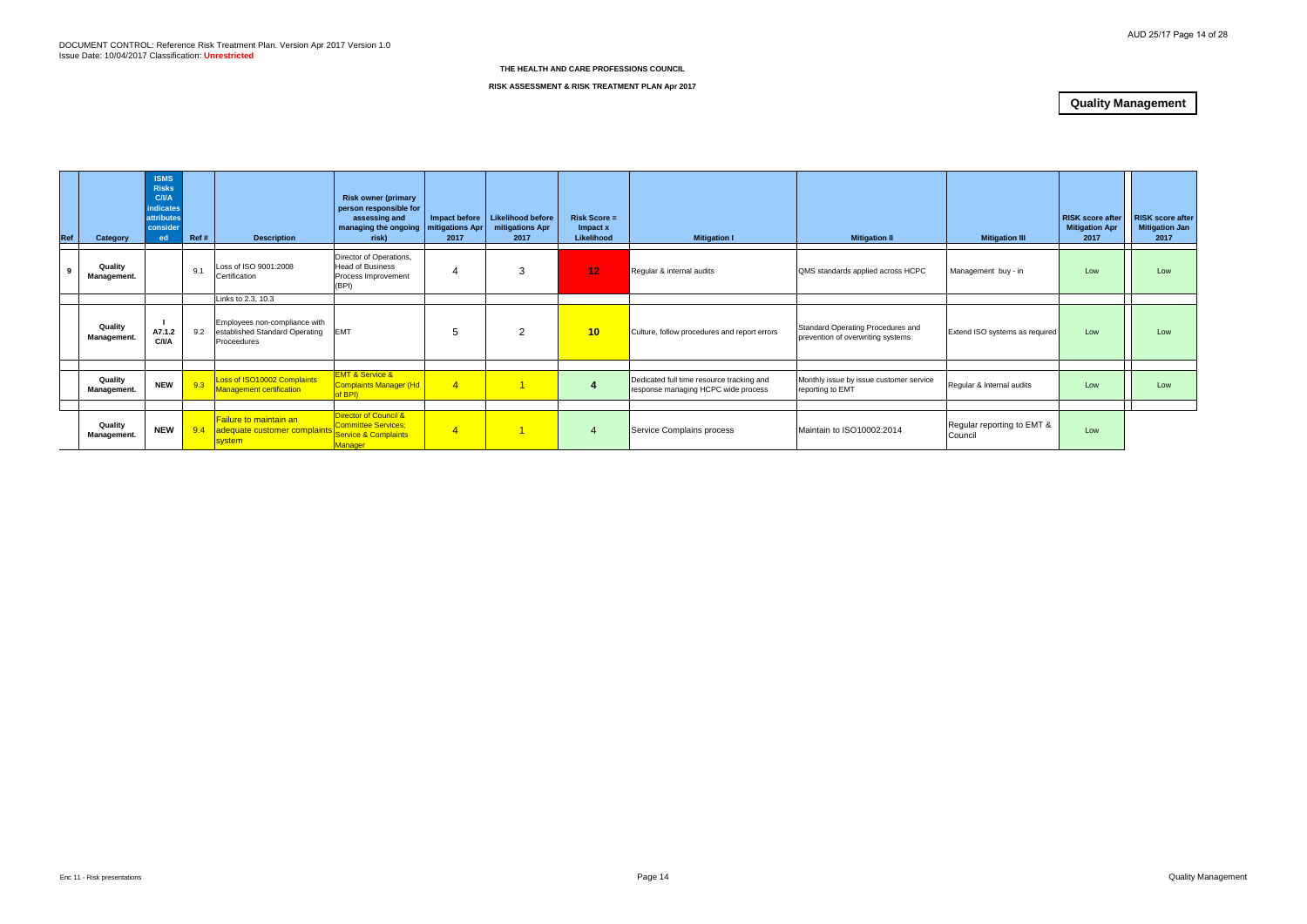| Ref | Category     | <b>ISMS Risks</b><br>C/1/A<br><b>indicates</b><br><b>attributes</b><br>considered | Ref #                     | <b>Description</b>                                                                                                            | <b>Risk owner (primary</b><br>person responsible for<br>assessing and<br>managing the ongoing   mitigations Apr<br>risk) | 2017           | Impact before   Likelihood before<br>mitigations Apr<br>2017 | <b>Risk Score =</b><br>Impact x<br>Likelihood | <b>Mitigation I</b>                                                                                                                     | <b>Mitigation II</b>                                                                                                             | <b>Mitigation III</b>                                                                                                                                                          | <b>RISK score after</b><br><b>Mitigation Apr</b><br>2017 | <b>RISK score after</b><br><b>Mitigation Jan</b><br>2017 |
|-----|--------------|-----------------------------------------------------------------------------------|---------------------------|-------------------------------------------------------------------------------------------------------------------------------|--------------------------------------------------------------------------------------------------------------------------|----------------|--------------------------------------------------------------|-----------------------------------------------|-----------------------------------------------------------------------------------------------------------------------------------------|----------------------------------------------------------------------------------------------------------------------------------|--------------------------------------------------------------------------------------------------------------------------------------------------------------------------------|----------------------------------------------------------|----------------------------------------------------------|
| 10  | Registration |                                                                                   | 10.1                      | Customer service failures                                                                                                     | Director of Operations,<br>Head of Registration                                                                          | 5              |                                                              | 20                                            | Accurate staffing level forecasts                                                                                                       | Adequate staff resourcing & training                                                                                             | Supporting automation<br>infrastructure eg call centre<br>systems, NetRegulate system<br>enhancements, registration re-<br>structure; externally sourced<br>registrant surveys | Low                                                      | Low                                                      |
|     | Registration | - 11<br>A12,13, 14.<br>16, 17<br>x/I/A<br><b>TRT&gt;TOL</b>                       |                           | Links to 11.1, 11.2<br>Protracted service outage<br>10.2 following a NetRegulate<br>Registration system failure               | Director of IT                                                                                                           | $\overline{5}$ | <sup>2</sup>                                                 | 10                                            | Effective backup and recovery procedures                                                                                                | Maintenance and support contracts for<br>core system elements.                                                                   | <b>Annual IT Continuity tests</b>                                                                                                                                              | Low                                                      | Low                                                      |
|     | Registration |                                                                                   | 10.3                      | Links to 5.1-5.3 and 17.1<br>nability to detect fraudulent<br>applications                                                    | Director of Operations,<br>Head of Registration                                                                          | 5              | $\overline{2}$                                               | 10                                            | Financial audits, system audit trails                                                                                                   | Policy and procedures supported by<br>internal quality audits                                                                    |                                                                                                                                                                                | Low                                                      | Low                                                      |
|     | Registration |                                                                                   | 10.4                      | Links to 9.1, 17.1 and 17.2<br>Backlogs of registration and<br>applications                                                   | Director of Operations,<br><b>Head of Registration</b>                                                                   | 4              | 3                                                            | 12 <sub>1</sub>                               | Continually refine model of accurate demand-<br>forecasting, to predict employees required to<br>prevent backlogs, and service failures | Process streamlining                                                                                                             | Match resource levels to meet<br>demand & delivery published<br>Service Standards                                                                                              | Low                                                      | Low                                                      |
|     | Registration |                                                                                   | 10.5                      | Links to 1.1<br>Mistake in the Registration<br>process leading to liability for<br>compensation to Registrant or<br>Applicant | Director of Operations,<br><b>Head of Registration</b>                                                                   | 5              | 2                                                            | 10                                            | Audits by Registration Management, system<br>audit trails, external auditors                                                            | Professional indemnity insurance. Excess Policy and procedures<br>£2.5K. Limit £1M. (Doesn't cover<br>misappropriation of funds) | supported by ISO quality audits<br>and process controls/checks                                                                                                                 | Low                                                      | Low                                                      |
| 18  | Registration |                                                                                   | 10.6<br>$(18.1 -$<br>7.5) | CPD processes not effective                                                                                                   | Director of Operations,<br><b>Head of Registration</b>                                                                   | $\overline{4}$ | $\overline{2}$                                               | 8                                             | Well documented processes                                                                                                               | Appropriately trained members of the<br>registrations team                                                                       | Monitor and regular feedback<br>to the Education & Training<br>Committee                                                                                                       | Low                                                      | Low                                                      |
|     | Registration |                                                                                   | 10.7                      | Links to 1.1<br>Failure to manage Registration<br>(13.7) Appeals effectively and efficiently                                  | Director of Operations,<br>Head of Registration                                                                          | 4              | $\overline{2}$                                               | 8                                             | Well documented processes                                                                                                               | Appropriately trained members of the<br>registrations team                                                                       | Monitor and regular feedback<br>from the Reg Appeals panel                                                                                                                     | Low                                                      | Low                                                      |
|     |              |                                                                                   |                           |                                                                                                                               |                                                                                                                          |                |                                                              |                                               |                                                                                                                                         |                                                                                                                                  |                                                                                                                                                                                |                                                          |                                                          |

### **RISK ASSESSMENT & RISK TREATMENT PLAN Apr 2017**

# **Registrations**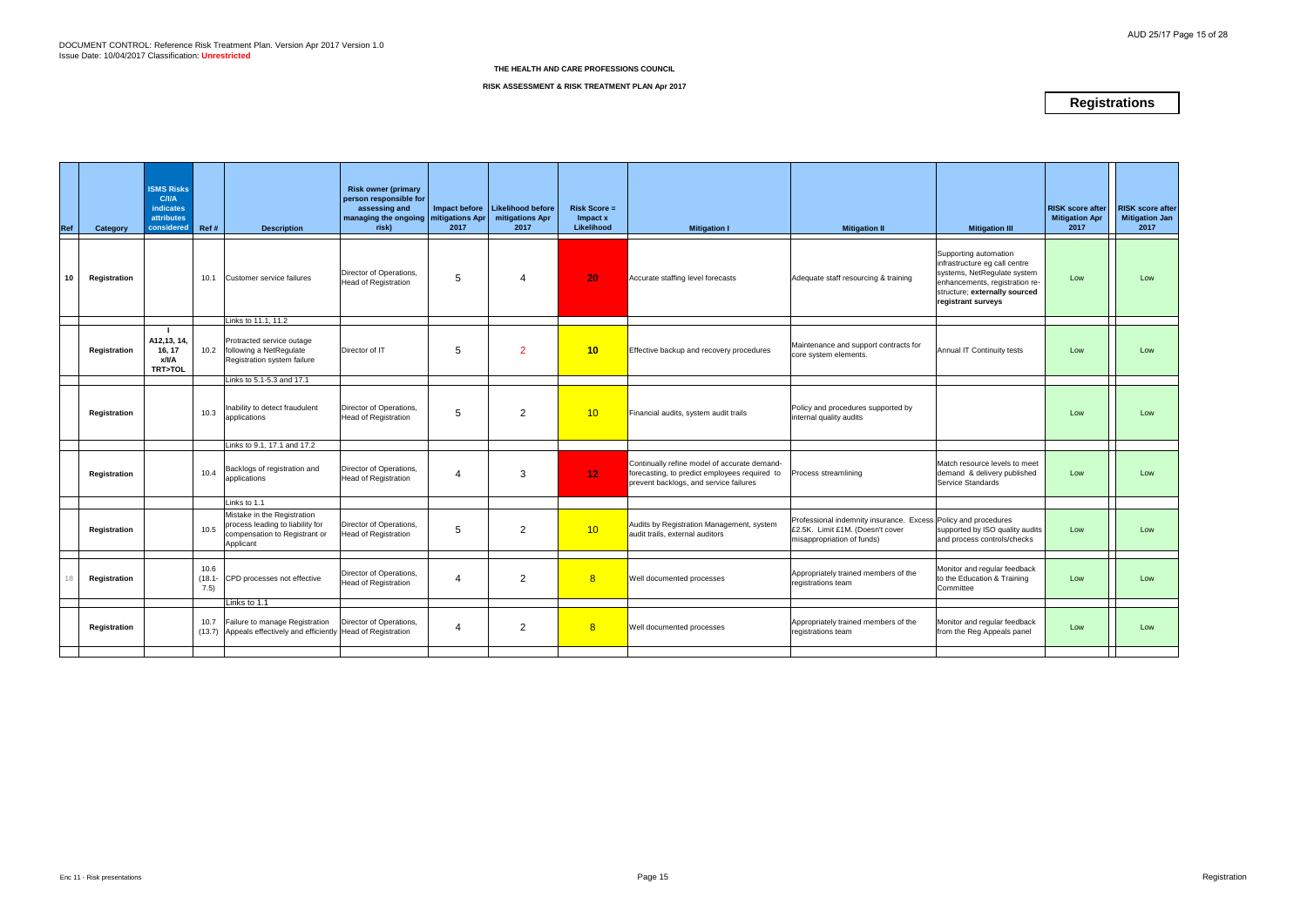| Ref | Category  | <b>ISMS Risks</b><br>C/I/A<br><b>indicates</b><br>attributes<br>considered | Ref#  | <b>Description</b>                                                                                            | <b>Risk owner (primary</b><br>person responsible for<br>assessing and<br>managing the ongoing   mitigations Apr<br>risk) | Impact before<br>2017 | <b>Likelihood before</b><br>mitigations Apr<br>2017 | <b>Risk Score =</b><br>Impact x<br>Likelihood | <b>Mitigation I</b>                                                                                                           | <b>Mitigation II</b>                                                                                               | <b>Mitigation III</b>                                                                                           | <b>RISK score after</b><br><b>Mitigation Apr</b><br>2017 | <b>RISK score after</b><br><b>Mitigation Jan</b><br>2017 |
|-----|-----------|----------------------------------------------------------------------------|-------|---------------------------------------------------------------------------------------------------------------|--------------------------------------------------------------------------------------------------------------------------|-----------------------|-----------------------------------------------------|-----------------------------------------------|-------------------------------------------------------------------------------------------------------------------------------|--------------------------------------------------------------------------------------------------------------------|-----------------------------------------------------------------------------------------------------------------|----------------------------------------------------------|----------------------------------------------------------|
| 11  | <b>HR</b> |                                                                            | 11.1  | Loss of key HCPC employees,<br>excluding Chief Exec                                                           | Chair, Chief Executive<br>and EMT                                                                                        | 3                     | $\overline{2}$                                      | 6 <sup>1</sup>                                | Organisation succession plan held by Chief<br>Executive and HR Director.                                                      | Departmental training (partial or full) and<br>process documentation                                               | Informal department level<br>succession plans                                                                   | Low                                                      | Low                                                      |
|     | <b>HR</b> |                                                                            | 11.2  | High turnover of employees                                                                                    | <b>HR Director</b>                                                                                                       | 3                     | 3                                                   | 9                                             | Remuneration and HR strategy                                                                                                  | Regular performance reviews                                                                                        | Exit interview analysis and<br>employee survey analysis                                                         | Low                                                      | Low                                                      |
|     | <b>HR</b> |                                                                            | 11.3  | Links to $11.3$<br>Inability to recruit suitable<br>employees                                                 | <b>HR Director</b>                                                                                                       | 3                     | 3                                                   | 9 <sup>°</sup>                                | Recruitment strategy and adequate resourcing<br>of the HR dept                                                                | Careful specification of recruitment<br>adverts and interview panel selection                                      | Hire skilled temporary<br>employees in the interim                                                              | Low                                                      | Low                                                      |
|     | <b>HR</b> |                                                                            | 11.4  | Links to 4.10, 6.1, 11.2, 11.8<br>Lack of technical and managerial<br>skills to delivery the HCPC<br>strategy | <b>Chief Executive</b>                                                                                                   | 4                     | $\overline{2}$                                      | 8                                             | HR strategy and Performance and<br>Development management;<br>-Buy in skills<br>-Upskilling employees on the job<br>-Training | Training needs analysis & training delivery Some projects or work<br>including Management Development<br>Programme | initiatives delayed or<br>outsourced                                                                            | Low                                                      | Low                                                      |
|     | <b>HR</b> |                                                                            | 11.6  | Links to 1.1<br>High sick leave levels                                                                        | <b>EMT</b>                                                                                                               | $\overline{2}$        | $\overline{2}$                                      | $\overline{4}$                                | Adequate employees (volume and type)                                                                                          | Return to work interviews and sick leave                                                                           | Regular progess reviews                                                                                         | Low                                                      | Low                                                      |
|     | <b>HR</b> |                                                                            | 11.7  | Employee and ex-employee<br>litigation                                                                        | <b>HR Director</b>                                                                                                       | 4                     | 3                                                   | 12 <sub>1</sub>                               | including hiring temporary employees<br>Line manager training                                                                 | monitoring<br>Keeping HR policies and processes in line<br>with employment legislation                             | Employee surveys, Exit<br>Interviews, Employee<br>Assistance Programme,<br>Management Development<br>Programme. | Low                                                      | Low                                                      |
|     | <b>HR</b> | A7, 8<br>C/IA<br>TRT>TOL                                                   | 11.8  | Employer/employee inappropriate HR Director<br>behaviour                                                      |                                                                                                                          | 2                     | $\overline{2}$                                      | $\overline{\mathbf{4}}$                       | Whistle blowing policy, Code of Conduct &<br>Behaviour                                                                        | Other HR policies and procedures                                                                                   | <b>Employee Assistance</b><br>programme                                                                         | Low                                                      | Low                                                      |
|     | <b>HR</b> |                                                                            | 11.9  | Links to 11.3<br>Non-compliance with<br><b>Employment legislation</b>                                         | <b>HR Director</b>                                                                                                       | 4                     | $\overline{2}$                                      | 8                                             | Up to date HR policies and processes in line<br>with employment legislation.                                                  | Obtain legislation updates and legal<br>advice                                                                     | HR training for managers                                                                                        | Low                                                      | Low                                                      |
|     | <b>HR</b> |                                                                            | 11.10 | Loss of Chief Executive &<br>Registrar                                                                        | Chair                                                                                                                    | $5\phantom{.0}$       | $\overline{2}$                                      | 10                                            | Succession Plan                                                                                                               | Development of internal Executive team                                                                             | Good communication with<br>Chair                                                                                | Low                                                      | Low                                                      |
|     | <b>HR</b> | A14, 15<br>C/I/A<br>TRT>TOL                                                | 11.11 | Protracted service outage<br>following outsourced HR system, HR Director<br>connectivity or hosting failure.  |                                                                                                                          | $\overline{4}$        | $\vert$ 1                                           | 4                                             | Service Level Agreement with Supplier                                                                                         | Paper records for current employees                                                                                |                                                                                                                 | Low                                                      | Low                                                      |
|     |           |                                                                            |       |                                                                                                               |                                                                                                                          |                       |                                                     |                                               |                                                                                                                               |                                                                                                                    |                                                                                                                 |                                                          |                                                          |

### **RISK ASSESSMENT & RISK TREATMENT PLAN Apr 2017**

**HR**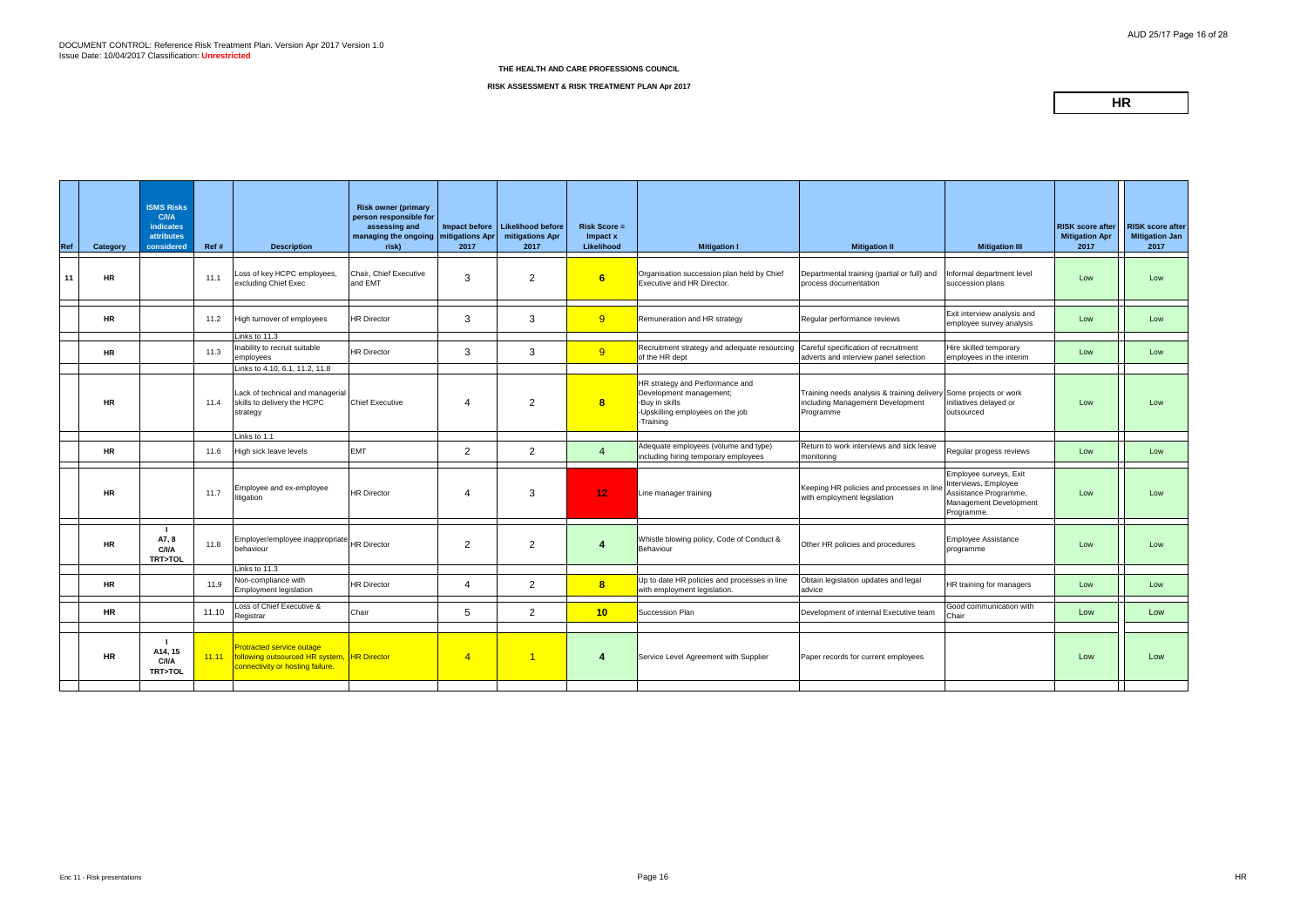| Ref | Category | <b>ISMS Risks</b><br><b>C/I/A</b><br>indicates<br>attributes<br>considered | REff# | <b>Description</b>                                                                               | <b>Risk owner (primary</b><br>person responsible for<br>assessing and<br>managing the ongoing   mitigations Apr<br>risk) | 2017 | Impact before   Likelihood before  <br>mitigations Apr<br>2017 | <b>Risk Score =</b><br>$Im$ pact $x$<br>Likelihood | <b>Mitigation I</b>                                              | <b>Mitigation II</b>                                                                                           | <b>Mitigation III</b> | <b>RISK score after</b><br><b>Mitigation Apr</b><br>2017 | <b>RISK score after</b><br><b>Mitigation Jan</b><br>2017 |
|-----|----------|----------------------------------------------------------------------------|-------|--------------------------------------------------------------------------------------------------|--------------------------------------------------------------------------------------------------------------------------|------|----------------------------------------------------------------|----------------------------------------------------|------------------------------------------------------------------|----------------------------------------------------------------------------------------------------------------|-----------------------|----------------------------------------------------------|----------------------------------------------------------|
| 12  | Legal    |                                                                            | 12.1  | Judicial review of HCPC's<br>implimentation of HSWPO<br>including Rules, Standards &<br>Guidance | <b>Chief Executive</b>                                                                                                   | 5    | 3                                                              | 15 <sub>1</sub>                                    | Consultation. Stds determined by PLG's.<br>Agreement by Council. | Appropriate legal advice sought                                                                                |                       | <b>Medium</b>                                            | <b>Medium</b>                                            |
|     |          |                                                                            |       | Links to 1.2, 14.1, 14.2                                                                         |                                                                                                                          |      |                                                                |                                                    |                                                                  |                                                                                                                |                       |                                                          |                                                          |
|     | Legal    | A18<br>x/I/A<br><b>TRT&gt;TOL</b>                                          | 12.2  | Legal challenge to HCPC<br>operations                                                            | <b>Chief Executive</b>                                                                                                   | 4    |                                                                | 16 <sup>°</sup>                                    | Legal advice and ISO                                             | Pre-emptive and on-going<br>communications concerning legal<br>basis and implimentation of the<br><b>HSWPO</b> |                       | Low                                                      | Low                                                      |
|     |          |                                                                            |       |                                                                                                  |                                                                                                                          |      |                                                                |                                                    |                                                                  |                                                                                                                |                       |                                                          |                                                          |

# **RISK ASSESSMENT & RISK TREATMENT PLAN Apr 2017**

# **Legal**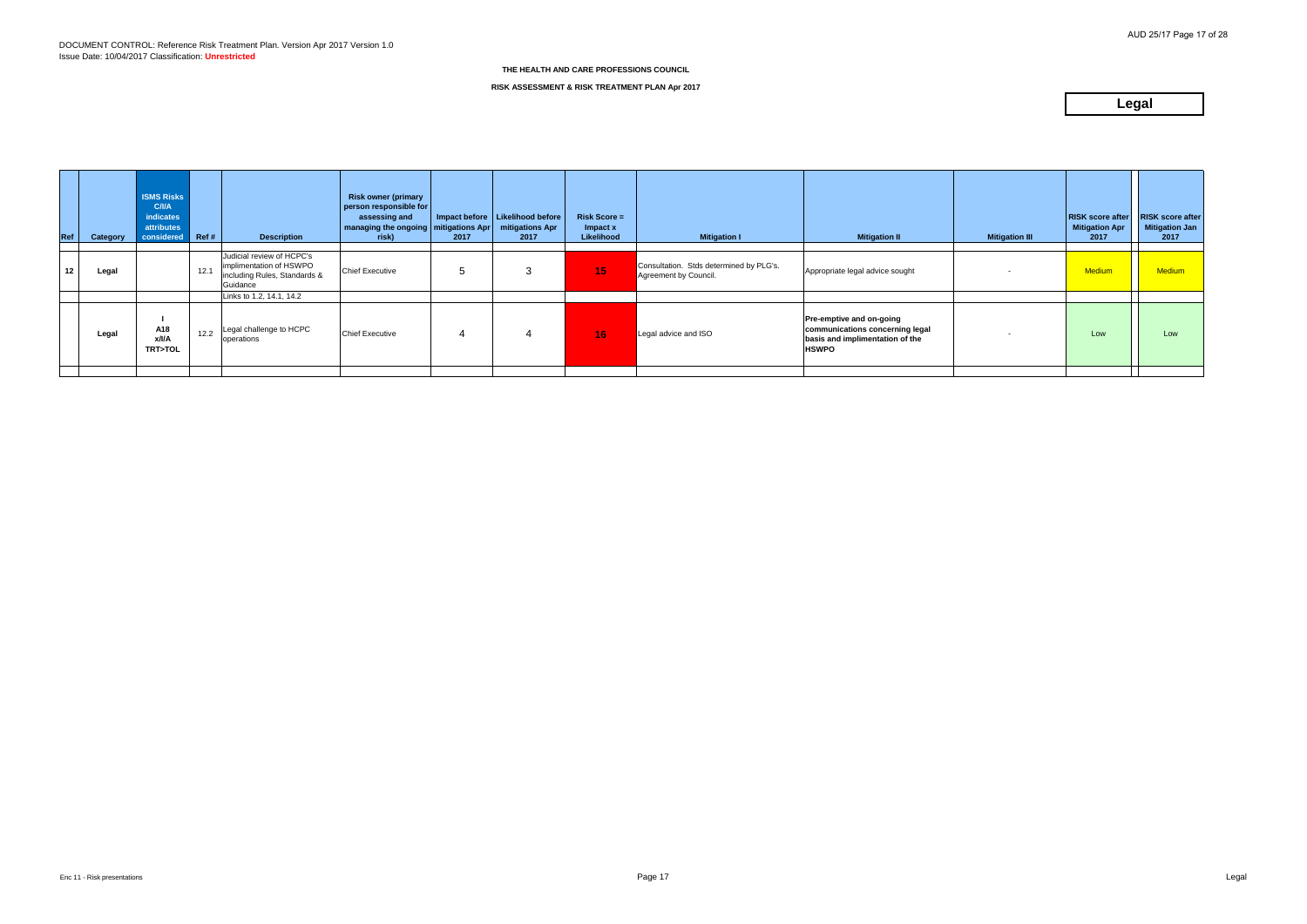| Ref | Category                             | <b>ISMS Risks</b><br><b>C/I/A</b> indicates<br>attributes<br>considered | Ref # | <b>Description</b>                                                               | <b>Risk owner (primary</b><br>person responsible for<br>assessing and<br>managing the ongoing mitigations Apr<br>risk) | Impact before<br>2017 | Likelihood<br>before<br>mitigations Apr<br>2017 | $Risk Score =$<br>Impact x<br>Likelihood | <b>Mitigation I</b>                                                        | <b>Mitigation II</b>                                          | <b>Mitigation III</b>                                   | <b>RISK</b> score after<br><b>Mitigation Apr</b><br>2017 | <b>RISK score after</b><br>Mitigation Jan<br>2017 |
|-----|--------------------------------------|-------------------------------------------------------------------------|-------|----------------------------------------------------------------------------------|------------------------------------------------------------------------------------------------------------------------|-----------------------|-------------------------------------------------|------------------------------------------|----------------------------------------------------------------------------|---------------------------------------------------------------|---------------------------------------------------------|----------------------------------------------------------|---------------------------------------------------|
| 13  | <b>Fitness to</b><br><b>Practise</b> |                                                                         | 13.1  | Legal cost over-runs                                                             | <b>FTP Director</b>                                                                                                    |                       | 4                                               | 16                                       | Contractual and SLA arrangements with legal<br>services providers(s)       | Quality of operational procedures                             | <b>Quality assurance</b><br><b>Imechanisms</b>          | Low                                                      | Low                                               |
|     |                                      |                                                                         |       | Links to 13.4, 15.2                                                              |                                                                                                                        |                       |                                                 |                                          |                                                                            |                                                               |                                                         |                                                          |                                                   |
|     | <b>Fitness to</b><br><b>Practise</b> |                                                                         | 13.3  | Tribunal exceptional costs                                                       | <b>FTP Director</b>                                                                                                    | 5                     | 5                                               | 25                                       | Quality of operational processes                                           | Accurate and realistic forecasting                            | Quality of legal advice                                 | <b>Medium</b>                                            | <b>Medium</b>                                     |
|     | <b>Fitness to</b><br><b>Practise</b> |                                                                         | 13.4  | Rapid increase in the number of<br>allegations and resultant legal<br>costs      | <b>FTP Director</b>                                                                                                    | 4                     | 4                                               | 16 <sup>°</sup>                          | Accurate and realistic budgeting                                           | Resource planning                                             |                                                         | <b>Medium</b>                                            | <b>Medium</b>                                     |
|     |                                      |                                                                         |       | Links to 13.1                                                                    |                                                                                                                        |                       |                                                 |                                          |                                                                            |                                                               |                                                         |                                                          |                                                   |
|     | <b>Fitness to</b><br>Practise        |                                                                         | 13.5  | Witness non-attendance                                                           | <b>FTP Director</b>                                                                                                    | 4                     | $\overline{2}$                                  | 8                                        | Vulnerable witness provisions in the legislation Witness support programme |                                                               | Witness summons                                         | Low                                                      | Low                                               |
|     | <b>Fitness to</b><br><b>Practise</b> | - 11<br>TRT>TOL                                                         | 13.6  | Employee/Partner physical<br>assault by Hearing attendees                        | <b>FTP</b> Director                                                                                                    | 5                     | 5                                               | 25                                       | <b>Risk Assessment Processes</b>                                           | Adequate facilities security                                  | Periodic use of security<br>contractors and other steps | Low                                                      | Low                                               |
|     |                                      |                                                                         |       | 13.7 moved to 10.7                                                               |                                                                                                                        |                       |                                                 |                                          |                                                                            |                                                               |                                                         |                                                          |                                                   |
|     | <b>Fitness to</b><br><b>Practise</b> |                                                                         | 13.8  | Backlog of FTP cases                                                             | <b>FTP Director</b>                                                                                                    | 3                     | 4                                               | 12 <sub>1</sub>                          | Reforecasting budget processes                                             | Monthly management reporting                                  | Quality of operational<br>processes                     | Low                                                      | Low                                               |
|     |                                      |                                                                         |       |                                                                                  |                                                                                                                        |                       |                                                 |                                          |                                                                            |                                                               |                                                         |                                                          |                                                   |
|     | <b>Fitness to</b><br><b>Practise</b> |                                                                         | 13.9  | Excessive cases per Case<br>Manager workload                                     | <b>FTP Director</b>                                                                                                    | 3                     | 4                                               | 12                                       | Reforecasting budget processes                                             | Monthly management reporting                                  | Resource planning & Quality of<br>operational processes | Low                                                      | Low                                               |
|     |                                      |                                                                         |       | 13.2 moved to 12.2                                                               |                                                                                                                        |                       |                                                 |                                          |                                                                            |                                                               |                                                         |                                                          |                                                   |
|     | <b>Fitness to</b><br><b>Practise</b> | A12,13, 14, 16,<br>17<br>x/l/A<br>TRT>TOL                               |       | Protracted service outage<br>13.10 following a Case Management<br>System failure | Director of IT                                                                                                         | 5                     | $\overline{2}$                                  | 10                                       | Effective backup and recovery procedures                                   | Maintenance and support contracts for<br>core system elements | Annual IT continuity tests                              | Low                                                      | Low                                               |
|     |                                      |                                                                         |       |                                                                                  |                                                                                                                        |                       |                                                 |                                          |                                                                            |                                                               |                                                         |                                                          |                                                   |

### **RISK ASSESSMENT & RISK TREATMENT PLAN Apr 2017**

# **Fitness to Practise**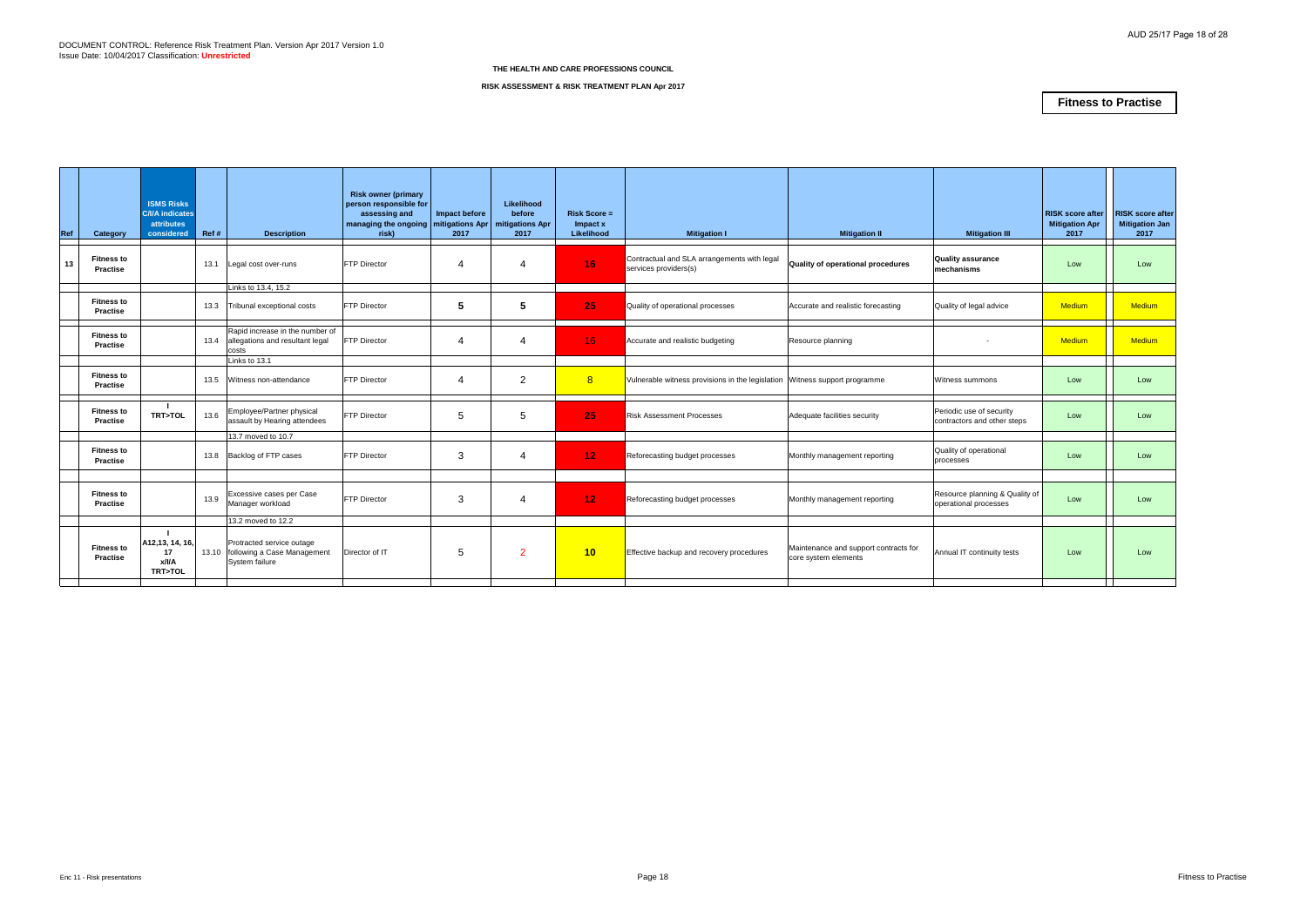| Ref | Category                     | <b>Risks</b><br><b>C/VA</b><br><b>indicates</b><br>attribute<br>-S<br>conside<br>ed | Ref # | <b>Description</b>                                                                                                          | <b>Risk owner (primary</b><br>person responsible for<br>assessing and<br>managing the ongoing mitigations Apr<br>risk) | 2017           | Impact before   Likelihood before<br>mitigations Apr<br>2017 | $Risk Score =$<br>Impact x<br>Likelihood | <b>Mitigation I</b>                                                                                                                      | <b>Mitigation II</b>                                             | <b>Mitigation III</b>                                                                | <b>RISK score after</b><br><b>Mitigation Apr</b><br>2017 | <b>RISK score after</b><br><b>Mitigation Jan</b><br>2017 |
|-----|------------------------------|-------------------------------------------------------------------------------------|-------|-----------------------------------------------------------------------------------------------------------------------------|------------------------------------------------------------------------------------------------------------------------|----------------|--------------------------------------------------------------|------------------------------------------|------------------------------------------------------------------------------------------------------------------------------------------|------------------------------------------------------------------|--------------------------------------------------------------------------------------|----------------------------------------------------------|----------------------------------------------------------|
| 14  | Policy &<br><b>Standards</b> |                                                                                     | 14.1  | Incorrect process followed to<br>establish stds/guidance/policy eg Policy & Stds Director<br>no relevant Council decision   |                                                                                                                        | 4              | 2                                                            | 8                                        | Legal advice and sign off sought on processes                                                                                            | Appropriately experienced and trained<br>members of Policy team. | Quality mgt system &<br>processes                                                    | Low                                                      | Low                                                      |
|     |                              |                                                                                     |       | Links to 12.1                                                                                                               |                                                                                                                        |                |                                                              |                                          |                                                                                                                                          |                                                                  |                                                                                      |                                                          |                                                          |
|     | Policy &<br><b>Standards</b> |                                                                                     | 14.2  | Inappropriate stds/guidance<br>published eg stds are set at<br>inappropriate level, are too<br>confusing or are conflicting | Council/committees                                                                                                     | 4              |                                                              | 4                                        | Use of commissioned research, professional<br>liaison groups, and Council and committees<br>including members with appropriate expertise | Appropriately experienced and trained<br>members of Policy team. | Consultation with stakeholders<br>& legal advice sought                              | Low                                                      | Low                                                      |
|     | Policy &<br><b>Standards</b> |                                                                                     | 14.3  | Changing/evolving legal advice<br>rendering previous work<br>inappropriate                                                  | Policy & Stds Director                                                                                                 | 4              | 2                                                            | 8                                        | Use of well-qualified legal professionals.<br>Regular reviews.                                                                           | Legal advice obtained in writing.                                | Appropriately experienced and<br>trained members of Policy team<br>and others eg HR. | Low                                                      | Low                                                      |
|     | Policy &<br><b>Standards</b> |                                                                                     | 14.4  | Inadequate preparation for a<br>change in legislation (Health<br>Professions Order, or other<br>legislation affecting HCPC) | <b>EMT</b>                                                                                                             | 3              |                                                              | 3                                        | EMT responsible for remaining up to date<br>relationships with governemnt depts and<br>agencies.                                         | HCPC's 5 year planning process                                   | Legal advice sought                                                                  | Low                                                      | Low                                                      |
|     | Policy &<br><b>Standards</b> |                                                                                     | 14.5  | PLG member recruitment without<br>requisite skills and knowledge                                                            | Policy & Stds Director<br>HCPC Chair, Director of<br>Council & Committee<br>Services(?)                                | $\overline{4}$ |                                                              | $\overline{4}$                           | Skills and knowledge identified in work plan                                                                                             | <b>Recruitment policy</b>                                        | Council Scrutiny of PLG result                                                       | Low                                                      | Low                                                      |
|     |                              |                                                                                     |       | Lnks to 4.10                                                                                                                |                                                                                                                        |                |                                                              |                                          |                                                                                                                                          |                                                                  |                                                                                      |                                                          |                                                          |
|     | Policy &<br><b>Standards</b> |                                                                                     |       | 14.6 Loss of Corporate Memory                                                                                               | Policy & Stds Director                                                                                                 | 3              | 3                                                            | 9                                        | Maintain appropriate records of project<br>decisions                                                                                     | Appropriate hand over and succession<br>planning                 | Department training                                                                  | Low                                                      | Low                                                      |
|     |                              |                                                                                     |       |                                                                                                                             |                                                                                                                        |                |                                                              |                                          |                                                                                                                                          |                                                                  |                                                                                      |                                                          |                                                          |

# **RISK ASSESSMENT & RISK TREATMENT PLAN Apr 2017**

# **Policy & Standards**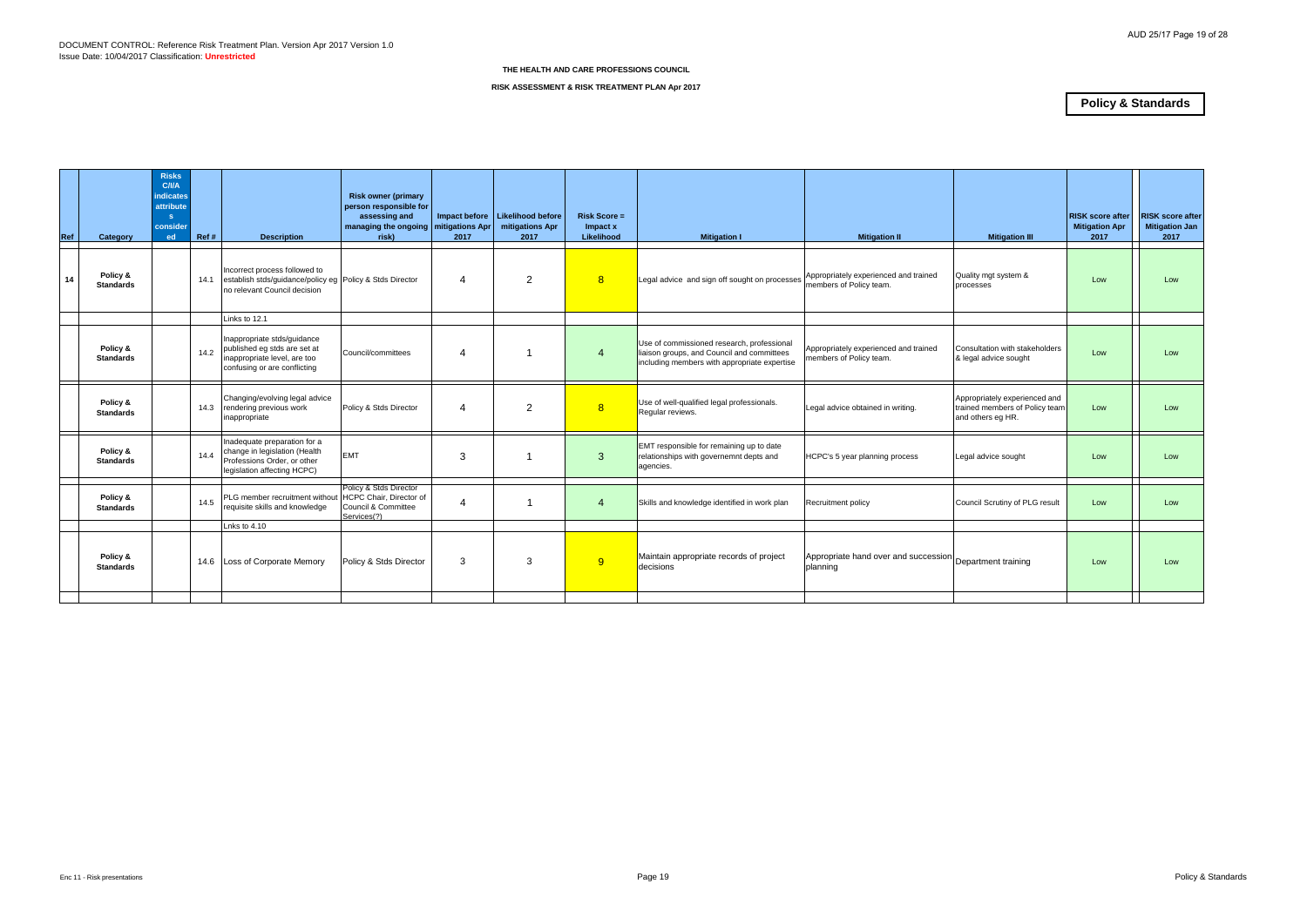| Ref | Category       | <b>ISMS</b><br><b>Risks</b><br><b>C/I/A</b><br><b>indicates</b><br>attributes<br>considered | Ref#  | <b>Description</b>                                                                                                 | <b>Risk owner (primary</b><br>person responsible for<br>assessing and<br>managing the ongoing   mitigations Apr<br>risk) | Impact before<br>2017 | <b>Likelihood before</b><br>mitigations Apr<br>2017 | <b>Risk Score =</b><br>Impact x<br>Likelihood | <b>Mitigation I</b>                                                                                                                                                                                                                     | <b>Mitigation II</b>                                                                                                                                                                                           | <b>Mitigation III</b>                                                                                         | <b>RISK score after</b><br><b>Mitigation Apr</b><br>2017 | <b>RISK score after</b><br><b>Mitigation Jan</b><br>2017 |
|-----|----------------|---------------------------------------------------------------------------------------------|-------|--------------------------------------------------------------------------------------------------------------------|--------------------------------------------------------------------------------------------------------------------------|-----------------------|-----------------------------------------------------|-----------------------------------------------|-----------------------------------------------------------------------------------------------------------------------------------------------------------------------------------------------------------------------------------------|----------------------------------------------------------------------------------------------------------------------------------------------------------------------------------------------------------------|---------------------------------------------------------------------------------------------------------------|----------------------------------------------------------|----------------------------------------------------------|
| 15  | <b>Finance</b> |                                                                                             | 15.1  | nsufficient cash to meet<br>commitments                                                                            | <b>Finance Director</b>                                                                                                  | 5                     |                                                     | 5                                             | Reserves policy specifies minimum cash level<br>to be maintained throughout the year. Cash<br>flow forecast prepared as part of annual budget<br>and 5 year plan assesses whether policy<br>minimum level will be met.                  | Regular cash forecasts and reviews<br>during the year                                                                                                                                                          | Fee rises and DoH grant<br>applications as required.                                                          | Low                                                      | Low                                                      |
|     | <b>Finance</b> |                                                                                             | 15.2  | <b>Jnexpected rise in operating</b><br>expenses                                                                    | <b>EMT</b>                                                                                                               | 4                     |                                                     | $\overline{4}$                                | Budget holder accountability for setting budgets spending plan revisions as feasible and<br>and managing them. Timely monthly reporting<br>and regular budget holder reviews held. EMT<br>review of the monthly variances year to date. | Six and nine month reforecasts with<br>appropriate. FTP costs mainly incurred<br>towards the end of the lifecycle of a case,<br>so increase in case pipeline would give<br>early warning of rise in FTP costs. | Capped FTP legal case costs.                                                                                  | Low                                                      | Low                                                      |
|     |                |                                                                                             |       | Link to 13.1                                                                                                       |                                                                                                                          |                       |                                                     |                                               |                                                                                                                                                                                                                                         |                                                                                                                                                                                                                |                                                                                                               |                                                          |                                                          |
|     | <b>Finance</b> |                                                                                             | 15.3  | Major Project Cost Over-runs                                                                                       | Project Lead / EMT                                                                                                       | 4                     | $\overline{2}$                                      | 8                                             | Effective project specification including creating Project budgets have 15% contingency.<br>decision points. Effective project management<br>and timely project progress reporting (financial<br>and non financial).                    | Project exception reports including revised EMT review of the project<br>funding proposal is presented to EMT for<br>approval.                                                                                 | spending variances to date                                                                                    | Low                                                      | Low                                                      |
|     | <b>Finance</b> | A7, 8, 9<br>C/1/x<br><b>TRT&gt;TOL</b>                                                      | 15.7  | Registrant Credit Card record<br>fraud/theft                                                                       | <b>Finance Director</b>                                                                                                  | 2                     | $\overline{2}$                                      | $\overline{4}$                                | Compliance with PCI standards.                                                                                                                                                                                                          | Limited access to card information                                                                                                                                                                             | Professional Indemnity &<br>fidelity (fraud) insurance for first<br>£250k of loss                             | Low                                                      | Low                                                      |
|     |                |                                                                                             |       | Links to 5.3                                                                                                       |                                                                                                                          |                       |                                                     |                                               |                                                                                                                                                                                                                                         |                                                                                                                                                                                                                |                                                                                                               |                                                          |                                                          |
|     | <b>Finance</b> |                                                                                             | 15.9  | Mismatch between Council goals<br>& approved financial budgets                                                     | <b>Chief Executive</b>                                                                                                   | 4                     | $\overline{2}$                                      | 8 <sup>°</sup>                                | Close and regular communication between the<br>Executive, Council and its Committees.                                                                                                                                                   | Adequate quantification of the budgetary<br>implications of proposed new initiatives                                                                                                                           | Jse of spending prioritisation<br>criteria during the budget<br>process                                       | Low                                                      | Low                                                      |
|     |                |                                                                                             |       | Links to 1.1                                                                                                       |                                                                                                                          |                       |                                                     |                                               |                                                                                                                                                                                                                                         |                                                                                                                                                                                                                |                                                                                                               |                                                          |                                                          |
|     | <b>Finance</b> | - 1<br>A8, 11,<br>C/x/A<br><b>TRT&gt;TOL</b>                                                | 15.12 | Unauthorised removal of assets<br>(custody issue)                                                                  | <b>Office Services Mgr</b>                                                                                               | 2                     | $\overline{2}$                                      | $\overline{4}$                                | Building security including electronic access<br>control and recording and CCTV.                                                                                                                                                        | Fixed Asset register itemising assets. Job<br>exit procedures (to recover HCPC laptops,<br>mobile phones etc). Regular audits.<br>Whistleblowing policy.                                                       | Computer asset insurance.                                                                                     | Low                                                      | Low                                                      |
|     |                |                                                                                             |       |                                                                                                                    |                                                                                                                          |                       |                                                     |                                               |                                                                                                                                                                                                                                         |                                                                                                                                                                                                                |                                                                                                               |                                                          |                                                          |
|     | <b>Finance</b> | - 1<br>A8, 11<br>C/x/A<br><b>TRT&gt;TOL</b>                                                 |       | 15.13a Theft or fraud                                                                                              | <b>Finance Director</b>                                                                                                  | 3                     | $\overline{a}$                                      | 6 <sup>1</sup>                                | Well established effective processes, incl<br>segregation of duties and review of actual<br>costs vs budgets.                                                                                                                           | Regular audits; whistleblowing policy                                                                                                                                                                          | Professional Indemnity &<br>fidelity (fraud) insurance for first<br>£250k of loss                             | Low                                                      | Low                                                      |
|     |                |                                                                                             |       | Incorporates aspects of previous risks 15.10 and 15.11                                                             |                                                                                                                          |                       |                                                     |                                               |                                                                                                                                                                                                                                         |                                                                                                                                                                                                                |                                                                                                               |                                                          |                                                          |
|     | Finance        |                                                                                             |       | 15.18 PAYE/NI/corporation tax                                                                                      | <b>Finance Director</b>                                                                                                  | $\overline{2}$        | 3                                                   | 6                                             | Effective payroll process management at 3rd<br>party. Finance staff attend payroll & tax<br>updates                                                                                                                                     | Professional tax advice sought where<br>necessary, including status of CCMs and<br>partners                                                                                                                    | PAYE Settlement Agreement in<br>place with HMRC relating to<br>Category One Council and<br>Committee members. | Low                                                      | Low                                                      |
|     | <b>Finance</b> |                                                                                             |       | Bank insolvency: permanent loss<br>15.20 of deposits or temporary inability Finance Director<br>to access deposits |                                                                                                                          | 5                     | -1                                                  | $5\phantom{.0}$                               | Investment policy sets "investment grade"<br>minimum credit rating for HCPC's banks and<br>requires diversification - cash spread across at<br>least two banking licences                                                               |                                                                                                                                                                                                                |                                                                                                               | Low                                                      | Low                                                      |
|     | <b>Finance</b> |                                                                                             | 15.21 | Financial distress of key trade<br>suppliers causes loss of business Finance Director<br>critical service          |                                                                                                                          | 4                     | $\overline{a}$                                      | 8                                             | Financial health of new suppliers above OJEU<br>threshold considered as part of OJEU PQQ<br>process. Ongoing financial monitoring of key<br>suppliers                                                                                   | Escrow agreements                                                                                                                                                                                              | Alternative suppliers where<br>possible, eg transcription<br>services framework                               | <b>Medium</b>                                            | <b>Medium</b>                                            |
|     |                |                                                                                             |       |                                                                                                                    |                                                                                                                          |                       |                                                     |                                               |                                                                                                                                                                                                                                         |                                                                                                                                                                                                                |                                                                                                               |                                                          |                                                          |

# **RISK ASSESSMENT & RISK TREATMENT PLAN Apr 2017**

# **Finance**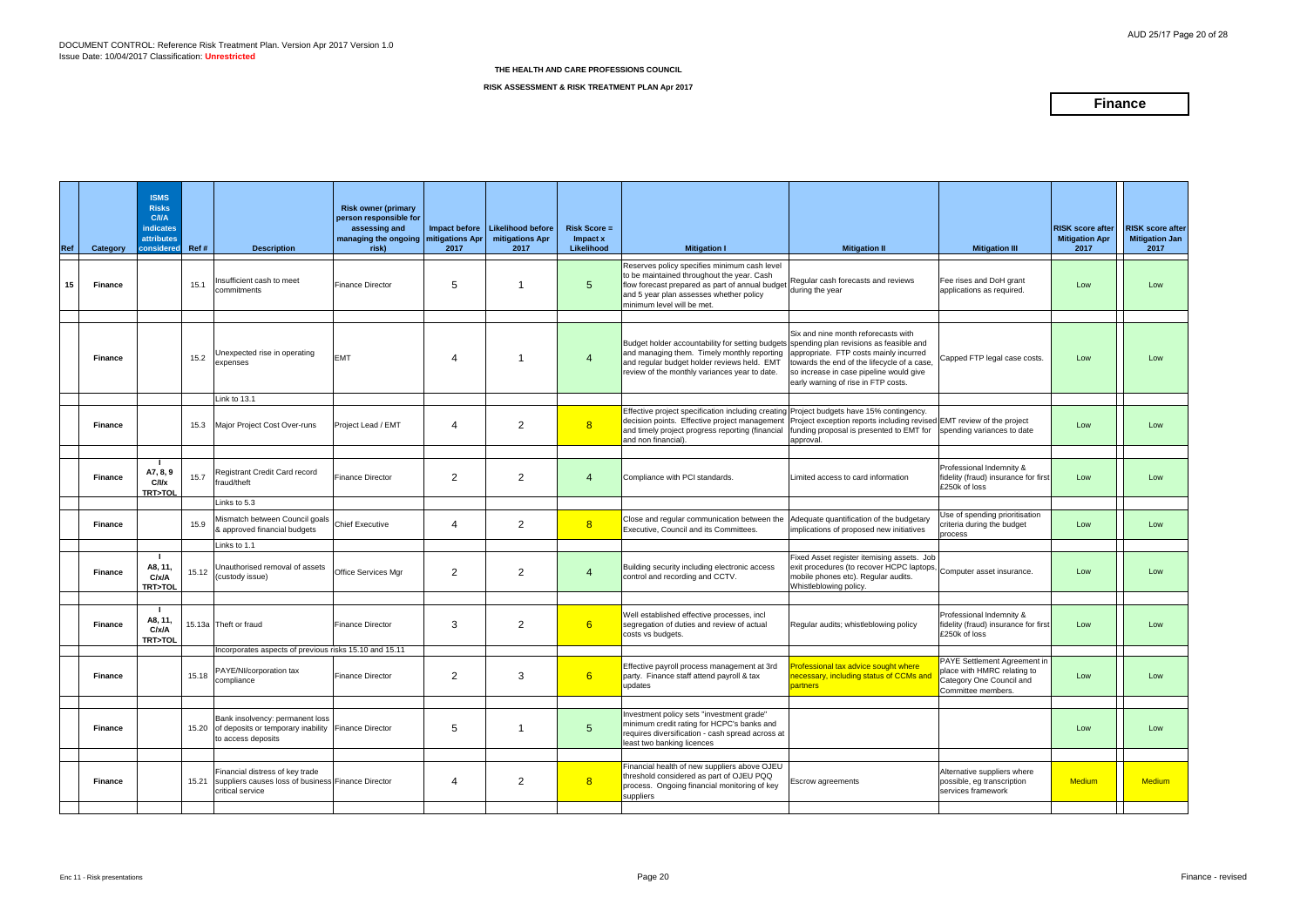### **RISK ASSESSMENT & RISK TREATMENT PLAN Apr 2017**

# **Finance**

| Ref | Category       | <b>ISMS</b><br><b>Risks</b><br><b>C/VA</b><br>indicates<br><b>attributes</b><br><b>considered</b> | Ref#  | <b>Description</b>                                                                                                                           | <b>Risk owner (primary</b><br>person responsible for<br>assessing and<br>managing the ongoing mitigations Apr<br>risk) | 2017           | Impact before   Likelihood before<br>mitigations Apr<br>2017 | <b>Risk Score =</b><br>Impact x<br>Likelihood | <b>Mitigation I</b>                                                                                                                                                                  | <b>Mitigation II</b>                                                                                                                                         | <b>Mitigation III</b>                                                 | <b>RISK score after</b><br><b>Mitigation Apr</b><br>2017 | <b>RISK score after</b><br><b>Mitigation Jan</b><br>2017 |
|-----|----------------|---------------------------------------------------------------------------------------------------|-------|----------------------------------------------------------------------------------------------------------------------------------------------|------------------------------------------------------------------------------------------------------------------------|----------------|--------------------------------------------------------------|-----------------------------------------------|--------------------------------------------------------------------------------------------------------------------------------------------------------------------------------------|--------------------------------------------------------------------------------------------------------------------------------------------------------------|-----------------------------------------------------------------------|----------------------------------------------------------|----------------------------------------------------------|
|     | <b>Finance</b> |                                                                                                   |       | 15.22 Payroll process delay or failure                                                                                                       | Finance Director & HR<br>Director                                                                                      | $\mathcal{P}$  | 2                                                            | 4                                             | Outsourced to third party. Agreed monthly<br>payroll process timetable (with slack built in).<br>process delayed, payment may be made by<br>CHAPS (same day payment) or cheque.      | If Hard copy records held securely.<br>Restricted system access.                                                                                             |                                                                       | Low                                                      | Low                                                      |
|     | <b>Finance</b> |                                                                                                   |       | Failure to apply good<br>procurement practice (contracts<br>15.24 below OJEU threshold) leads to<br>poor value for money and/or<br>criticism | Finance Director                                                                                                       | 2              | $\mathcal{P}$                                                | $\overline{A}$                                | Approved procurement policy. Legal advice on Internal monitoring of Tendering and<br>ISO9001 compliant process design.                                                               | contract process use.                                                                                                                                        | New suppliers process as<br>"backstop" to failure.                    | Low                                                      | Low                                                      |
|     | <b>Finance</b> |                                                                                                   | 15.25 | Failure to adhere to OJEU<br>Procurement and Tendering<br>requirements leads to legal<br>challenge and costs                                 | <b>Finance Director</b>                                                                                                |                | 2                                                            | 8                                             | Use Framework Agreements as standard<br>practise at HCPC                                                                                                                             | Robust OJEU specific processes agreed<br>by legal advisors. Legal oversight of<br>OJEU related material created by HCPC                                      | Legal oversight of OJEU<br>scoring and supplier<br>communication      | Low                                                      | Low                                                      |
|     | <b>Finance</b> |                                                                                                   | 15.26 | Budgeting error leads to<br>overcommitment of funds                                                                                          | <b>Finance Director</b>                                                                                                |                | $\mathcal{P}$                                                | 8                                             | Income and FTP costs are budgeted for on<br>FAST standard models. Payroll costs are<br>budgeted for post by post. Cautious<br>assumptions used in relation to income and<br>payroll. | Budgets are prepared by departments and Budgets are<br>then reviewed by Finance. Budgets for<br>coming year baselined vs current year<br>budget and forecast | discussed/challenged by EMT<br>at annual pre-budget setting<br>review | Low                                                      | Low                                                      |
|     | <b>Finance</b> |                                                                                                   | 15.27 | Payment error leads to<br>irrecoverable funds                                                                                                | <b>Finance Director</b>                                                                                                | 3              | 2                                                            | 6 <sup>°</sup>                                | Extensive use of preferred suppliers with bank<br>account details loaded into Sage.                                                                                                  | System controls over changing payee<br>bank details                                                                                                          | Payment signatory reviews of<br>payment runs                          | Low                                                      | Low                                                      |
|     | <b>Finance</b> |                                                                                                   |       | PSA fee increases substantially,<br>15.28 placing significant financial<br>pressure on HCPC                                                  | Finance Director                                                                                                       | $\overline{3}$ | 3                                                            | 9                                             | PSA consultation process gives early indication Consider increase in registrant fees<br>of following year's fee                                                                      |                                                                                                                                                              | Legislative and operational<br>adjustments                            | <b>Medium</b>                                            | <b>Medium</b>                                            |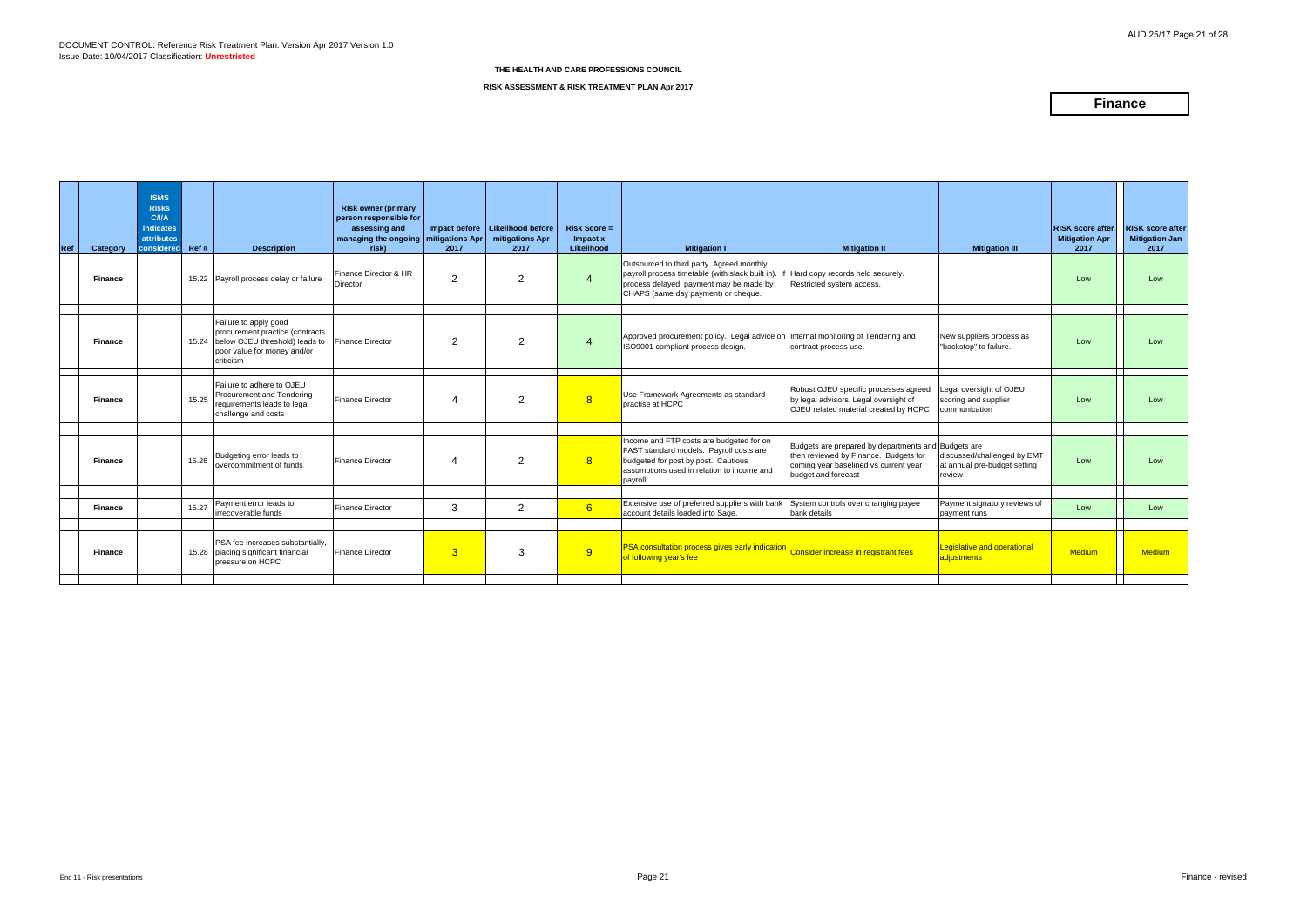| Ref | Category        | <b>ISMS</b><br><b>Risks</b><br><b>C/I/A</b><br><b>indicates</b><br><b>attributes</b><br>consider<br>ed | Ref# | <b>Description</b>                                                                                  | <b>Risk owner (primary</b><br>person responsible for<br>assessing and<br>managing the ongoing   mitigations Apr<br>risk) | Impact before<br>2017 | Likelihood before<br>mitigations Apr<br>2017 | <b>Risk Score =</b><br>Impact x<br>Likelihood | <b>Mitigation I</b>                                                                                                                      | <b>Mitigation II</b>                                                            | <b>Mitigation III</b>                                                          | <b>RISK score after</b><br><b>Mitigation Apr</b><br>2017 | <b>RISK score after</b><br>Mitigation Jan<br>2017 |
|-----|-----------------|--------------------------------------------------------------------------------------------------------|------|-----------------------------------------------------------------------------------------------------|--------------------------------------------------------------------------------------------------------------------------|-----------------------|----------------------------------------------|-----------------------------------------------|------------------------------------------------------------------------------------------------------------------------------------------|---------------------------------------------------------------------------------|--------------------------------------------------------------------------------|----------------------------------------------------------|---------------------------------------------------|
| 16  | <b>Pensions</b> |                                                                                                        | 16.2 | Non compliance with pensions<br>legislation                                                         | Finance Director and HR<br><b>Director</b>                                                                               | 3                     | $\overline{2}$                               | 6 <sup>1</sup>                                | HCPC pension scheme reviewed for compliance<br>with pensions legislation including auto<br>enrolment                                     | HR and Finance staff briefed on regulations Seek specialist pensions legal      | Advice from payroll provider.<br>advice as required.                           | Low                                                      | Low                                               |
|     |                 |                                                                                                        |      |                                                                                                     |                                                                                                                          |                       |                                              |                                               |                                                                                                                                          |                                                                                 |                                                                                |                                                          |                                                   |
|     | <b>Pensions</b> |                                                                                                        | 16.3 | Increase in the Capita Flexiplan<br>funding liability resulting from<br>scheme valuation deficiency | <b>Finance Director</b>                                                                                                  | 3                     | $\mathcal{P}$                                | $6^{\circ}$                                   | Plan is closed to new members so there is only<br>a limited set of circumstances that could give<br>rise to an increase in the liability | Initial employer contributions to the Plan<br>deficit were set on prudent basis | Monitor the performance of the<br>Plan through periodic<br>employers' meetings | Low                                                      | Low                                               |

### **RISK ASSESSMENT & RISK TREATMENT PLAN Apr 2017**

# **Pensions**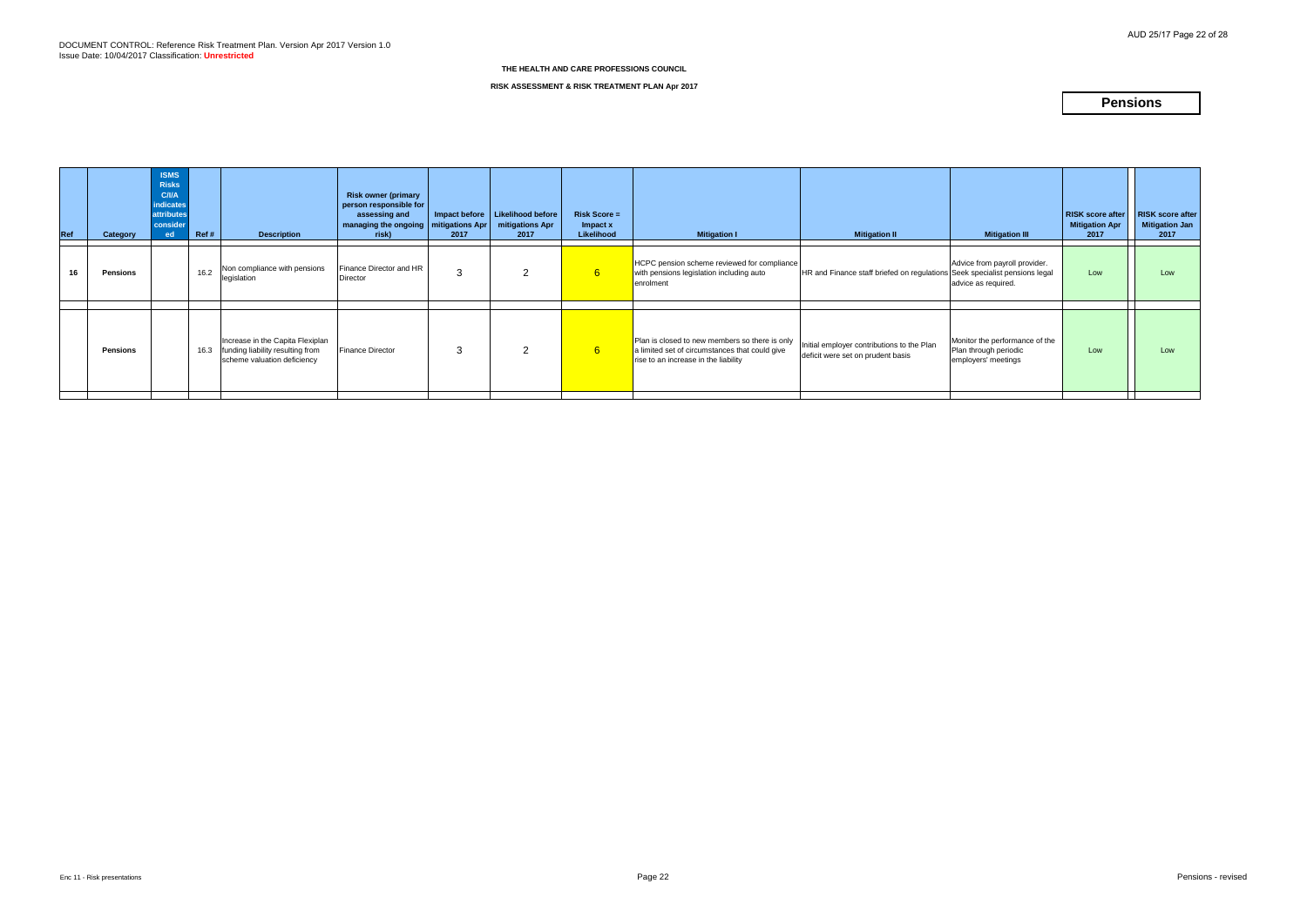| Ref | Category                              | <b>ISMS Risks</b><br>C/ <sub>II</sub><br>indicates<br>attributes<br>considered | Ref#  | <b>Description</b>                                                                                                                                                               | <b>Risk owner (primary</b><br>person responsible for<br>assessing and<br>managing the ongoing<br>risk) | Impact before<br>mitigations Apr<br>2017 | Likelihood before<br>mitigations Apr<br>2017 | <b>Risk Score =</b><br>Impact x<br>Likelihood | <b>Mitigation I</b>                                                                                                                                                              | <b>Mitigation II</b>                                                                                                                                                                           | <b>Mitigation III</b>                                                                                                                                                                               | <b>RISK score after</b><br><b>Mitigation Apr</b><br>2017 | <b>RISK score after</b><br><b>Mitigation Jan</b><br>2017 |
|-----|---------------------------------------|--------------------------------------------------------------------------------|-------|----------------------------------------------------------------------------------------------------------------------------------------------------------------------------------|--------------------------------------------------------------------------------------------------------|------------------------------------------|----------------------------------------------|-----------------------------------------------|----------------------------------------------------------------------------------------------------------------------------------------------------------------------------------|------------------------------------------------------------------------------------------------------------------------------------------------------------------------------------------------|-----------------------------------------------------------------------------------------------------------------------------------------------------------------------------------------------------|----------------------------------------------------------|----------------------------------------------------------|
| 17  | <b>Information</b><br><b>Security</b> | A6,8,9 12,14<br>C/x/x<br>TRT > TOL                                             | 17.1  | Loss of information from HCPC's<br>electronic databases due to<br>inappropriate removal by an<br>employee                                                                        | EMT, Director of IT and<br>Director of Operations                                                      | 5                                        | 3                                            | 15 <sub>1</sub>                               | Access is restricted to only the data that is<br>necessary for the performance of the services.<br>Employment contract includes Data Protection<br>and Confidentiality Agreement | dequate access control procedures<br>maintained. System audit trails. Training<br>nere appropriate.                                                                                            | aptop encryption.<br>Remote access to our<br>infrastructure using a VPN .<br>Documented file encryption<br>procedure Maintain<br>6027001                                                            | Low                                                      | Low                                                      |
|     |                                       |                                                                                |       | Links to 5.3. Incl old 17.6                                                                                                                                                      |                                                                                                        |                                          |                                              |                                               |                                                                                                                                                                                  |                                                                                                                                                                                                |                                                                                                                                                                                                     |                                                          |                                                          |
|     | <b>Information</b><br><b>Security</b> | A11,8,<br>7, 15, 16, 17<br>C/I/A<br>TRT > TOL                                  | 17.2  | <b>HCPC Document &amp; Paper record</b><br>Data Security                                                                                                                         | <b>EMT</b> ; Head of Business<br>Improvement                                                           |                                          | 3                                            | 15 <sub>1</sub>                               | Use of locked document destruction bins in<br>each dept. Use of shredder machines for<br>confidential record destruction in some depts<br>e.g. Finance.                          | Data Protection agreements signed by the Regarding Reg Appln forms<br>relevant suppliers. Dept files stored<br>onsite in locked cabinets. Training where<br>appropriate (Employees & Partners) | processing, employment<br>contract includes Data<br><b>Protection Agreement</b>                                                                                                                     | Low                                                      | Low                                                      |
|     |                                       |                                                                                |       | Links to 15.7                                                                                                                                                                    |                                                                                                        |                                          |                                              |                                               |                                                                                                                                                                                  |                                                                                                                                                                                                |                                                                                                                                                                                                     |                                                          |                                                          |
|     | <b>Information</b><br><b>Security</b> | A15, 8, 13<br>C/x/A<br>TRT > TOL                                               | 17.3  | Unintended release of electronic or<br>paper based information by externa<br>service providers.                                                                                  | EMT, Director of IT and<br>Director of Operations                                                      | .5                                       | $\mathcal{P}$                                | 10                                            | Access is restricted to only the data that is<br>necessary for the performance of the<br>services.                                                                               | Effective system processes including<br>secure data transfer and remote access<br>granted only on application and through<br>secure methods.                                                   | Data Processor agreements<br>signed by the relevant<br>suppliers. Maintain ISO27001                                                                                                                 | Low                                                      | Low                                                      |
|     | Information<br><b>Security</b>        | A18, 15, 13<br>C/x/x<br>TRT > TOL                                              | 17.4  | Inappropriate data received by<br>HCPC from third parties                                                                                                                        | Director of Ops, and<br>Director of FTP                                                                | 5                                        | 2                                            | 10                                            | Read only, password protected access by a<br>restricted no of FTP employees to electronic<br>KN data.                                                                            | Registrant payments taken in compliance<br>with Payment Card Industry (PCI) Security<br>standards ie with quarterly PCI testing.                                                               | Ensure third party data<br>providers e.g. professional<br>bodies provide the data<br>password<br>protected/encrypted/door to<br>door courier/registered<br>mail/sign in sign out as<br>appropriate. | Low                                                      | Low                                                      |
|     | Information<br><b>Security</b>        | A15, 8<br>C/I/A<br>TRT > TOL                                                   |       | Loss of physical data dispatched<br>17.5 and held by third parties for the<br>delivery of their services                                                                         | Director of Ops and Hd<br>of Business Process<br>Improv                                                | 5                                        | 3                                            | 15 <sub>1</sub>                               | Data Protection/Controller agreements signed<br>by the relevant suppliers. Use of electronic<br>firewalls by suppliers.                                                          | Use of transit cases for archive boxes<br>sent for scanning or copying and sign out<br>procedures.                                                                                             |                                                                                                                                                                                                     | Low                                                      | Low                                                      |
|     | Information<br><b>Security</b>        | A9, 12, 13, 15<br>C/x/A<br>TRT > TOL                                           | 17.6  | Loss of Registrant personal data by<br>the registration system<br>(NetRegulate) application support<br>provider in the performance of their<br>support services (specific risk). | Director of IT and<br>Director of Operations,                                                          |                                          | 3                                            | 15 <sub>1</sub>                               | Access to and export of personal data is<br>restricted to only that which is necessary for th<br>performance of the services.                                                    | Effective system processes including<br>secure data transfer and remote access<br>granted only on application and through<br>secure methods.                                                   | Data processor side letter<br>specifying obligations and<br>granting a limited indemnity.                                                                                                           | Low                                                      | Low                                                      |
|     | Information<br><b>Security</b>        | A8<br>C/I/A<br>TRT > TOL                                                       | 17.7  | Incorrect risk assessment of<br><b>Information Assets</b>                                                                                                                        | <b>Hd of Business Process</b><br>Improv & Asset Owners                                                 |                                          | $\overline{2}$                               | 8                                             | Identification and collection of information risk   Regular audit and review of information<br>assets                                                                            | risk assets by Hd of BPI                                                                                                                                                                       | Regular identification and<br>review of information risk<br>assets by Hd of BPI                                                                                                                     | Low                                                      | Low                                                      |
|     | Information<br><b>Security</b>        | A6, 7, 8, 9<br>C/x/A<br>TRT > TOL                                              | 17.8  | Loss of personal data by an HCPC<br>Contractor, Partner, Council or<br>Committee member.                                                                                         | <b>EMT</b>                                                                                             | 5                                        | 3                                            | 15                                            | Access to and export of personal data is<br>restricted to only that which is necessary for the granted only on application and through<br>performance of the services.           | Effective system processes including<br>secure data transfer and remote access<br>secure methods. Training where<br>appropriate.                                                               | Maintain ISO27001                                                                                                                                                                                   | Low                                                      | Low                                                      |
|     | Information<br><b>Security</b>        | A5<br>C/I/A<br>TRT > TOL                                                       | 17.9  | Loss of ISO 27001:2013<br>Certification                                                                                                                                          | <b>Hd of Business Process</b><br>Improv & Asset Owners                                                 | 5                                        | $\overline{\mathcal{L}}$                     | 20 <sub>2</sub>                               | Culture, follow procedures, report errors,<br>training and awareness as required                                                                                                 | Standard Operating Procedures and<br>prevention of overwriting systems                                                                                                                         | Extend ISO systems as<br>required                                                                                                                                                                   | Med                                                      | Med                                                      |
|     |                                       |                                                                                |       |                                                                                                                                                                                  |                                                                                                        |                                          |                                              |                                               |                                                                                                                                                                                  |                                                                                                                                                                                                |                                                                                                                                                                                                     |                                                          |                                                          |
|     | Information<br><b>Security</b>        | C/I/A<br>TRT > TOL                                                             | 17.10 | Integrity of reporting systems<br>data not maintained                                                                                                                            | Director of IT and<br>Director of Operations,                                                          | 4                                        | 2                                            | $\boldsymbol{8}$                              | Ongoing monitoring against other<br>consolidated data                                                                                                                            | Proactive updates as production<br>systems are updated                                                                                                                                         | Preventive maintenance<br>and reporting system<br>version tracking                                                                                                                                  | Low                                                      | Low                                                      |

### **RISK ASSESSMENT & RISK TREATMENT PLAN Apr 2017**

# **Information Security**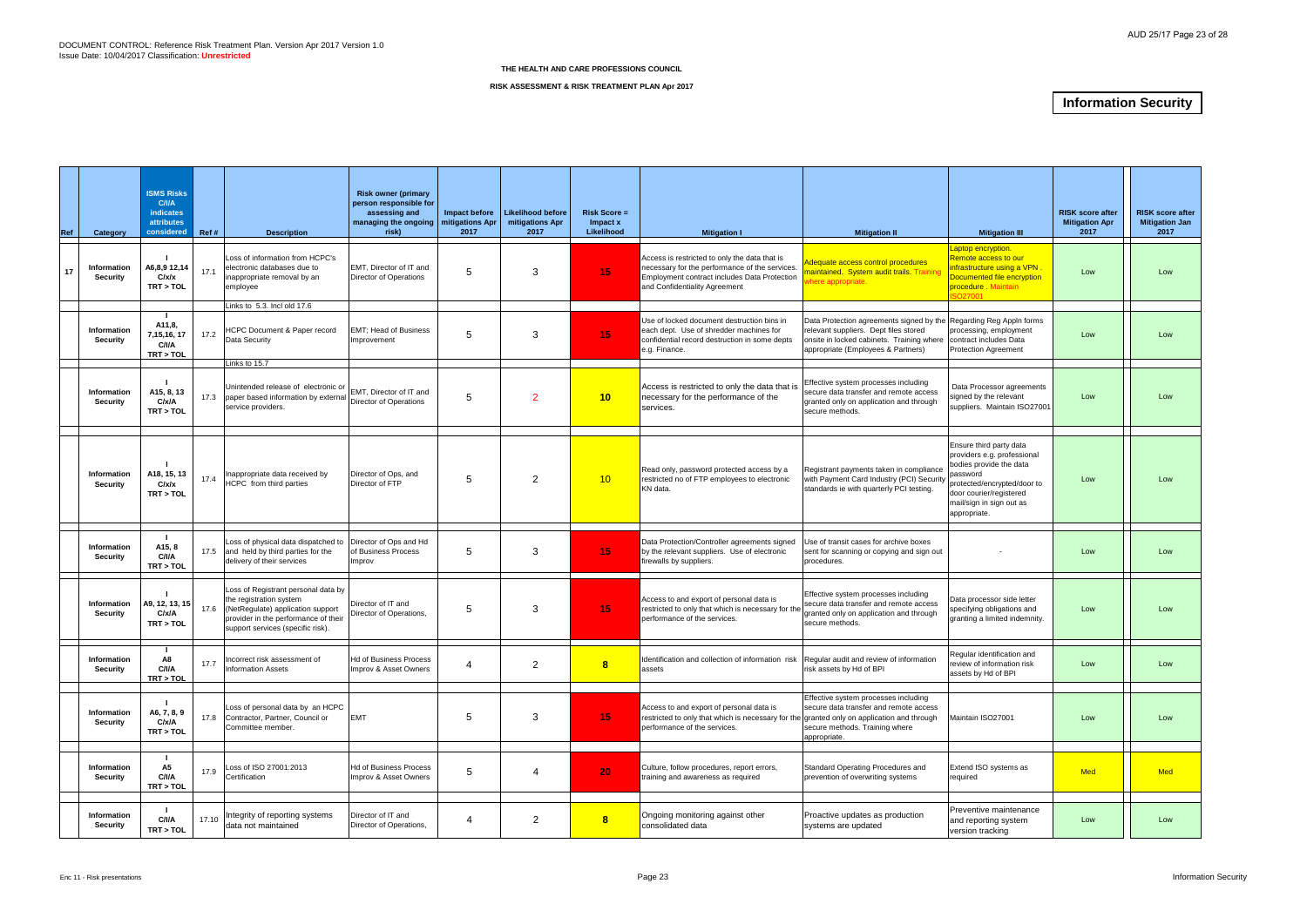Logical controls within systems Dept processes within BAU Dept QA team activity where available (REG, FTP, EDU) Onboarding The process of bringing a new profession into statuatory regulation from HCPC's viewpoint Near Miss Reporting BPI investigation of reputational impact incidents

|                             | <b>Glossary &amp; Abbreviations</b>                                                                                                                 | <b>Information Security terms</b>  |                                 |
|-----------------------------|-----------------------------------------------------------------------------------------------------------------------------------------------------|------------------------------------|---------------------------------|
| Term                        | Meaning                                                                                                                                             | ISO27001 term                      | <b>Information Security ar</b>  |
| AGM                         | <b>Annual General Meeting</b>                                                                                                                       | ISO27001:2013 A5                   | Security Policy Managen         |
| BCP / BCM                   | Business Continuity Plan / Business Continuity Management (Disaster Recovery and associated processes)                                              | ISO27001:2013 A6                   | <b>Corporate Security Mana</b>  |
| CCM's                       | <b>Council &amp; Committee Members</b>                                                                                                              | ISO27001:2013 A7                   | <b>Personnel Security Mana</b>  |
| CDT                         | Cross Directorate Team (formerly HCPC's Middle Management Group)                                                                                    | ISO27001:2013 A8                   | <b>Organizational Asset Ma</b>  |
| CPD                         | <b>Continuing Professional Development</b>                                                                                                          | ISO27001:2013 A9                   | <b>Information Access Mana</b>  |
| EEA                         | European Economic Area, = European Economic Union, plus Norway, Iceland, plus for our purposes Switzerland                                          | ISO27001:2013 A10                  | Cryptography Policy Mar         |
| <b>EMT</b>                  | <b>HCPC's Executive Management Team</b>                                                                                                             | ISO27001:2013 A11                  | <b>Physical Security Manag</b>  |
| EU                          | European Economic Union (formerly known as the "Common Market")                                                                                     | ISO27001:2013 A12                  | <b>Operational Security Mar</b> |
| <b>Europa Quality Print</b> | Supplier of print and mailing services to HCPC                                                                                                      | ISO27001:2013 A13                  | <b>Network Security Manag</b>   |
| FReM                        | <b>Financial Reporting Manual</b>                                                                                                                   | ISO27001:2013 A14                  | <b>System Security Manage</b>   |
| <b>FTP</b>                  | <b>Fitness to Practise</b>                                                                                                                          | ISO27001:2013 A15                  | Supplier Relationship Ma        |
| GP                          | Grandparenting                                                                                                                                      | ISO27001:2013 A16                  | Security Incident Manger        |
| <b>HSWPO</b>                | Health and Social Work Professions Order (2001)                                                                                                     | ISO27001:2013 A17                  | <b>Security Continuity Mana</b> |
| <b>HR</b>                   | <b>Human Resources</b>                                                                                                                              | ISO27001:2013 A18                  | Security Compliance Ma          |
| HW                          | Abbreviation for computer hardware                                                                                                                  |                                    |                                 |
| <b>ISMS</b>                 | I = Information Security Management System (ISMS) risk                                                                                              | С                                  | Confidentiality                 |
| Impact                      | The result of a particular event, threat or opportunity occuring. Scored between 1 least effect on HCPC and 5 maximum effect on HCPC.               |                                    | Integrity                       |
| ISO.                        | International Standards Organisation (the global governing body for the Quality standards used by HCPC)                                             | A                                  | Availability                    |
| ISO 9001:2008               | The ISO Quality Management Standard used by HCPC.                                                                                                   | X                                  | Used in ISMS risks wher         |
| ISO 10002:2014              | The ISO Complaints Management Standard used by HCPC.                                                                                                |                                    |                                 |
| ISO 27001:2013              | The ISO Information Security Standard used by HCPC.                                                                                                 | <b>TRT</b>                         | Treat = Apply mitigations       |
| ΙT                          | Information Technology                                                                                                                              | <b>TOL</b>                         | Tolerate = Accept               |
| Likelihood                  | Used to mean Probability of the event or issue occurring within the next 12 months                                                                  | <b>TMT</b>                         | Terminate = stop activity       |
| MIS                         | Management Information System                                                                                                                       | <b>TSF</b>                         | Transfer = move risk to $c$     |
| <b>MOU</b>                  | Memorandum of Understanding                                                                                                                         |                                    |                                 |
| NetRegulate                 | The bespoke computer application used to manage the application, registration and renewal processes, and publish the online register                | <b>Systems Controls</b>            | Logical controls within sy      |
| <b>OIC</b>                  | Order in Council                                                                                                                                    | <b>Operational Risk Management</b> | Dept processes within B         |
| OJEU                        | Official journal of the European Union                                                                                                              | Inter-dept quality assurance       | Dept QA team activity wh        |
| Onboarding                  | The process of bringing a new profession into statuatory regulation from HCPC's viewpoint                                                           | <b>Near Miss Reporting</b>         | BPI investigation of reput      |
| <b>OPS</b>                  | Operations                                                                                                                                          |                                    |                                 |
| <b>PSA</b>                  | Formerly (CHRE), renamed Professional Standards Authority for Health and Social Care in the 2012 legislation.                                       |                                    |                                 |
| <b>PLG</b>                  | Professional Liason Group                                                                                                                           |                                    |                                 |
| Probability                 | Likelihood, chance of occurring. Not the "mathematical" probability. Scored between 1 least likely and 5 most likely to occur within the next year. |                                    |                                 |
| Q                           | Q = Quality Management System (QMS) Risk                                                                                                            |                                    |                                 |
| QMS                         | Quality Management System, used to record and publish HCPC's agreed management processes                                                            |                                    |                                 |
| Risk                        | Any uncertain event/s that could occur and have an impact on the achievement of objectives                                                          |                                    |                                 |
| <b>Risk Owner</b>           | The person or entity that has been given the authority to manage a particular risk and is accountable for doing so.                                 |                                    |                                 |
| <b>Risk Score</b>           | Likelihood x Impact or Probability x Significance                                                                                                   |                                    |                                 |
| SI                          | <b>Statutory Instrument</b>                                                                                                                         |                                    |                                 |
| Significance                | Broadly similar to Impact                                                                                                                           |                                    |                                 |
| <b>SSFS</b>                 | Scheme Specific Funding Standard, a set of standards relating to pensions services                                                                  |                                    |                                 |
| <b>STD</b>                  | Standards                                                                                                                                           |                                    |                                 |

SW Abbreviation for computer software

VPN Virtual Private Network, a method of securely accessing computer systems via the public internet

# **Information Security area**

Security Policy Management Corporate Security Management Personnel Security Management Continued Team (Formerly Humagement Directorate Directorate Management Information Access Management Cryptography Policy Management Employeey Executive Management Operational Security Management Europa Quality Print Supplier of print and mailing services to HCPC ISO27001:2013 A13 Network Security Management **System Security Management** Supplier Relationship Management Security Incident Mangement Security Continuity Management Security Compliance Management

Used in ISMS risks where not applied to C or I or A

Terminate = stop activity with risk Transfer = move risk to other party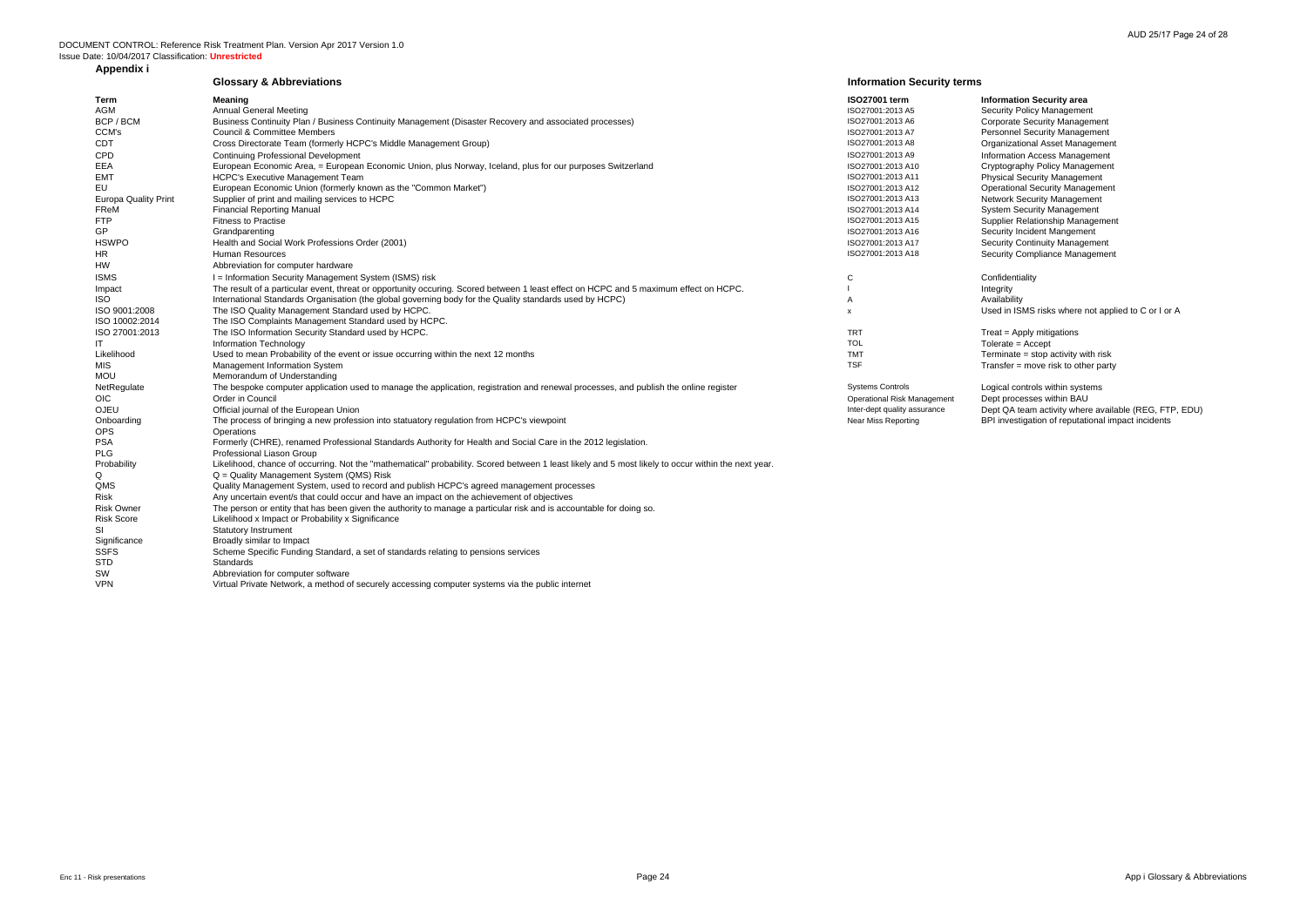# **HCPC RISK MATRIX**

**IMPACT**

| <b>Public Protection</b>                                                                                                                                               | <b>Financial</b>                                             | Reputation                                                                                                                                                    |                                                                                                                                                                                                                                                     |                                                                                                           |                                                                                                           |                                                                                                                     |                                                                                                                                                                                     |                                   |
|------------------------------------------------------------------------------------------------------------------------------------------------------------------------|--------------------------------------------------------------|---------------------------------------------------------------------------------------------------------------------------------------------------------------|-----------------------------------------------------------------------------------------------------------------------------------------------------------------------------------------------------------------------------------------------------|-----------------------------------------------------------------------------------------------------------|-----------------------------------------------------------------------------------------------------------|---------------------------------------------------------------------------------------------------------------------|-------------------------------------------------------------------------------------------------------------------------------------------------------------------------------------|-----------------------------------|
| Catastrophic 5<br>A systematic failure for which HCPC are ultimately responsible<br>for, exposes the public to serious harm in cases where<br>mitigation was expected. | Catastrophic 5<br>£1 million                                 | Catastrophic 5<br>Unfunded pressures greater than   Incompetence/ maladministration or other event<br>that will destroy public trust or a key relationship    | 5                                                                                                                                                                                                                                                   | 10                                                                                                        | 15                                                                                                        | 20                                                                                                                  | 25                                                                                                                                                                                  |                                   |
| Significant 4<br>A systematic failure for which HCPC are ultimately responsible<br>for, exposes more than 10 people to harm in cases where<br>mitigation was expected. | Significant 4<br>Unfunded pressures £250,000 -<br>£1 million | Significant 4<br>Incompetence/ maladministration that will<br>undermine public trust or a key relationship for a<br>sustained period or at a critical moment. | 4                                                                                                                                                                                                                                                   | $\bf{8}$                                                                                                  | 12                                                                                                        | 16                                                                                                                  | 20                                                                                                                                                                                  |                                   |
| Moderate 3<br>A systemic failure for which HCPC are ultimately responsible<br>for exposes more than 2 people to harm in cases when<br>mitigation was expected.         | Moderate 3<br>Unfunded pressures £50,000 - £250,000          | Moderate 3<br>Incompetence/ maladministration that will<br>undermine public trust or a key relationship for a<br>short period. Example Policy U-turn          | 3                                                                                                                                                                                                                                                   | 6                                                                                                         | $\overline{9}$                                                                                            | 12                                                                                                                  | 15                                                                                                                                                                                  |                                   |
| Minor 2                                                                                                                                                                | Minor 2                                                      | Minor 2                                                                                                                                                       |                                                                                                                                                                                                                                                     |                                                                                                           |                                                                                                           |                                                                                                                     |                                                                                                                                                                                     |                                   |
| A systemic failure which results in inadequate protection for<br>individuals/individual communities, including failure to resolve<br>celebrity cases.                  | Unfunded pressures £20,000 -<br>£50,000                      | Event that will lead to widespread public<br>criticism.                                                                                                       | $\mathbf{2}$                                                                                                                                                                                                                                        | $\boldsymbol{4}$                                                                                          | 6                                                                                                         | $\overline{\mathbf{8}}$                                                                                             | 10                                                                                                                                                                                  |                                   |
| Insignificant 1<br>A systemic failure for which fails to address an operational<br>requirement                                                                         | Insignificant 1<br>Unfunded pressures over £10,000           | Insignificant 1<br>Event that will lead to public criticism by external<br>stakeholders as anticipated.                                                       |                                                                                                                                                                                                                                                     | $\overline{2}$                                                                                            | $\mathbf{3}$                                                                                              | 4                                                                                                                   | 5                                                                                                                                                                                   |                                   |
| <b>KEY</b>                                                                                                                                                             |                                                              |                                                                                                                                                               | Negligible1                                                                                                                                                                                                                                         | Rare 2                                                                                                    | Unlikely 3                                                                                                | Possible 4                                                                                                          | Probable 5                                                                                                                                                                          |                                   |
| >11 High Risk: Urgent action required                                                                                                                                  |                                                              |                                                                                                                                                               | strategic environment or<br>occur during a project or<br>programmes lifecycle. May<br>Extremely infrequent –<br>unlikely to happen in a<br>occur once a year or so i<br>operational environment.<br>occur once<br>year or so in an                  | occurring in the<br>of the strategy.<br>Only small chance<br>strategy.<br>lifetime<br>$\overline{\sigma}$ | May well occur during<br>the lifetime of the<br>strategy.                                                 | next one<br>Likely to happen at<br>some point during the<br>Or two<br>years.                                        | later.<br>"Clear and present danger",<br>represented by this risk - will<br>probably impact on this<br>initiative - sooner rather than<br>sooner rather than<br>$\overset{\leq}{=}$ | <b>Strategic</b>                  |
| 6-10 Medium Risk: Some action<br>required                                                                                                                              |                                                              |                                                                                                                                                               | programmes lifecycl<br>occur once a year or<br>operational environ<br>unlikely to happen in a<br>strategic environment or<br>occur during a project or<br>programmes lifecycle. May<br>Extremely infrequent<br>$\overline{a}$<br>nment.<br>so in an | lifecyde<br>Not likely to occur du<br> lifecycle of the progra<br> project.<br><b>Juring the</b>          | May<br>the<br>y occur during <sup>1</sup><br>programme or<br>≛<br>$\Rightarrow$<br>he life of<br>project. | Likely<br>cyde<br>$rac{a}{a}$<br>o happen i<br>f the progr:<br>project.<br>$\overline{5}$<br>ற்<br>mme<br>the life- | elovo<br>ycle of the project, probably<br>early on and perhaps more<br>Likely to occur in t<br>sycle of the project,<br>than once<br>i the life-<br>t, probably                     | Programme<br>$\vec{r}$<br>'roject |
| <5 Low Risk: Ongoing monitoring<br>required                                                                                                                            |                                                              |                                                                                                                                                               | occur during a project or<br>programmes lifecycle. Ma<br>occur once a year or so in<br>strategic environment or<br>unlikely to happen in a<br>xtremely<br>an operational<br>environmen<br>infrequent<br>May                                         | Does not happen often ·<br>once every six months.<br>$\mathbf{I}$                                         | May well happen on<br>monthly basis.<br>$\omega$                                                          | May well happen on<br>weekly basis<br>മ                                                                             | happen almost every day.<br>The threat is likely<br>$\vec{c}$                                                                                                                       | Operational                       |

**LIKELIHOOD**

 $\rightarrow$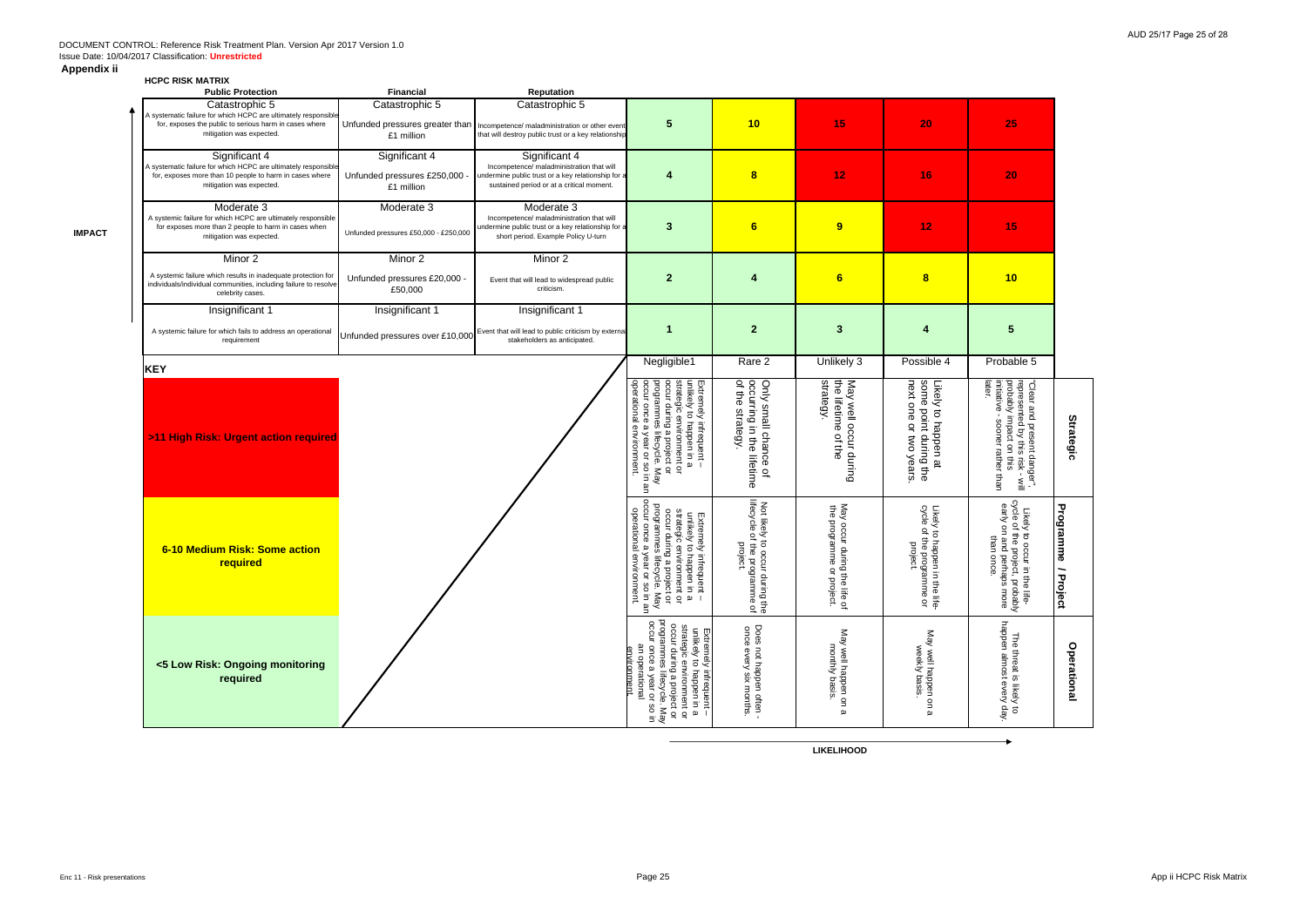# **RISK MATRIX DEFINITIONS**

# **IMPACT TYPES**

# **LIKELIHOOD AREAS**

| <b>Public Protection</b>                                                                                                                                    | <b>Financial</b>                              | <b>Reputation</b>                                                                                                                                   |                   | <b>Strategic</b>                                                                                                                                            | Programme / Project                                                                                                                                                                                                                                         | Operational                                                                                                      |  |
|-------------------------------------------------------------------------------------------------------------------------------------------------------------|-----------------------------------------------|-----------------------------------------------------------------------------------------------------------------------------------------------------|-------------------|-------------------------------------------------------------------------------------------------------------------------------------------------------------|-------------------------------------------------------------------------------------------------------------------------------------------------------------------------------------------------------------------------------------------------------------|------------------------------------------------------------------------------------------------------------------|--|
| <b>Catastrophic 5</b>                                                                                                                                       | <b>Catastrophic 5</b>                         | <b>Catastrophic 5</b>                                                                                                                               |                   | Probable 5                                                                                                                                                  | Probable 5                                                                                                                                                                                                                                                  | Probable 5                                                                                                       |  |
| A systematic failure for which<br>HCPC are ultimately responsible<br>for, exposes the public to serious<br>harm in cases where mitigation<br>was expected.  | £1 million                                    | Incompetence/<br>Unfunded pressures greater than   maladministration or other event<br>that will destroy public trust or a<br>key relationship      |                   | "Clear and present danger",<br>represented by this risk - will<br>probably impact on this initiative<br>sooner rather than later.                           | Likely to occur in the life-cycle of<br>the project, probably early on<br>and perhaps more than once.                                                                                                                                                       | The threat is likely to<br>almost every d                                                                        |  |
| <b>Significant 4</b>                                                                                                                                        | <b>Significant 4</b>                          | <b>Significant 4</b>                                                                                                                                |                   | Possible 4                                                                                                                                                  | Possible 4                                                                                                                                                                                                                                                  | Possible 4                                                                                                       |  |
| A systematic failure for which<br>HCPC are ultimately responsible<br>for, exposes more than 10<br>people to harm in cases where<br>mitigation was expected. | Unfunded pressures £250k - £1<br>million      | Incompetence/<br>maladministration that will<br>undermine public trust or a key<br>relationship for a sustained<br>period or at a critical moment.  |                   | Likely to happen at some point<br>during the next one or two years.                                                                                         | Likely to happen in the life-cycle<br>of the programme or project.                                                                                                                                                                                          | May well happen on<br>basis.                                                                                     |  |
| <b>Moderate 3</b>                                                                                                                                           | Moderate 3<br><b>Moderate 3</b>               |                                                                                                                                                     |                   | <b>Unlikely 3</b>                                                                                                                                           | <b>Unlikely 3</b>                                                                                                                                                                                                                                           | <b>Unlikely 3</b>                                                                                                |  |
| A systemic failure for which<br>HCPC are ultimately responsible<br>for exposes more than 2 people<br>to harm in cases when mitigation<br>was expected.      | Unfunded pressures £50,000 -<br>£250,000      | Incompetence/<br>maladministration that will<br>undermine public trust or a key<br>relationship for a short period.<br><b>Example Policy U-turn</b> | <b>LIKELIHOOD</b> | May well occur during the<br>lifetime of the strategy.                                                                                                      | May occur during the life of the<br>programme or project.                                                                                                                                                                                                   | May well happen on a<br>basis.                                                                                   |  |
| Minor 2                                                                                                                                                     | <b>Minor 2</b>                                | <b>Minor 2</b>                                                                                                                                      |                   | Rare 2                                                                                                                                                      | Rare 2                                                                                                                                                                                                                                                      | Rare 2                                                                                                           |  |
| A systemic failure which results<br>in inadequate protection for<br>individuals/individual<br>communities, including failure to<br>resolve celebrity cases. | Unfunded pressures between<br>£20,000-£50,000 | Event that will lead to<br>widespread public criticism.                                                                                             |                   | Only small chance of occurring<br>in the lifetime of the strategy.                                                                                          | Not likely to occur during the<br>lifecycle of the programme of<br>project.                                                                                                                                                                                 | Does not happen ofte<br>every six mont                                                                           |  |
| <b>Insignificant 1</b>                                                                                                                                      | <b>Insignificant 1</b>                        | <b>Insignificant 1</b>                                                                                                                              |                   | Negligible1                                                                                                                                                 | Negligible1                                                                                                                                                                                                                                                 | Negligible1                                                                                                      |  |
| A systemic failure for which fails<br>to address an operational<br>requirement                                                                              | Unfunded pressures over<br>£10,000            | Event that will lead to public<br>criticism by external<br>stakeholders as anticipated.                                                             |                   | happen in a strategic<br>environment or occur during a<br>project or programmes lifecycle.<br>May occur once a year or so in<br>an operational environment. | Extremely infrequent - unlikely to Extremely infrequent - unlikely to Extremely infrequent -<br>happen in a strategic<br>environment or occur during a<br>project or programmes lifecycle.<br>May occur once a year or so in<br>an operational environment. | happen in a stra<br>environment or occu<br>project or programme:<br>May occur once a yea<br>an operational envir |  |

| <b>blic Protection</b>                                                                                                       | <b>Financial</b>                                                               | <b>Reputation</b>                                                                                                                                  |                   | <b>Strategic</b>                                                                                                                                                                                                                                                        | Programme / Project                                                                                                                                         | <b>Operational</b>                                                                                                                                          |  |  |
|------------------------------------------------------------------------------------------------------------------------------|--------------------------------------------------------------------------------|----------------------------------------------------------------------------------------------------------------------------------------------------|-------------------|-------------------------------------------------------------------------------------------------------------------------------------------------------------------------------------------------------------------------------------------------------------------------|-------------------------------------------------------------------------------------------------------------------------------------------------------------|-------------------------------------------------------------------------------------------------------------------------------------------------------------|--|--|
| atastrophic 5                                                                                                                | <b>Catastrophic 5</b>                                                          | <b>Catastrophic 5</b>                                                                                                                              |                   | Probable 5                                                                                                                                                                                                                                                              | Probable 5                                                                                                                                                  | Probable 5                                                                                                                                                  |  |  |
| natic failure for which<br>e ultimately responsible<br>es the public to serious<br>cases where mitigation<br>was expected.   | Unfunded pressures greater than maladministration or other event<br>£1 million | Incompetence/<br>that will destroy public trust or a<br>key relationship                                                                           |                   | "Clear and present danger",<br>represented by this risk - will<br>probably impact on this initiative<br>sooner rather than later.                                                                                                                                       | Likely to occur in the life-cycle of<br>the project, probably early on<br>and perhaps more than once.                                                       | The threat is likely to happen<br>almost every day.                                                                                                         |  |  |
| Significant 4                                                                                                                | <b>Significant 4</b>                                                           | <b>Significant 4</b>                                                                                                                               |                   | Possible 4                                                                                                                                                                                                                                                              | Possible 4                                                                                                                                                  | Possible 4                                                                                                                                                  |  |  |
| natic failure for which<br>e ultimately responsible<br>poses more than 10<br>harm in cases where<br>ition was expected.      | Unfunded pressures £250k - £1<br>million                                       | Incompetence/<br>maladministration that will<br>undermine public trust or a key<br>relationship for a sustained<br>period or at a critical moment. |                   | Likely to happen at some point<br>during the next one or two years.                                                                                                                                                                                                     | Likely to happen in the life-cycle<br>of the programme or project.                                                                                          | May well happen on a weekly<br>basis.                                                                                                                       |  |  |
| Moderate 3                                                                                                                   | Moderate 3                                                                     | Moderate 3                                                                                                                                         |                   | <b>Unlikely 3</b>                                                                                                                                                                                                                                                       | <b>Unlikely 3</b>                                                                                                                                           | <b>Unlikely 3</b>                                                                                                                                           |  |  |
| mic failure for which<br>e ultimately responsible<br>es more than 2 people<br>cases when mitigation<br>was expected.         | Unfunded pressures £50,000<br>£250,000                                         | Incompetence/<br>maladministration that will<br>undermine public trust or a key<br>relationship for a short period.<br>Example Policy U-turn       | <b>LIKELIHOOD</b> | May well occur during the<br>lifetime of the strategy.                                                                                                                                                                                                                  | May occur during the life of the<br>programme or project.                                                                                                   | May well happen on a monthly<br>basis.                                                                                                                      |  |  |
| <b>Minor 2</b>                                                                                                               | <b>Minor 2</b>                                                                 | <b>Minor 2</b>                                                                                                                                     |                   | Rare 2                                                                                                                                                                                                                                                                  | Rare 2                                                                                                                                                      | Rare 2                                                                                                                                                      |  |  |
| ic failure which results<br>equate protection for<br>viduals/individual<br>ties, including failure to<br>ve celebrity cases. | Unfunded pressures between<br>£20,000-£50,000                                  | Event that will lead to<br>widespread public criticism.                                                                                            |                   | Only small chance of occurring<br>in the lifetime of the strategy.                                                                                                                                                                                                      | Not likely to occur during the<br>lifecycle of the programme of<br>project.                                                                                 | Does not happen often - once<br>every six months.                                                                                                           |  |  |
| nsignificant 1                                                                                                               | <b>Insignificant 1</b>                                                         | <b>Insignificant 1</b>                                                                                                                             |                   | Negligible1                                                                                                                                                                                                                                                             | Negligible1                                                                                                                                                 | Negligible1                                                                                                                                                 |  |  |
| ic failure for which fails<br>ress an operational<br>requirement                                                             | Unfunded pressures over<br>£10,000                                             | Event that will lead to public<br>criticism by external<br>stakeholders as anticipated.                                                            |                   | Extremely infrequent – unlikely to Extremely infrequent – unlikely to Extremely infrequent – unlikely to<br>happen in a strategic<br>environment or occur during a<br>project or programmes lifecycle.<br>May occur once a year or so in<br>an operational environment. | happen in a strategic<br>environment or occur during a<br>project or programmes lifecycle.<br>May occur once a year or so in<br>an operational environment. | happen in a strategic<br>environment or occur during a<br>project or programmes lifecycle.<br>May occur once a year or so in<br>an operational environment. |  |  |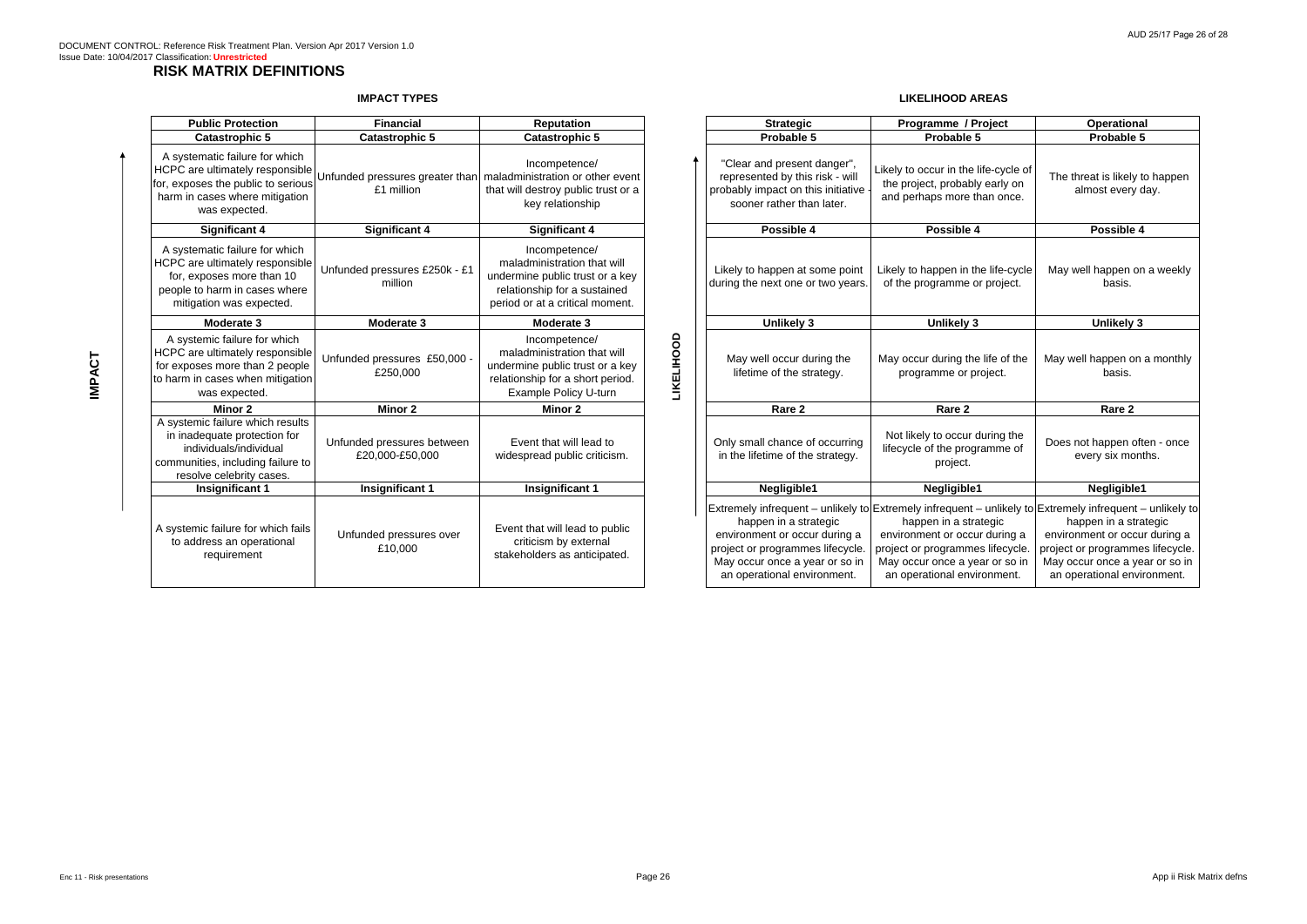# **HCPC Strategic Objectives 2016 - 2020**

| code                 |                                                                                                                                                                                               |
|----------------------|-----------------------------------------------------------------------------------------------------------------------------------------------------------------------------------------------|
| SO1.GG               | <b>Objective 1: Good governance</b><br>To maintain, review and develop good corporate governance<br>Specific risks; 4.1 to 4.17 inclusive                                                     |
| SO <sub>2</sub> .EBP | <b>Objective 2: Efficient business processes</b>                                                                                                                                              |
|                      | To maintain, review and develop efficient business processes throughout the organisation<br>Specific risks; 1.1; 1.2; 1.2; 2.3; 4.1; 4.5; 4.6; 4.7; 4.12; 9.2                                 |
| SO3.Com              | <b>Objective 3: Communication</b><br>To increase understanding and awareness of regulation amongst all stakeholders<br>Specific risks; 3.1; 3.2; 3.3; 3.4; 3.5                                |
| SO4.Evid             | Objective 4: Build the evidence base of regulation<br>To ensure that the organisation's work is evidence based<br>Specific risks; 14.2                                                        |
| SO5.IPA              | Objective 5: Influence the policy agenda<br>To be proactive in influencing the wider regulatory policy agenda<br>Specific risks; 1.2; 1.5                                                     |
|                      | SO6.HmCty Objective 6: Engagement in the four countries<br>To ensure that our approach to regulation takes account of differences between the four countries<br>Specific risks; 3.1; 3.2; 3.4 |

# HCPC has an **averse** appetite to risk in that we;

- a. Identif y all relevant risks
- b. Miti gate those risks to an appropriate level
- c. Invest miti gation resources in proportion to the level of risk